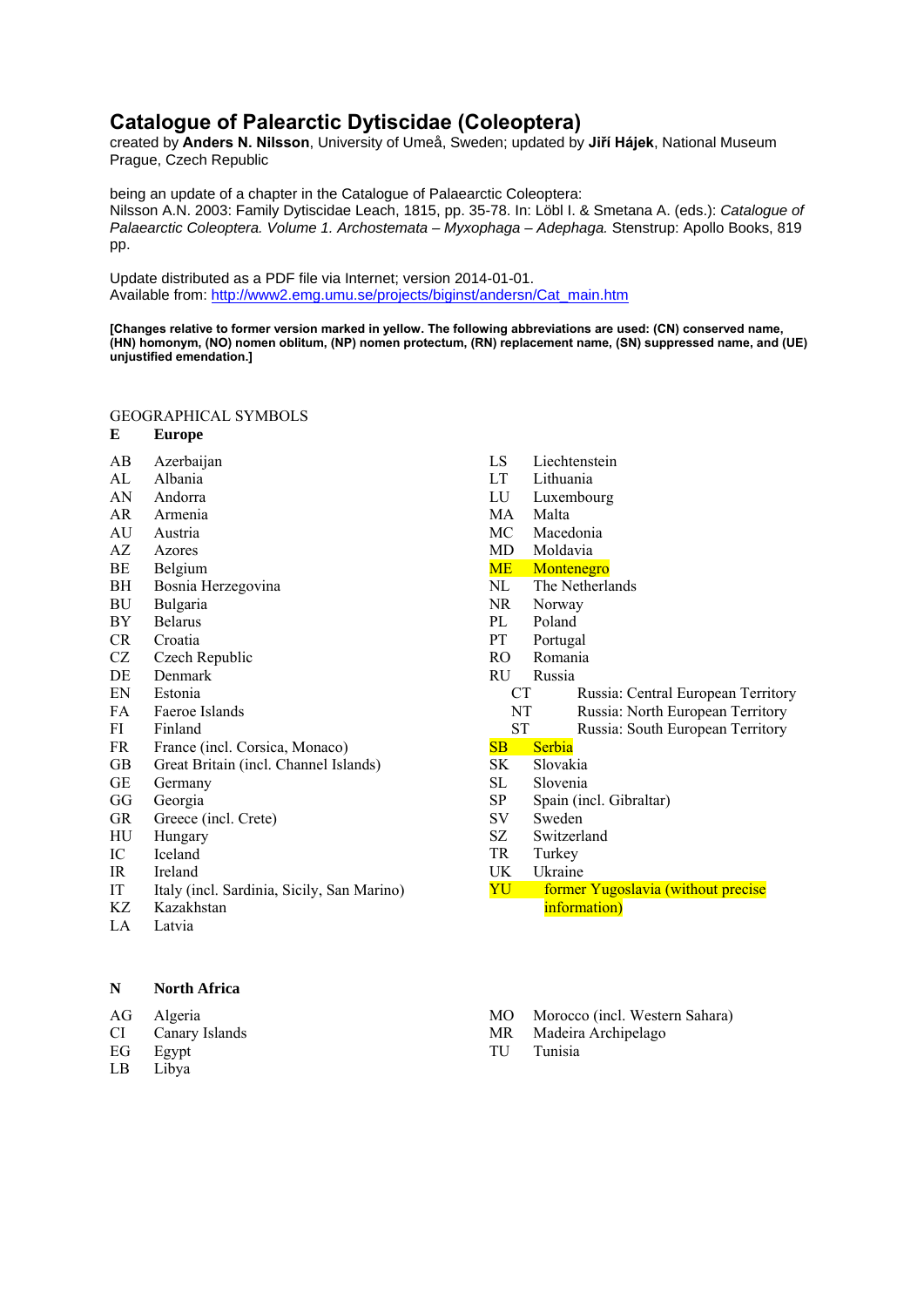| A          | Asia                 |                             |  |
|------------|----------------------|-----------------------------|--|
| AЕ         | United Arab Emirates |                             |  |
| AF         | Afghanistan          |                             |  |
| AP         |                      | India: Arunachal Pradesh    |  |
| BA         | Bahrain              |                             |  |
| ВT         | Bhutan               |                             |  |
| CH         | China                |                             |  |
| ANH        |                      | Anhui (Anhwei)              |  |
| BEI        |                      | Beijing (Peking or Peiping) |  |
| <b>CHQ</b> |                      | Chongqing                   |  |
| FUJ        |                      | Fujian (Fukien)             |  |
| GAN        |                      | Gansu (Kansu)               |  |
| <b>GUA</b> |                      | Guandong (Kwantung)         |  |
| GUI        |                      | Guizhou (Kweichow)          |  |
| <b>GUX</b> |                      | Guangxi (Kwangsi)           |  |
| HAI        |                      | Hainan                      |  |
| <b>HEB</b> |                      | Hebei (Hopeh)               |  |
| HEI        |                      | Heilongjiang (Heilungkiang) |  |
| <b>HEN</b> |                      | Henan (Honana)              |  |
| HKG        |                      | Hong Kong                   |  |
| HUB        |                      | Hubei (Hupeh)               |  |
| HUN        |                      | Hunan                       |  |
| JIA        |                      | Jiangsu (Kiangsu)           |  |
| JЩ         |                      | Jilin (Kirin)               |  |
| ЛX         |                      | Jiangxi (Kiangsi)           |  |
| LIA        |                      | Liaoning                    |  |
| MAC        |                      | Macao                       |  |
| <b>NIN</b> |                      | Ningxia (Ningsia)           |  |
|            | NMO                  | Nei Mongol (Inner Mongolia) |  |
| QIN        |                      | Qinghai (Tsinghai)          |  |
| <b>SCH</b> |                      | Sichuan (Szechwan)          |  |
| <b>SHA</b> |                      | Shaanxi (Shensi)            |  |
| SHG        |                      | Shanghai                    |  |
| SHN        |                      | Shandong (Shantung)         |  |
| <b>SHX</b> |                      | Shanxi (Shansi)             |  |
| TAI        |                      | Taiwan (Formosa)            |  |
| TIA        |                      | Tianjin (Tsiensin)          |  |
| XIN        |                      | Xinjiang (Sinkiang)         |  |

# XIZ Xizang (Tibet) YUN Yunnan ZHE Zhejiang (Chekiang)<br>CY Cyprus **Cyprus** HP India: Himachal Pradesh IN Iran IQ Iraq IS Israel JA Japan JO Jordan KA Kashmir KI Kyrgyzstan KU Kuwait KZ Kazakhstan LE Lebanon MG Mongolia NC North Korea<br>NP Nepal NP Nepal<br>OM Oman Oman PA Pakistan<br>QA Qatar QA Qatar RU Russia ES Russia: East Siberia FE Russia: Far East<br>WS Russia: West Sib Russia: West Siberia SA Saudi Arabia SC South Korea SD India: Sikkim, Darjeeling District SI Egypt: Sinai SY Syria TD Tajikistan TM Turkmenistan TR Turkey UP India: Uttarakhand (= Uttaranchal), Uttar Pradesh UZ Uzbekistan YE Yemen (incl. Socotra)

# **World Zoogeographical Regions**

- **AFR** Afrotropical Region
- **AUR** Australian Region
- **NAR** Nearctic Region
- **NTR** Neotropical Region
- **ORR** Oriental Region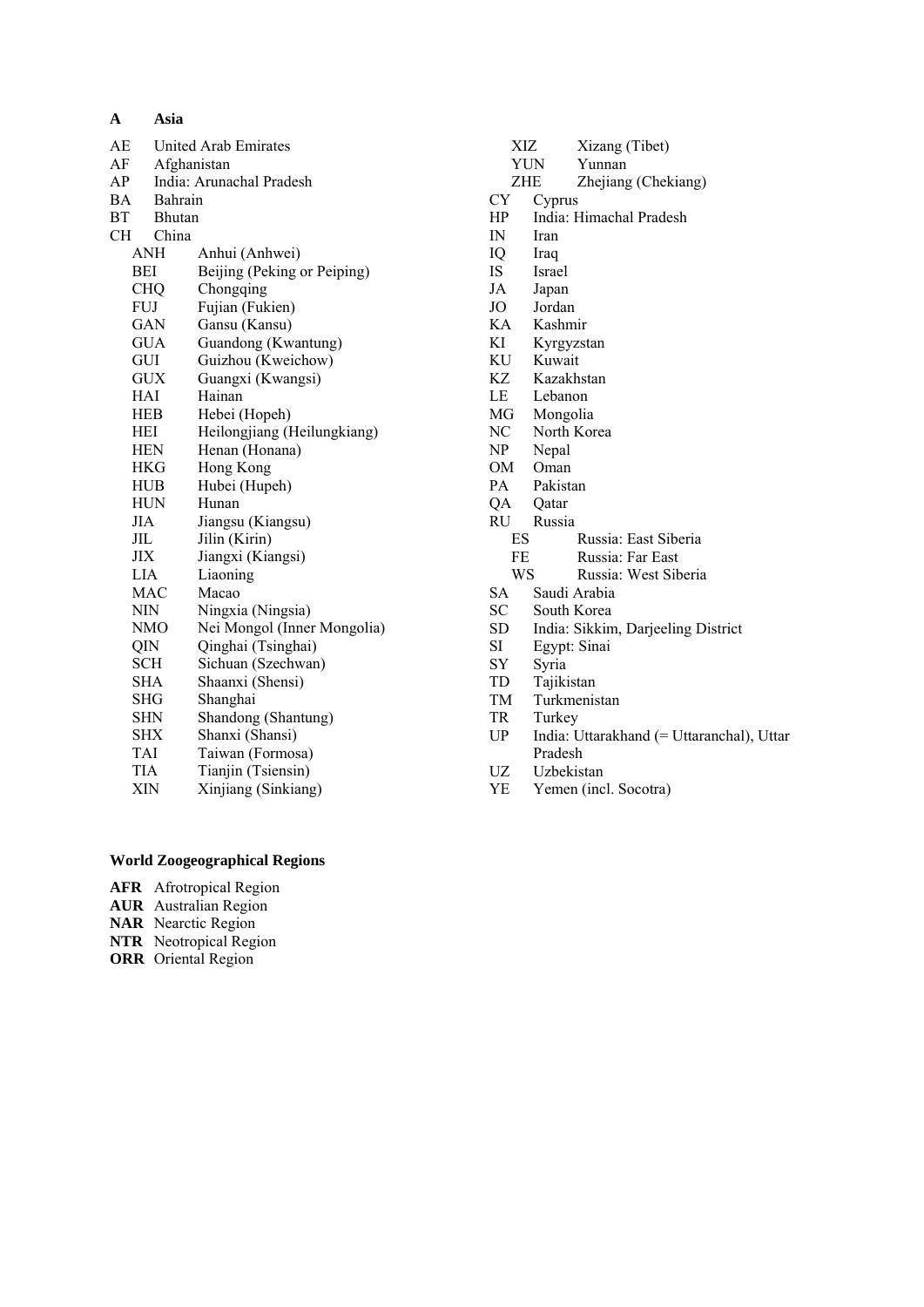family **DYTISCIDAE** Leach, 1815 subfamily **Agabinae** Thomson, 1867 tribe Agabini Thomson, 1867

**genus** *Agabus* **Leach, 1817: 69** type species *Agabus paykullii* Leach, 1817 (*= Dytiscus serricornis* Paykull, 1799)

**subgenus** *Acatodes* Thomson, 1859: 13 type species *Dytiscus fuscipennis* Paykull, 1798 = *Allonychus* Zaitzev, 1905: 39 [RN] type species *Agabus coxalis* Sharp, 1882 = *Arctodytes* Thomson, 1874: 541 type species *Dytiscus elongatus* Gyllenhal in C.R. Sahlberg, 1826 = *Badynectus* Seidlitz, 1872:57, type species *Dytiscus fuscipennis* Paykull, 1798 *= Heteronychus* Seidlitz, 1887: 81 [HN] type species *Agabus coxalis* Sharp, 1882 *= Mesogabus* Guéorguiev, 1969: 61 type species *Agabus insignis* Guéorguiev, 1969 (= *Dytiscus arcticus* Paykull, 1798) = *Scytodytes* Seidlitz, 1887: 81 type species *Dytiscus sturmii* Gyllenhal, 1808 *aequabilis* Gschwendtner, 1923: 105 (*Gaurodytes*) **A:** CH (SCH XIN) KI UZ *aequalis* Sharp, 1882: 501 **A:** CH (GAN JIL SCH) MG RU (ES FE) *amoenus amoenus* Solsky, 1874: 142 **E:** GG RU (ST) UK **A:** KZ UZ *amoenus sinuaticollis* Régimbart, 1899: 278 **A:** AP CH (GAN GUX SCH YUN XIN XIZ) HP NP UP *angusi* Nilsson, 1994: 172 **A:** CH (HEI) MG RU (ES) *arcticus alpinus* Motschulsky, 1860: 102 (*Colymbetes*) **A:** MG RU (ES WS) = *insignis* Guéorguiev, 1969: 62 = *punctipennis* J. Sahlberg, 1880: 56 (*Gaurodytes*) = *sibiricus* J. Sahlberg, 1880: 56 (*Gaurodytes*) *arcticus arcticus* Paykull, 1798: 201 (*Dytiscus*) **E:** FI GB IR NR RU (NT) SV **NAR** = *reticulatus* Kirby, 1837: 71 (*Colymbetes*) *arcticus ochoticus* Poppius, 1908: 54 **A:** RU (FE) *bergi* Zaitzev, 1913: 195 **E:** AR GG **A:** TR *browni* Kamiya, 1934: 181 **A:** CH (BEI) JA SC = *brunneus* Kamiya, 1935: 8 [HN] = *orientalis* Kamiya, 1938: 36 [RN] *clypealis* Thomson, 1867: 107 (*Gaurodytes*) **E:** BY DE FI GE LA PL RU (CT NT) SV UK **A:** RU (ES FE WS) **NAR** = *scholzi* W. Kolbe, 1916: 253 *confinis* Gyllenhal, 1808: 511 (*Dytiscus*) **E:** FI LA NR RU (NT) SV **A:** MG RU (ES FE WS) **NAR** = *longulus* LeConte, 1878: 596 (*Gaurodytes*) = *ovoideus* Crotch, 1873: 418 (*Gaurodytes*) *congener* Thunberg, 1794: 75 (*Dytiscus*) **E:** AN AR AU BE BU BY CR CZ DE EN FI FR GB GE GG GR HU IR IT LA LT MC NL NR RU (CT NT ST) PL SK SV SZ UK **A:** CH (JIL QIN) JA KZ MG RU (ES FE WS) TR = *congener* Paykull, 1798: 214 (*Dytiscus*) [HN] = *daisetsuzanus* Kamiya, 1938: 34 = *foveolatus* Mulsant & Godart, 1860: 177 = *funkii* Seidlitz, 1887: 92 = *venturii* Bertolini, 1870: 242 *conspicuus* Sharp, 1873: 48 **A**: JA RU (FE) SC = *deplanatus* Guignot, 1952: 18 = *procerus* Régimbart, 1899: 281 (*Platynectes*) *costulatus* Motschulsky, 1859: 541 (*Colymbetes*) **A:** KI KZ MG RU (ES FE WS) = *tunkunensis* Zimmermann, 1928: 178 (*Gaurodytes*) *coxalis coxalis* Sharp, 1882: 535 **A:** KZ MG RU (ES WS) = *splichali* Reitter, 1899: 196 *coxalis ermaki* Zaitzev, 1953: 259 (*Gaurodytes*) **E:** RU (NT) **A:** RU (ES FE WS) **NAR** *coxalis schmidti* Zaitzev, 1913: 197 **E:** AR GG RU (ST) TR *discolor* Harris, 1828: 164 *(Colymbetes)* **E:** FI NR RU (NT) SV **A:** RU (ES FE) **NAR** *= levanderi* Hellén, 1929: 40 *elongatus* Gyllenhal in C.R. Sahlberg, 1826: 169 (*Dytiscus*) **E:** FI NR RU (NT) SV **A:** RU (ES WS) **NAR** = *bryanti* F.S. Carr, 1930: 278 *fulvipennis* Régimbart, 1899: 277 **A:** CH (HEB HUB JIX SCH SHN SHX TAI) *= chinensis* Zimmermann, 1919: 211 (*Gaurodytes*) *fuscipennis* Paykull, 1798: 209 (*Dytiscus*) **E:** AU BY CZ DE EN FI GE HU LA LT NR PL RU (CT NT ST) SK SV UK **A:** KZ RU (ES FE WS) **NAR** = *eversmanni* Ballion, 1855: 237 = *fossarum* Germar, 1824: 29 (*Dytiscus*)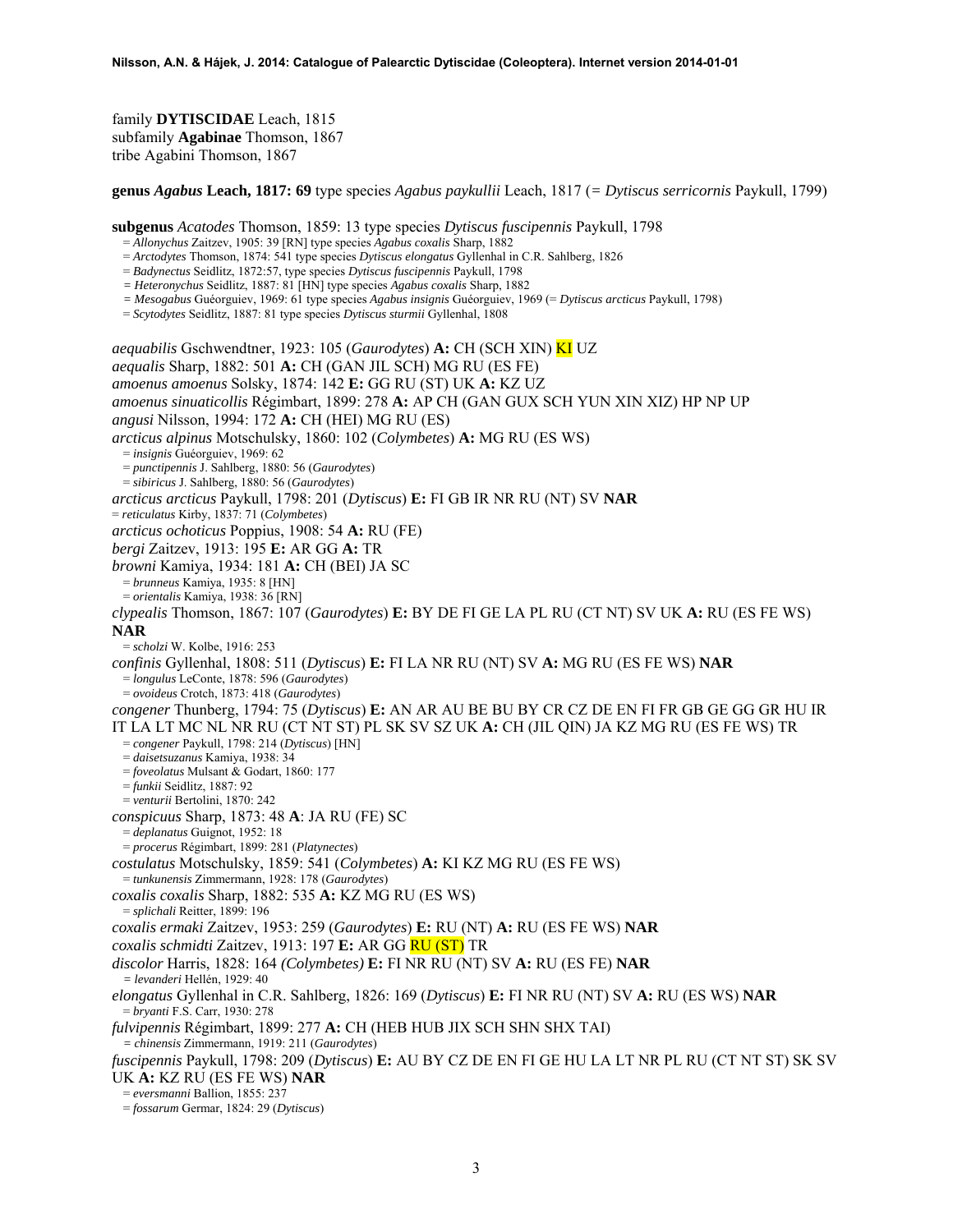= *obscurior* J. Sahlberg, 1875: 170 (*Acatodes*) *granulatus* Falkenström, 1936: 95 (*Gaurodytes*) **A:** CH (SCH) *hummeli* Falkenström, 1936: 2 (*Gaurodytes*) **A:** CH (SCH TAI) *inexspectatus* Nilsson, 1990: 157 **A:** RU (ES WS) **NAR** *infuscatus* Aubé, 1838: 330 **E:** FI NR RU (NT) **A:** MG RU (ES FE WS) **NAR** = *dubiosus* Poppius, 1905: 20 = *gelidus* U. Sahlberg, 1906: 15 *japonicus continentalis* Guéorguiev, 1970: 259 [RN] **A:** CH (FUJ GUX HEB HUB JIA JIX LIA SCH TAI YUN) RU (FE) SC **ORR** = *falkenstromi* Zaitzev, 1953: 254 [HN] (*Gaurodytes*) *japonicus ezo* Nakane, 1989: 23 **A:** CH (TAI) JA RU (FE) *japonicus japonicus* Sharp, 1873: 50 **A:** JA *japonicus shiroumanus* Nakane, 1959: 98 (*Gaurodytes*) **A:** JA *joachimschmidti* Brancucci & Hendrich, 2008:52 **A:** CH (XIZ) *kaszabi* Guéorguiev, 1972: 37 **A:** MG *kokoosson* Feng, 1936: 8 **A:** CH (SHX) *lapponicus* Thomson, 1867: 108 (*Gaurodytes*) **E:** FI FR IT NR RU (NT) SP SV SZ **A:** MG RU (ES FE WS) TR = *obovatus* J. Sahlberg, 1875: 176 (*Gaurodytes*) = *obscuripennis* J. Sahlberg, 1875: 177 (*Gaurodytes*) *matsumotoi* Satô & Nilsson, 1990: 193 **A:** JA RU (FE) *moestus* Curtis, 1835: lx (*Colymbetes*) **E:** FI RU (NT) **A:** RU (ES FE WS) **NAR** = *borealis* Sharp, 1882: 513 = *nigripalpis* J. Sahlberg, 1880: 56 *mucronatus* Falkenström, 1936: 89 (*Gaurodytes*) **A:** CH (SCH SHA) *pseudoclypealis* Scholz, 1933: 74 **E:** BY FI LA PL RU (CT NT ST) **A:** WS = *haraldi* Håkan Lindberg, 1933: 121 *puetzi* Fery, 2011: 93 **A:** CH (SCH) *regimbarti* Zaitzev, 1906: 174 **A:** CH (BEI GAN GUI HEB HEI JIX LIA SCH SHA SHN SHX XIZ YUN) NC *rufipennis* Gschwendtner, 1933: 163 (*Gaurodytes*) **A:** CH (FUJ) *setulosus* J. Sahlberg, 1895: 39 (*Gaurodytes*) **E:** FI LA NR RU (CT NT ST) SV UK *slovzovi* J. Sahlberg, 1880: 59 (*Gaurodytes*) **E:** KZ **A:** RU (ES WS) *sturmii* Gyllenhal in Schönherr, 1808: 18 (*Dytiscus*) **E:** AU BE BH BU BY CR CZ DE EN FI FR GB GE GG IR IT LA LT LU ME NL NR PL RU (CT NT ST) SK SL SP SV SZ UK **A:** KZ RU (ES WS) TR = *fallax* Munster, 1932: 85 = *goedelii* A. Villa & G.B. Villa, 1833: 33 (*Colymbetes*) *suoduogangi* Šťastný & Nilsson, 2003: 212 **A:** CH (YUN) *thomsoni* J. Sahlberg, 1871: 407 (*Gaurodytes*) **E:** FI NR RU (NT) SV **A:** RU (ES FE WS) **NAR** = *coriaceus* J. Sahlberg, 1875: 174 (*Gaurodytes*) *tibetanus* Zaitzev, 1908: 425 **A:** CH (QIN) *turcmenus* Guignot, 1957: 93 **A:** KI CH (XIN) *zetterstedti* Thomson, 1856: 216 **E:** FI NR RU (NT) SV **A:** RU (ES FE WS) **NAR** = *browni* Leech, 1938: 126 [HN] **subgenus** *Agabus* Leach, 1817: 69 type species *Agabus paykullii* Leach, 1817 (= *Dytiscus serricornis* Paykull, 1799) = *Apator* Semenov, 1899: 512 type species *Agabus kessleri* Hochhuth, 1871 (= *Colymbetes bifarius* Kirby, 1837) = *Carrhydrus* Fall, 1922: 35 type species *Carrhydrus crassipes* Fall, 1922 = *Eriglenus* Thomson, 1859: 14 type species *Dytiscus abbreviatus* Fabricius, 1787 (= *Dytiscus undulatus* Schrank, 1776) = *Neonecticus* Guignot, 1951: 84 type species *Agabus disintegratus* Crotch, 1873 *amnicola* J. Sahlberg, 1880: 58 (*Gaurodytes*) **A:** RU (ES) **NAR** = *triton* Fall, 1922: 17

*bifarius* Kirby, 1837: 71 (*Colymbetes*) **E:** BY RU (CT NT ST) UK **A:** RU (Siberia) **NAR** = *kessleri* Hochhuth, 1871: 238 *clavicornis* Sharp, 1882: 536 **A:** CH (HEI) MG RU (ES FE) **NAR** = *verus* Brown, 1931: 115 *fulvaster* Zaitzev, 1906: 26 **E:** KZ RU (ST) **A:** KZ MG RU (ES WS)

*jacobsoni* Zaitzev, 1905: 225 **E:** RU (NT) **A:** RU (FE)

*labiatus* Brahm, 1790: 27 (*Dytiscus*) **E:** AL AR AU BE BH BU BY CR CZ DE EN FI FR GB GE GG HU IR IT LA LT MC MD ME NL NR PL PT RU (CT NT ST) SB SK SL SP SV SZ UK **A:** KI KZ RU (ES WS) TR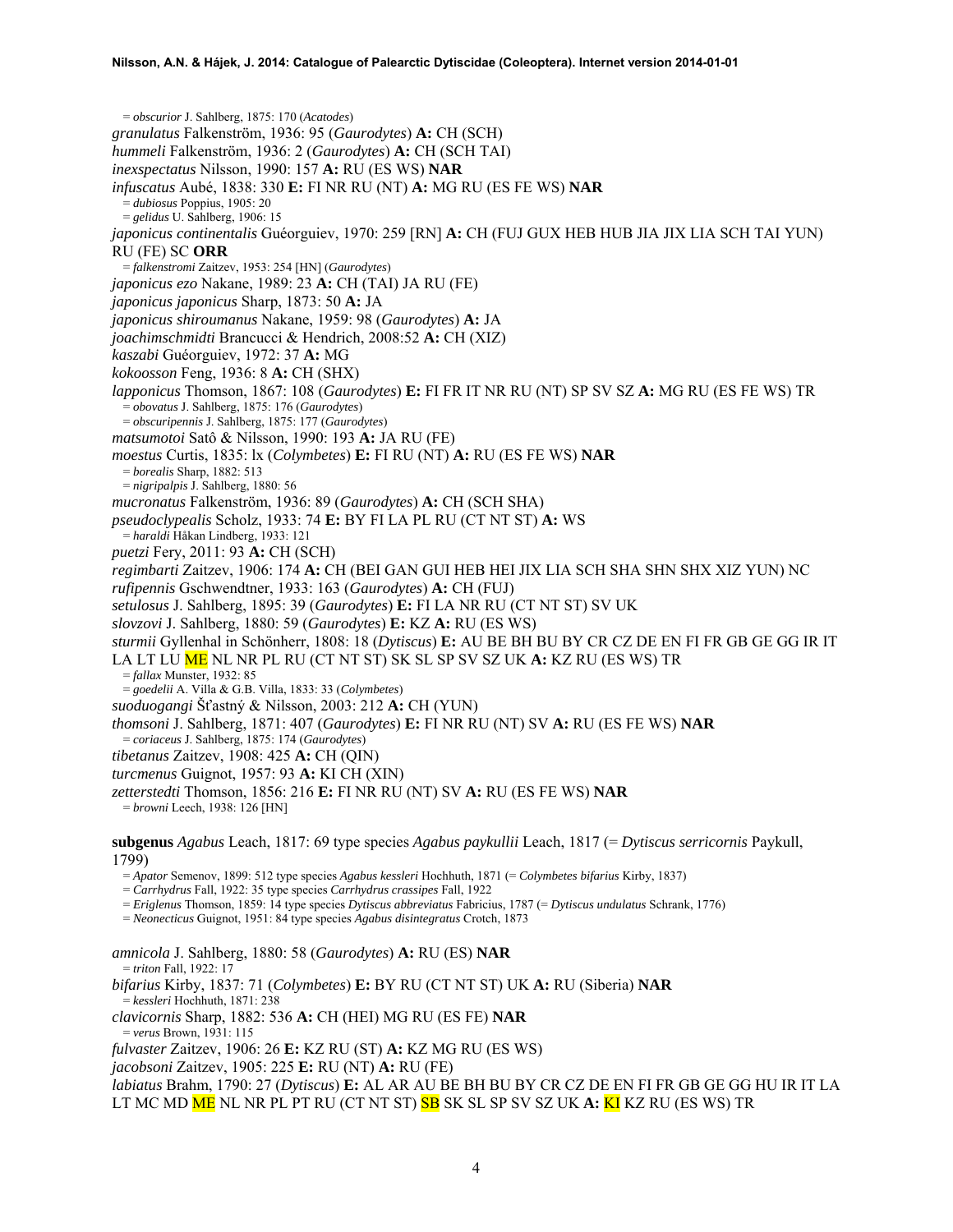= *assimilis* Sturm, 1834: 112 (*Colymbetes*) = *femoralis* Paykull, 1798: 215 (*Dytiscus*) = *femoralis* Gravenhorst, 1807: 102 (*Dytiscus*) = *hochhuti* Zaitzev, 1908: clx = *impressus* Zoubkoff, 1833: 317 (*Colymbetes*) = *transcaucasicus* Zaitzev, 1927: 28 *lineatus* Gebler, 1848: 75 **E:** KZ MD RU (CT ST) UK **A:** KZ MG RU (ES WS) TR = *desertorum* Morawitz, 1863: 169 *luteaster* Zaitzev, 1906: 27 **E:** RU (NT) **A:** RU (ES FE WS) *mandsuricus* Guignot, 1956: 396 (*Ilybius*) **A:** CH (HEI) RU (FE) = *charini* Lafer, 1988: 54 (*Eriglenus*) *pallens* Poppius, 1905: 22 **E:** RU (NT) **A:** KZ MG RU (ES FE WS) **NAR** = *hudsonicus* Leech, 1938: 123 = *mongolicus* Guéorguiev, 1968: 27 = *zaitzewi* Poppius, 1909: 12 *poppiusi* Nilsson, 2003: 97 **A:** RU (ES) *serricornis* Paykull, 1799: 49 (*Dytiscus*) **E:** FI NR RU (NT) SV **A:** RU (ES WS) = *clavatus* Latreille, 1804: 166 (*Dytiscus*) = *minor* J. Sahlberg, 1875: 170 = *paykullii* Leach, 1817: 72 [RN] *uliginosus* Linnaeus, 1761: 216 (*Dytiscus*) **E:** AU BE BY CR CZ DE EN FI FR GB GE HU IC IT LA LT LU NL NR PL RO RU (CT NT ST) <mark>SB</mark> SK SL SV SZ UK = *aeratus* Stephens, 1828: 79 (*Colymbetes*) = *dispar* Bold, 1849: xxiv = *reichei* Aubé, 1837: 138 = *uliginosus* O.F. Müller, 1776:71 (*Dyticus*) [HN] *undulatus* Schrank, 1776: 70 (*Dytiscus*) **E:** AB AL AR AU BE BH BU BY CR CZ DE EN FR GB GE GG HU IT LA LT LU NL NR PL RO RU (CT ST) SK SL SV SZ UK **A:** IN KI = *abbreviatus* Fabricius, 1787: 191 (*Dytiscus*) = *imperfectus* Meier, 1899: 98 = *interruptus* Schilsky, 1888: 183 = *pictus* Meier, 1899: 98 = *ruficeps* Ménétriés, 1832: 141 (*Colymbetes*) *uralensis* Nilsson & Petrov, 2006: 162 **E:** RU (CT) **A:** KZ RU (ES) *vereschaginae* Angus, 1984: 193 **A:** RU (ES WS) *zimmermanni* Scholz, 1920: 15 **E:** BU GR RO RU (ST) UK **A:** TR **subgenus** *Gaurodytes* Thomson, 1859: 14 type species *Dytiscus bipustulatus* Linnaeus, 1767 = *Agabinectes* Guignot, 1932: 525 type species *Dytiscus brunneus* Fabricius, 1798 = *Dichodytes* Thomson, 1886: x type species *Gaurodytes angusticollis* J. Sahlberg, 1871 (= *Agabus adpressus* Aubé, 1837) = *Dichonectes* Guignot, 1945: 21 type species *Dytiscus biguttatus* Olivier, 1795 = *Gabinectes* Guignot, 1931: 202 type species *Dytiscus brunneus* Fabricius, 1798 = *Metronectes* Sharp, 1882: 491 type species *Agabus aubei* Perris, 1869 = *Necticus* Hope, 1838: 131 [HN] type species *Dytiscus bipustulatus* Linnaeus, 1767 = *Xanthodytes* Seidlitz, 1887: 81 type species *Dytiscus nebulosus* Forster, 1771 *adpressus* Aubé, 1837: 169 **E:** FI NR RU (NT) SV **A:** KZ MG RU (ES WS) **NAR** = *angusticollis* J. Sahlberg, 1871: 408 (*Gaurodytes*) = *haeffneri* Aubé, 1837: 170 = *sahlbergi* Sharp, 1882: 517 = *solus* Leech, 1949: 248 = *subquadratus* Motschulsky, 1860: 102 (*Colymbetes*)

*adustus* Guignot, 1954: 223 **A:** IN KA

*affinis* Paykull, 1798: 211 (*Dytiscus*) **E:** AU BE BY CR CZ DE EN FI FR GB GE HU IR IT LA LT LU NL NR PL

RO RU (CT NT) SK SV SZ UK **A:** JA (Hokkaido) RU (ES FE WS) = *branchiatus* Babington, 1832: 329 (*Colymbetes*)

= *guttulus* Schönherr, 1808: 19 (*Dytiscus*)

*africanus* Pederzani & Schizzerotto, 1998: 88 **N:** TU

*alexandrae* Ribera, Hernando & Aguilera, 2001:256 **N:** MO

*alinae* Lafer, 1988: 58 (*Gaurodytes*) **A:** RU (FE)

*aubei* Perris, 1869: 6 **E:** FR (Corse) IT (Elba) = *parallelipennis* Desbrochers des Loges, 1871: 337

*basalis* Gebler, 1829: 65 (*Colymbetes*) **A:** CH (XIN) KI KZ MG RU (WS) TD UZ = *abnormicollis* Ballion, 1871: 329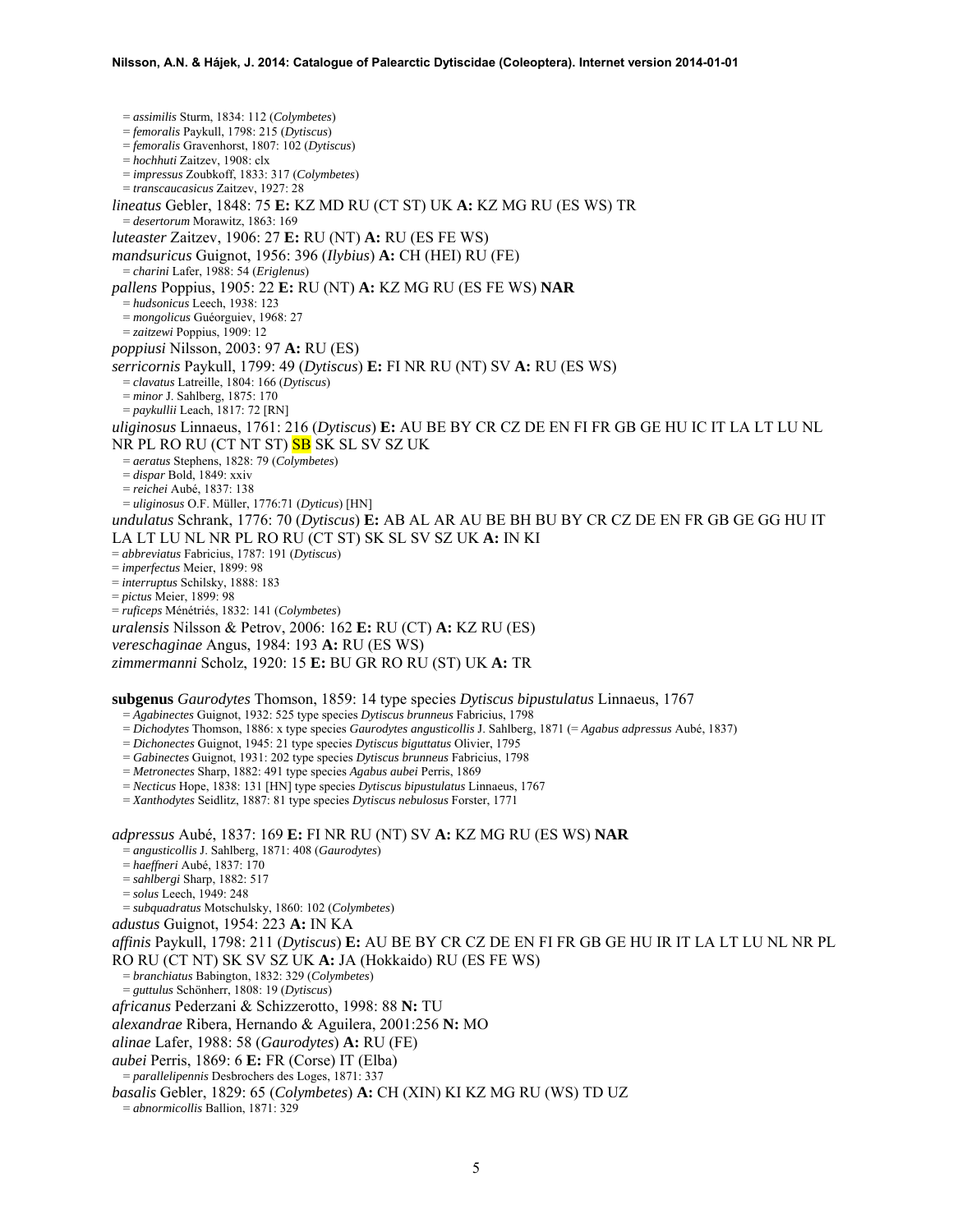= *pallidipennis* Jakovlev, 1897: 40 [HN] = *songoricus* Gebler, 1859: 450 [RN] (*Colymbetes*) *biguttatus* Olivier, 1795: 26 (*Dytiscus*) **E:** AB AL AR AU BE BH BU BY CR CZ FR GB GE GG GR HU IR IT LS LU MC ME NL PL PT RO RU (CT ST) SB SK SL SP SZ UK **N:** AG CI EG LB MO TU **A:** AF CH (SCH XIN) CY HP IN IQ IS JO KA KI LE PA RU (WS) SA SI SY TM TR UZ = *alligator* Normand, 1933: 299 = *annulatus* Zoubkoff, 1833: 318 (*Colymbetes*) = *concii* Franciscolo, 1942: 137 = *consanguineus* Wollaston, 1864: 81 = *fontinalis* Stephens, 1828: 66 (*Colymbetes*) = *impressus* Guignot, 1932:540 [HN] = *indicus* Régimbart, 1899: 272 = *melas* Aubé, 1837: 168 = *nigricollis* Zoubkoff, 1833: 317 (*Colymbetes*) = *nitidus* Fabricius, 1801: 265 (*Dytiscus*) = *nubiensis* Régimbart, 1895: 154 = *olivieri* Zaitzev, 1908: 121 [RN] = *pauper* Schilsky, 1888: 184 = *picicornis* Stephens, 1828: 66 (*Colymbetes*) = *silesiacus* Letzner, 1844: 170 = *subaquilus* Gozis, 1912: 60 *biguttulus* Thomson, 1867: 110 (*Gaurodytes*) **E:** BY EN FI GE LA NR PL RU (CT NT) SV UK **A:** KI MG RU (ES WS) = *boreellus* J. Sahlberg, 1871: 409 (*Gaurodytes*) = *ovalis* J. Sahlberg, 1875: 178 (*Gaurodytes*) *binotatus* Aubé, 1837: 161 **E:** FR (Corse) IT *bipustulatus* Linnaeus, 1767: 667 (*Dytiscus*) **E:** AB AL AN AR AU AZ BE BH BU BY CR CZ DE EN FA FI FR GB GE GG GR HU IC IR IT LA LS LT LU MC <mark>ME</mark> NL NR PL PT RO RU (CT NT ST) <mark>SB</mark> SK SL SP SV SZ TR UK **N:** AG LB MO TU **A:** AF CH (XIN) CY IN IS KI KZ LE RU (WS) SY TD TR UZ "Manchuria" **AFR** = *abdominalis* Costa, 1847: 134 (*Colymbetes*) = *acuductus* Marsham, 1802: 416 (*Dytiscus*) = *alpestris* Heer, 1837: 53 = *alpicola* Zaitzev, 1927: 24 = *alticola* Bruneau de Miré & Legros, 1963: 875 = *bipustulatus* O.F. Müller, 1776:71 (*Dyticus*) [HN] = *callosus* Thomson, 1884: 1031 (*Gaurodytes*) = *carbonarius* Fabricius, 1801: 263 [HN] (*Dytiscus*) = *dolomitanus* Scholz, 1935: 37 = *falcozi* Guignot, 1932: 557 = *immaculatus* Schrank, 1781: 201 (*Dytiscus*) = *kiesenwetterii* Seidlitz, 1887: 88 = *latus* Gebler, 1841: 371 (*Colymbetes*) = *luctuosus* Geoffroy, 1785: 67 (*Dyticus*) = *maurus* Zimmermann, 1919: 209 (*Gaurodytes*) = *peyerimhoffi* Bruneau de Miré & Legros, 1963: 875 = *picipennis* J. Sahlberg, 1903: 5 = *pyrenaeus* Fresneda & Hernando, 1989: 35 = *regalis* Pétri, 1903: 49 = *remotus* J. Sahlberg, 1913: 45 = *sexualis* Reiche, 1857: ix = *snowdonius* Newman, 1833: 55 (*Colymbetes*) = *solieri* Aubé, 1837: 183 *blatta* Jakovlev, 1897: 39 **A:** CH (QIN XIN) KI = *piceus* Jakovlev, 1897: 40 *brandti* Harold, 1880: 148 **A:** CH (BEI HEB JIL LIA QIN SCH YUN) MG RU (FE) = *jeholensis* Kamiya, 1935: 8 *brunneus* Fabricius, 1798: 64 (*Dytiscus*) **E:** BE FR GB GE GR IT PT SP SZ **N:** AG LB MO TU **A:** SY = *castaneus* Gyllenhal in Schönherr, 1808: 21 (*Dytiscus*) = *ferrugineus* Stephens, 1828: 79 (*Colymbetes*) *caraboides* Sharp, 1882: 494 **E:** BU GG MC UK **A:** IN LE SY TR = *merkli* Régimbart, 1884: xix *cephalotes* Reiche, 1861: 202 **E:** FR (Corse) *conspersus* Marsham, 1802: 427 (*Dytiscus*) **E:** AB AL AR BE BU CR DE FR GB GE GG GR HU IR IT MC ME NL PL PT RO RU (ST) SP SV UK **N:** AG CI EG LB MO TU **A:** AF CH (QIN XIN XIZ ZHE) CY HP IN IQ JO KA KI KU KZ LE PA RU (WS) SI SY TD TM TR UZ = *bulgaricus* Csiki, 1943: 214 (*Gaurodytes*)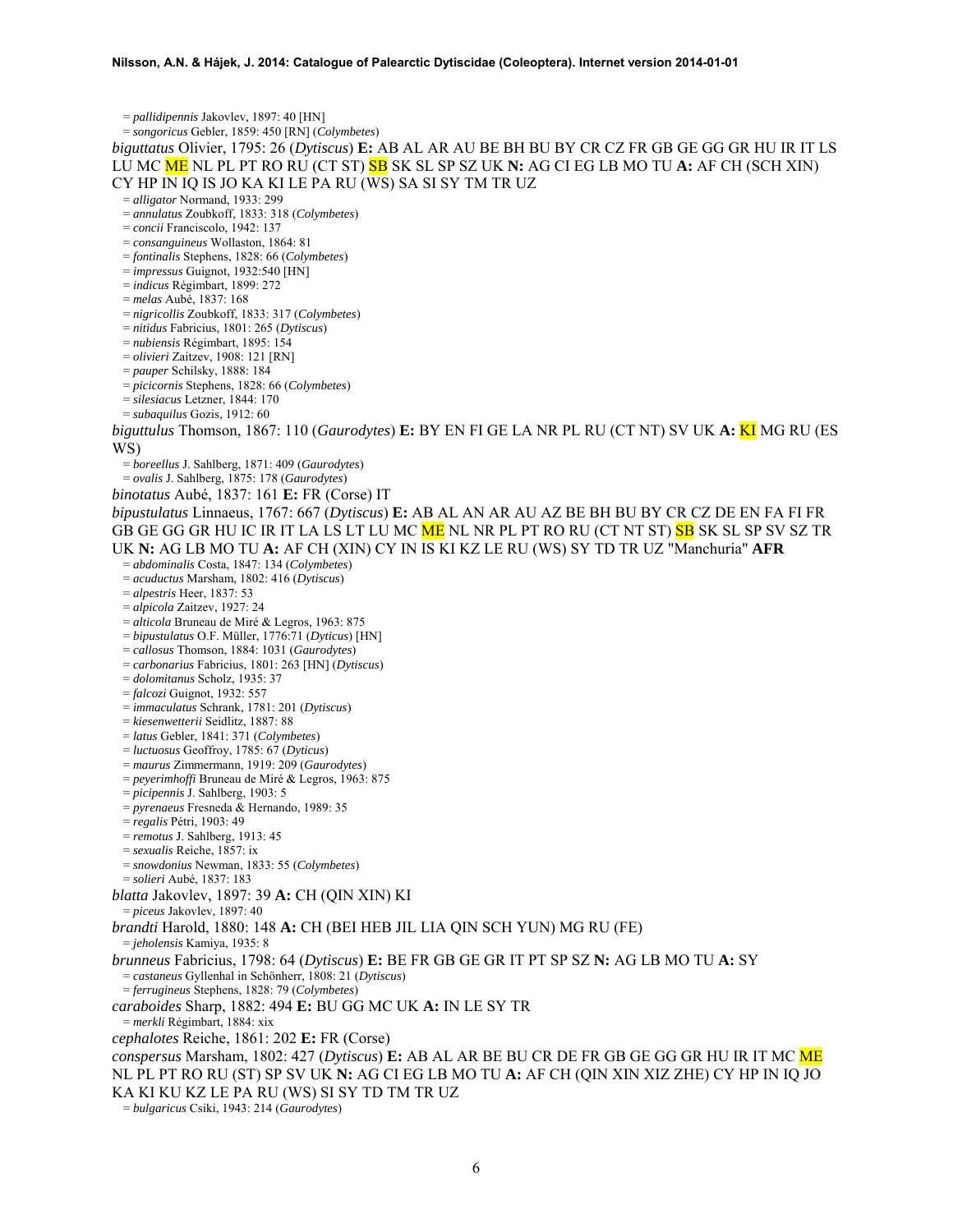= *corsicus* Guignot, 1932: 571 = *gougeletii* Reiche, 1863: 474 = *luniger* Kolenati, 1845: 82 = *nebulosus* Schiødte, 1841: 467 [HN] = *perlautus* Gozis, 1912: 53 = *subnebulosus* Stephens, 1828: 72 (*Colymbetes*) *debilipes* Régimbart, 1899: 273 **A:** HP KA NP PA SD UP **ORR** = *skarduensis* Guignot, 1958: 30 = *subsericatus* Régimbart, 1899: 274 *dichrous* Sharp, 1878: 169 **A:** AF CH (SCH XIN) KI KZ MG RU (ES) "Baluchistan" = *dichrous* Sharp, 1890:38 [HN] = *lederii* Seidlitz, 1887: 94 = *luteolus* Régimbart, 1899: 275 *didymus* Olivier, 1795: 26 (*Dytiscus*) **E:** AU BE BH BU BY CZ DE FR GB GE GR IT LT LU ME NL PL PT SL SP SV SZ UK **N:** AG MO TU **A:** IS LE SY TR = *chalybaeus* J. Sahlberg, 1903: 12 = *vitreus* Paykull, 1798: 217 (*Dytiscus*) *dilatatus* Brullé, 1832: 127 (*Colymbetes*) **E:** AL BU GG GR IT MC RU (ST) TR UK **N:** AG EG MO TU **A:** CY IN IQ IS KI LE SI SY TR UZ = *balcanicus* Hlisnikovský, 1955: 101 = *castaneus* Sharp, 1882: 500 [HN] = *gory* Aubé, 1837: 162 *faldermanni* Zaitzev, 1927: 22 **E:** AB **A:** IN IS LE SY TR = *iranicus* Guéorguiev, 1965: 257 = *palaestinus* Zimmermann, 1934: 164 (*Gaurodytes*) *freudei* Guéorguiev, 1975: 97 **A:** KA NP UP *friedrichi* Falkenström, 1936: 91 (*Gaurodytes*) **A:** CH (GAN SCH) KI *glacialis* Hochhuth, 1846: 218 **E:** AB AR GG RU (ST) **A:** IN TR = *armeniacus* Sharp, 1882: 497 = *inguttatus* Reitter, 1908: 223 *glazunovi* Zaitzev, 1953: 228 (*Gaurodytes*) **A:** AF UZ *godmanni* Crotch, 1867: 385 **E:** AZ *guttatus baudii* Seidlitz, 1887: 85 **E:** IT *guttatus guttatus* Paykull, 1798: 211 (*Dytiscus*) **E:** AN AU BE BH BU BY CR CZ DE EN FI FR GB GE HU IR IT LA LS LT LU MC ME NL NR PL RO RU (CT NT ST) SB SK SL SP SV SZ UK **A:** HP RU (WS) TR = *nigripes* Costa, 1847: 97 (*Colymbetes*) = *picinus* Marsham, 1802: 428 (*Dytiscus*) = *septemseriatus* J. Sahlberg, 1875: 180 (*Gaurodytes*) = *severior* Gozis, 1912: 63 = *signatus* Grimmer, 1841: 32 (*Colymbetes*) = *styriacus* Sharp, 1882: 496 *heydeni* Wehncke, 1872: 135 **E:** PT SP **N:** MO = *parvulus* Fresneda & Hernando, 1989: 14 *kholini* Nilsson, 1994: 45 **A:** CH (JIL) MG RU (FE) *laferi* Nilsson, 1994: 47 **A:** CH (HEI) MG RU (FE) *lobonyx* Guignot, 1952: 17 **A:** CH (QIN SCH) SD *longissimus* Régimbart, 1899: 275 **A:** BT CH (QIN SCH) SD *maderensis* Wollaston, 1854: 85 **N:** MR *melanarius* Aubé, 1837: 180 **E:** AU BE BH BU BY CZ DE EN FI FR GB GE HU IT LA LT LU NL NR PL RU (CT NT) SK SV SZ UK YU = *frigidus* Schiødte, 1841: 477 = *kotschyi* Letzner, 1849: 95 = *tarsatus* Zetterstedt, 1838: 132 (*Dyticus*) = *tatricus* Roubal, 1938: 19 *nebulosus* Forster, 1771: 56 (*Dytiscus*) **E:** AB AL AR AU BE BH BU CR CZ DE EN FR GB GE GG GR HU IR IT LA LT LU MA MC ME NL NR PL PT RU (CT ST) SK SL SP SV SZ TR YU **N:** AG CI EG LB MO MR TU **A:**  CY IN IS JO LE SY TM TR = *abdominalis* Ragusa, 1887: 7 [HN] = *bipunctatus* Fabricius, 1787: 190 [HN] (*Dytiscus*) = *immaculatus* Gschwendtner, 1927: 92 [HN] (*Gaurodytes*) = *mixtus* Guignot, 1949: 6

- = *naevius* Gmelin, 1790: 1957 (*Dytiscus*)
- = *nigromaculatus* Goeze, 1777: 625 (*Dytiscus*)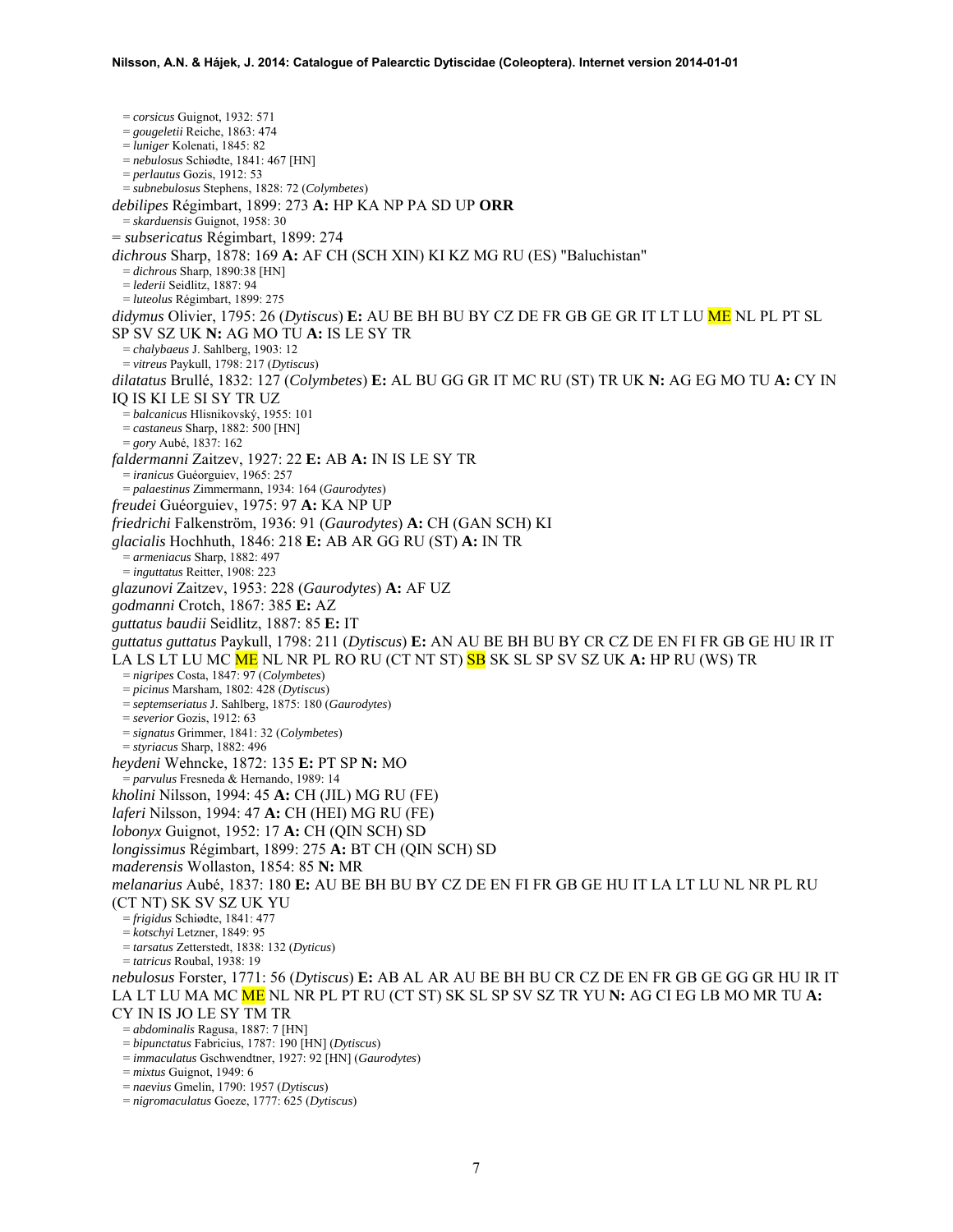= *notatus* Bergsträsser, 1778: 31 (*Dytiscus*) = *pratensis* Schaufuss, 1882: 620 = *ragusai* Zaitzev, 1908: 123 [RN] = *rugosipennis* Guignot, 1932: 568 = *tesselatus* Geoffroy, 1785: 68 (*Dyticus*) *nevadensis* Håkan Lindberg, 1939: 32 **E:** SP *ommani* Zaitzev, 1908: 424 **A**: CH (QIN) *paludosus* Fabricius, 1801: 266 (*Dytiscus*) **E:** AR AU BE BH BU BY CR CZ DE EN FI FR GB GE GG GR HU IR IT LA LT LU ME NL NR PL PT RO RU (CT NT ST) SB SK SL SP SV SZ UK **A:** RU (WS) TR = *marginalis* Sharp, 1882: 502 = *pallidipennis* Laporte, 1835: 103 (*Colymbetes*) = *politus* Marsham, 1802: 419 (*Dytiscus*) *picotae* Foster & Bilton, 1997: 113 **E:** PT *ramblae* Millán & Ribera, 2001:109 **E:** SP *rufulus* Fairmaire, 1859: 272 **E:** FR (Corse) IT (Sardegna) = *marginicollis* Fairmaire, 1860: 631 = *rotundatus* Wehncke, 1872: 136 *safei* Abdul-Karim & Ali, 1986: 277 **A:** IQ *sikhotealinensis* Lafer, 1988: 56 (*Gaurodytes*) **A:** RU (FE) *solskii* Jakovlev, 1897: 40 **A:** AF IN KA KI PA TM UZ *striolatus* Gyllenhal, 1808: 508 (*Dytiscus*) **E:** AU BE BY CR CZ DE EN FI FR GB GE HU IT LA LT NL PL RU (CT NT) SK SV UK = *costatus* Gerhardt, 1910: 42 = *rectus* Babington, 1841: 53 (*Colymbetes*) *svenhedini* Falkenström, 1932: 192 (*Gaurodytes*) **A:** CH (XIN) MG *taiwanensis* Nilsson & Wewalka, 1994: 993 **A:** CH (TAI) *tristis* Aubé, 1838: 356 **E:** RU (NT) **A:** RU (ES FE WS) **NAR** = *atratus* Mannerheim, 1853: 157 = *crotchi* Zaitzev, 1905: 212 = *dubius* Mannerheim, 1843: 221 = *kurilensis* Kamiya, 1938: 35 = *piceu*s Zaitzev, 1905: 212 [HN] = *piceolus* Zaitzev, 1908: 123 [RN] *udege* Nilsson, 1994: 170 **A:** CH (JIL) NC RU (FE) *unguicularis* Thomson, 1867: 101 (*Eriglenus*) **E:** AU BE BY CZ DE EN FI FR GB GE IR LA LT LU NL PL RU (CT NT ST) SK SV UK **A:** RU (ES WS) *winkleri* Gschwendtner, 1923: 104 (*Gaurodytes*) **A:** AF CH (XIN) KA KI KZ TD UZ = *pamiricus* Guignot, 1955: 274 *wollastoni* Sharp, 1882: 531 **N:** MR = *dissimilis* Falkenström, 1938: 13 [HN] (*Gaurodytes*) = *falkenstromi* J. Balfour-Browne, 1944: 352 [RN] *yakutiae* Nilsson & Larson, 1990: 229 **A:** RU (ES FE)

**genus** *Hydronebrius* **Jakovlev, 1897: 37** type species *Agabus cordaticollis* Reitter, 1896

*amplicollis* Toledo, 1994: 207 **A:** CH (SCH YUN) *cordaticollis* Reitter, 1896: 233 (*Agabus*) **A:** KI TD UZ *kashmirensis* Vazirani, 1964: 145 (*Amphizoa*) **A:** KA = *guignoti* Vazirani, 1970: 346 *mattheyi mattheyi* Brancucci, 1980: 171 **A:** PA *mattheyi nepalensis* Brancucci, 1980: 174 **A:** NP

**genus** *Hydrotrupes* **Sharp, 1882: 491** type species *Hydrotrupes palpalis* Sharp, 1882

*chinensis* Nilsson, 2003: 280 **A:** CH (ANH)

**genus** *Ilybiosoma* **Crotch, 1873: 398** type species *Ilybius regularis* LeConte, 1852 = *Nebriogabus* Guignot, 1936: 187 type species *Agabus discicollis* Ancey, 1882

= *Ranagabus* J. Balfour-Browne, 1939: 106 type species *Agabus kermanense* J. Balfour-Browne, 1939

*kermanense* J. Balfour-Browne, 1939: 107 (*Agabus*) **A:** IN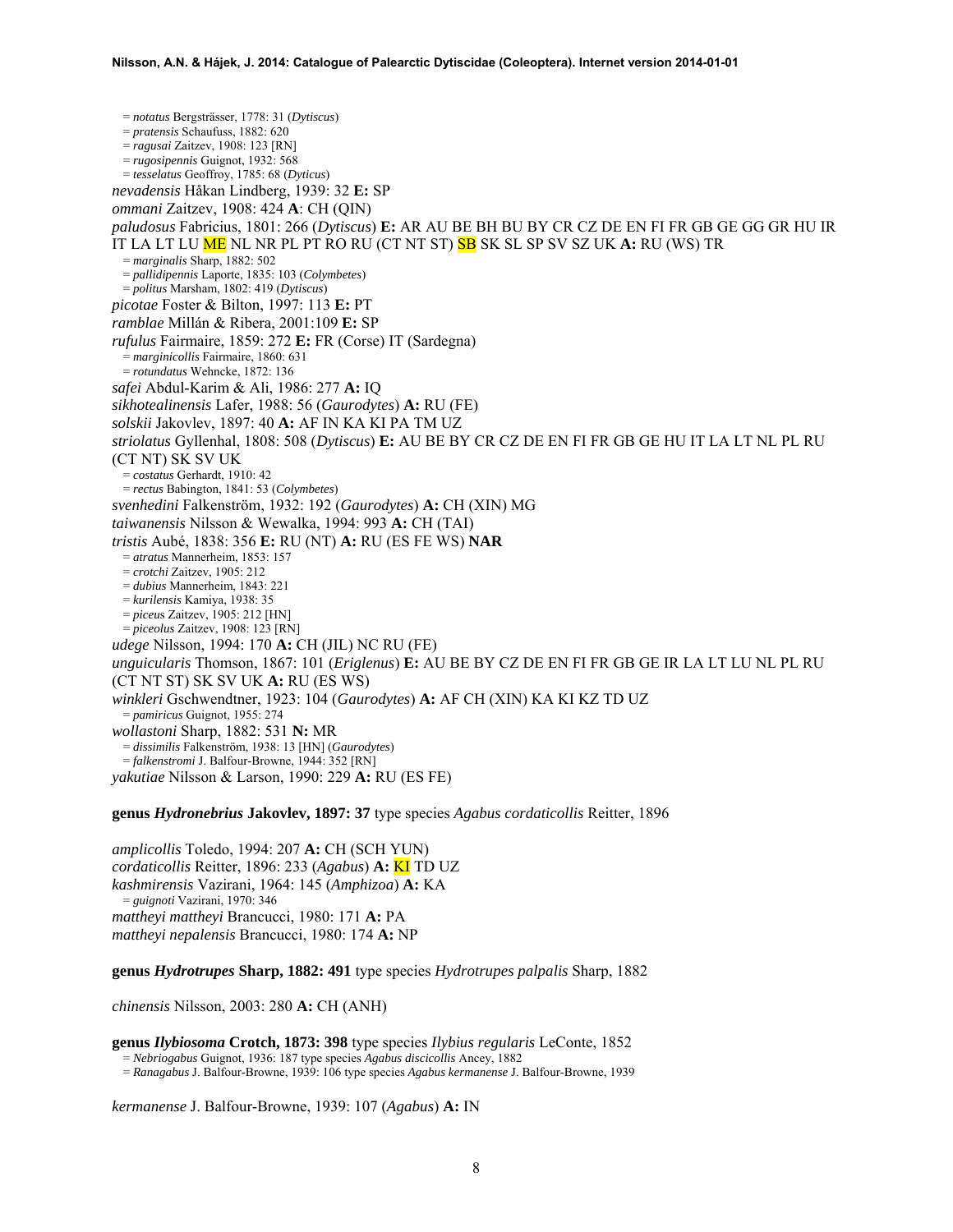*yeti* Brancucci & Hendrich, 2006:132 **A:** CH (XIZ)

**genus** *Ilybius* **Erichson, 1832: 18** type species *Dytiscus fenestratus* Fabricius, 1781 = *Agabidius* Seidlitz, 1887: 97 type species *Ilybius cinctus* Sharp, 1882: 560

- 
- = *Asternus* Guignot, 1931: 202 type species *Dytiscus chalconatus* Panzer, 1796
- = *Hyobius* Gistel, 1856: 354 type species *Dytiscus fenestratus* Fabricius, 1781
- = *Idiolybius* Gozis, 1886: 8 type species *Dytiscus fenestratus* Fabricius, 1781
- = *Ilybidius* Guignot, 1948: 169 type species *Ilybius discedens* Sharp, 1882: 557
- = *Ilyobius* Gemminger & Harold, 1868: 451 type species *Dytiscus fenestratus* Fabricius, 1781
- = *Parasternus* Guignot, 1936: 186 type species *Agabus subtilis* Erichson, 1837

*adygheanus* Petrov, Shapovalov & Fery, 2010: 42 **E:** RU (ST)

*aenescens* Thomson, 1870: 125 **E:** AU BE BY CZ DE EN FI FR GB GE IR IT LA LT LU NL NR PL RU (CT NT) SK SV SZ UK **A:** KZ RU (WS) = *kiesenwetteri* Kraatz, 1872: 166

*albarracinensis* Fery, 1986: 345 (*Agabus*) **E:** FR PT SP = *maestri* Fresneda & Hernando, 1987: 67 (*Agabus*)

= *maestroae* Fery & Nilsson, 1993: 91 (*Agabus*)

```
angustior Gyllenhal, 1808: 500 (Dytiscus) E: BY DE EN FI GE LA LT NR PL RU (NT) SV A: MG RU (ES FE
```
### WS) **NAR**

*anjae* Nilsson, 1999: 36 **A:** CH (HEI) JA RU (ES FE)

- **=** *anjarum* Nilsson, 2007: 49 [UE]
- *apicalis* Sharp, 1873: 51 **A:** CH (BEI GAN HEI HUB JIA JIL JIX LIA SCH SHA SHG SHN) JA RU (FE) SC = *intermediatus* Feng, 1936: 10
- *ater* De Geer, 1774: 401 (*Dytiscus*) **E:** AB AL AU BE BH BU BY CR CZ DE EN FI FR GB GE GG GR HU IR IT LA LS LT LU NL NR PL RO RU (CT NT ST) SK SL SP SV SZ UK **A:** IN RU (ES WS) = *ater* Panzer, 1796: 38/15 [HN] (*Dytiscus*)
- 
- = *ungularis* LeConte, 1862: 521 (*Colymbetes*)
- *balkei* Fery & Nilsson, 1993: 103 (*Agabus*) **A:** MG RU (ES FE WS)

*bedeli* Zaitzev, 1908: 121 [RN] (*Agabus*) **N:** AG TU = *politus* Reiche, 1861: 369 [HN] (*Agabus*)

*chalconatus* Panzer, 1796: 38/t.17 (*Dytiscus*) **E:** AU BE BH BU CR CZ DE EN FI FR GB GE GR HU IR IT LA LT LU MC MD ME NL PL PT RU (ST) SK SL SP SV SZ UK YU **N:** AG MO **A:** IN IS SY TM TR = *aterrimus* Stephens, 1828: 79 (*Colymbetes*)

= *fuscoaenescens* Régimbart, 1878: cxlviii (*Agabus*)

= *nigroaeneus* Marsham, 1802: 428 (*Dytiscus*)

*chishimanus* Kôno, 1944: 80 **A:** CH (HEI JIL) MG RU (ES FE) = *weymarni* J. Balfour-Browne, 1947: 446

*cinctus* Sharp, 1878: 169 **E:** AB GG RU (ST) UK **A:** CH (GAN GUX HEB HEI HUB JIA JIL LIA SCH SHA TIA XIN YUN) KZ MG RU (ES) UZ

= *angustulus* Régimbart, 1899: 289

= *chinensis* Csiki, 1901: 102 = *cinctus* Sharp, 1882: 560 [HN]

= *cinctus* Sharp, 1890: 38 [HN]

*crassus* Thomson, 1856: 224 **E:** AU BE CZ DE EN FI GE LT NR PL RU (CT NT) SK SV SZ UK **A:** RU (WS) *dettneri* Fery, 1986: 342 (*Agabus*) **E:** PT SP

*discedens* Sharp, 1882: 557 **A:** RU (FE) **NAR** 

*enpalaiatheka* Fery & Hendrich, 2011: 40 **A:** TR

*erichsoni* Gemminger & Harold, 1868: 454 (*Agabus*) **E:** AB BY DE EN FI GE HU IT LA LT NR PL RU (CT NT) SV SZ **A:** IN JA KZ MG RU (ES FE WS) **NAR** 

= *cincticollis* Mäklin, 1881: 22

= *lutosus* Crotch, 1873: 419 [HN] (*Gaurodytes*)

*fenestratus* Fabricius, 1781: 294 (*Dytiscus*) **E:** AU BE BH BU BY CR CZ DE EN FI FR GB GE HU IT LA LS LT LU ME NL NR PL RO RU (CT NT ST) SB SK SL SV SZ UK YU **A:** KI RU (ES WS) = *aeneus* Panzer, 1796: 38/t.16 [HN] (*Dytiscus*)

= *ciliatus* Olivier, 1791: 311 (*Dytiscus*)

= *prescotti* Mannerheim, 1829: 21 (*Colymbetes*)

*fuliginosus fuliginosus* Fabricius, 1792: 191 (*Dytiscus*) **E:** AB AL AN AR AU BE BH BU BY CR CZ DE EN FI FR GB GE GG GR HU IR IT LA LS LT LU MC MD ME NL NR PL RO RU (CT NT ST) SB SK SL SP SV SZ UK **N:**  MO **A:** IN KI KZ MG RU (WS) TR = *lacustris* Panzer, 1796: 38/t.14 [HN] (*Dytiscus*)

= *pirinicus* Guéorguiev, 1957: 25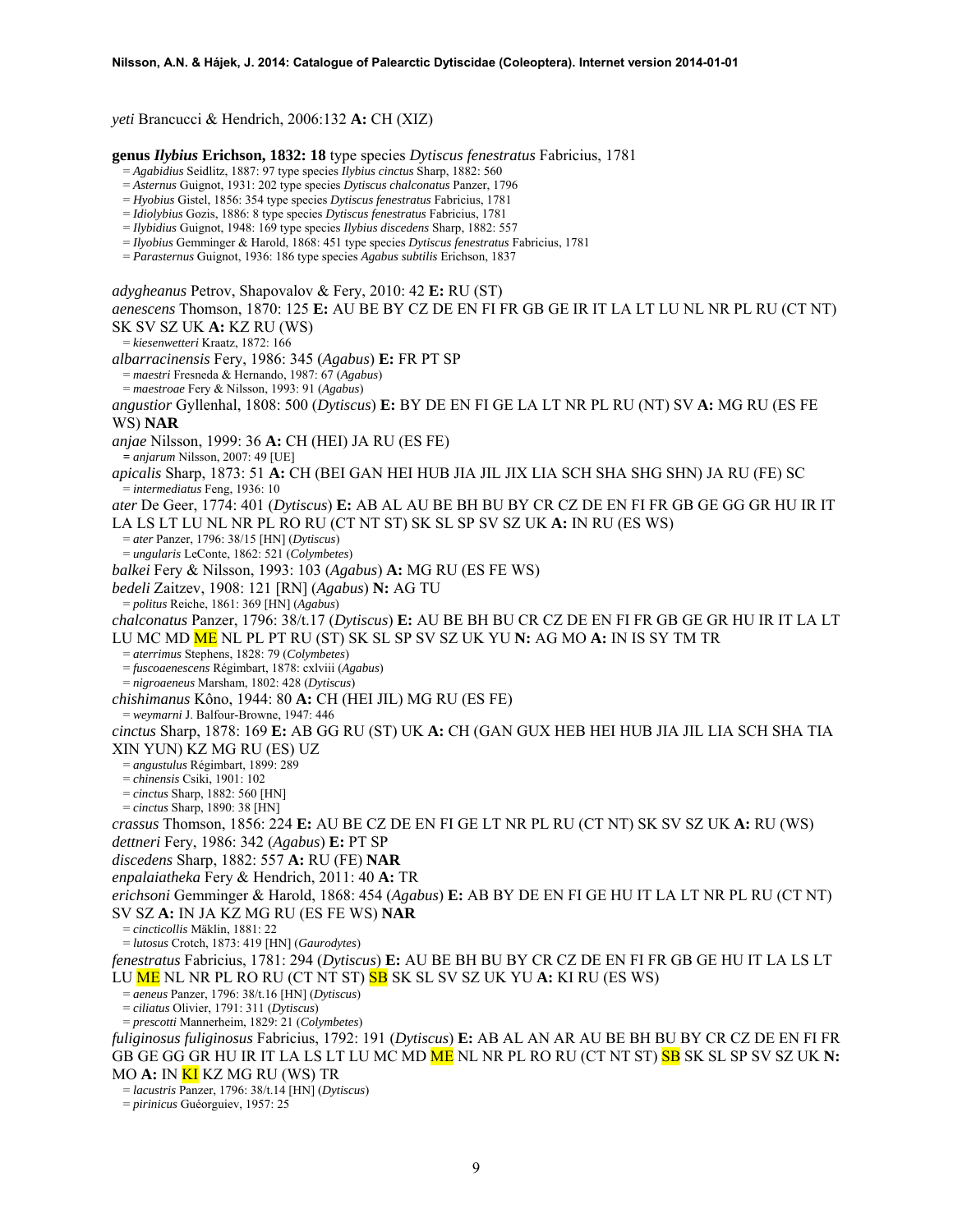*fuliginosus turcestanicus* Gschwendtner, 1934: 74 **A:** CH (XIN) KZ *guttiger* Gyllenhal, 1808: 499 (*Dytiscus*) **E:** AU BE BY CR CZ DE EN FI FR GB GE HU IR IT LA LS LT LU NL NR PL RO RU (CT NT) SL SV SZ UK **A:** RU (WS) = *immunis* Stephens, 1828: 81 (*Colymbetes*) = *kiesenwetteri* Wehncke, 1872: 136 [HN] = *quadrinotatus* Stephens, 1828: 83 (*Colymbetes*) *hozgargantae* Burmeister, 1983: 133 (*Agabus*) **E:** SP **N:** MO *hulae* Wewalka, 1984: 137 (*Agabus*) **A:** IS SY TR *jaechi* Fery & Nilsson, 1993: 94 (*Agabus*) **E:** GR TR **A:** TR *lagabrunensis* Schizzerotto & Fery, 1990: 148 (*Agabus*) **E:** IT *lateralis* Gebler, 1832: 40 (*Colymbetes*) **A:** CH (HEI) MG RU (ES FE) = *limbatus* Sharp, 1882: 557 *lenensis* Nilsson, 2000: 31 [RN] **A:** RU (ES WS) "Manchuria" = *aenescens* Poppius, 1905: 18 [HN] (*Agabus*) *lenkoranensis* Fery & Nilsson, 1993: 95 (*Agabus*) **E:** AB **A:** IN *meridionalis* Aubé, 1837: 126 **E:** FR IT PT SP **N:** MO = *hispanicus* Sharp, 1873: 260 *minakawai* Nilsson & Ribera, 2007: 162 **A:** RU (FE) *montanus* Stephens, 1828: 76 (*Colymbetes*) **E:** BE DE FR GB GE IR IT LA LT LU NL PL PT RU (ST) SP **N:** AG MO = *melanocornis* Zimmermann, 1915: 223 (*Agabus*) *nakanei* Nilsson, 1994: 58 **A:** JA RU (FE) *neglectus* Erichson, 1837: 158 (*Agabus*) **E:** AU BE BY CZ DE EN FR GE HU LA LT LU NL PL RU (CT NT ST) SK SV SZ UK *obtusus* Sharp, 1882: 558 **A:** CH (SCH) MG RU (ES) *opacus* Aubé, 1837: 173 (*Agabus*) **E:** FI NR RU (NT) SV **A:** MG RU (ES FE WS) **NAR** = *gelidus* Fall, 1926: 142 [HN] (*Agabus*) = *mimmi* J. Sahlberg, 1875: 182 (*Gaurodytes*) [HN] = *mimmii* J. Sahlberg, 1874: xiv (*Gaurodytes*) = *pseudoconfertus* Wallis, 1926: 90 (*Agabus*) = *rufinus* Marseul, 1882: 28 (*Agabus*) = *sachalinensis* Kamiya, 1938: 37 (*Agabus*) = *sharpi* Jacobson, 1908: 430 [RN] (*Agabus*) = *sibericus* Sharp, 1882: 519 [HN] (*Agabus*) *ovalis* Gschwendtner, 1934: 74 **A:** RU (ES) *pederzanii* Fery & Nilsson, 1993: 95 (*Agabus*) **E:** IT *picipes* Kirby, 1837: 71 (*Colymbetes*) **E:** FI NR SV **A:** RU (WS) **NAR**  *poppiusi* Zaitzev, 1907: 208 **A:** CH (SCH) MG RU (ES) *pseudoneglectus* Franciscolo, 1972: 84 (*Agabus*) **E:** BU CR GR HU IT ME RO = *skiathos* Hinterseher, 1981: 87 (*Agabus*) *quadriguttatus* Lacordaire, 1835: 316 (*Colymbetes*) **E:** AU BE BU BY CR CZ DE EN FI FR GB GE GG GR HU IR IT LA LS LT LU NL NR PL RO RU (CT NT ST) SB SK SL SP SV SZ UK **A:** IN TR = *obscurus* Marsham, 1802: 414 [HN] (*Dytiscus*) = *sexdentatus* Schiødte, 1841: 487 *samokovi* Fery & Nilsson, 1993: 91 (*Agabus*) **E:** BU *satunini* Zaitzev, 1913: 196 (*Agabus*) **E:** GG RU (ST) **A:** RU (WS) TR *similis* Thomson, 1856: 225 **E:** BY CZ DE EN FI FR GE HU LA LT NR RU (CT NT) PL SV UK = *ovatus* Hochhuth, 1871: 237 *subaeneus* Erichson, 1837: 156 **E:** AB AR AU BE BY CR CZ DE EN FI FR GB GE GG HU IR IT LA LT LU MD NL NR PL RO RU (CT NT ST) SK SV SZ UK **A:** KI KZ MG RU (ES WS) **NAR** = *badenii* Wehncke, 1872: 164 = *chalybeatus* Thomson, 1860: 48 = *lapponicus* Scholz, 1917: 251 = *suffusus* Crotch, 1873: 411 = *viridiaeneus* Crotch, 1873: 411 *subtilis* Erichson, 1837: 157 (*Agabus*) **E:** AU BY CZ DE EN FI FR GE HU IT LA LT NR PL RU (CT NT) SK SV UK **A:** RU (ES WS) = *altaicus* Gebler, 1848: 73 *thynias* Fery & Przewoźny, 2011: 60 **E:** TR *vittiger* Gyllenhal, 1827: 379 (*Dytiscus*) **E:** FI NR RU (NT) SV **A:** RU (WS) **NAR**  *wasastjernae* C.R. Sahlberg, 1824: 167 (*Dyticus*) **E:** AU BY CZ DE FI GB GE LA NR PL RU (CT NT) SV UK **A:**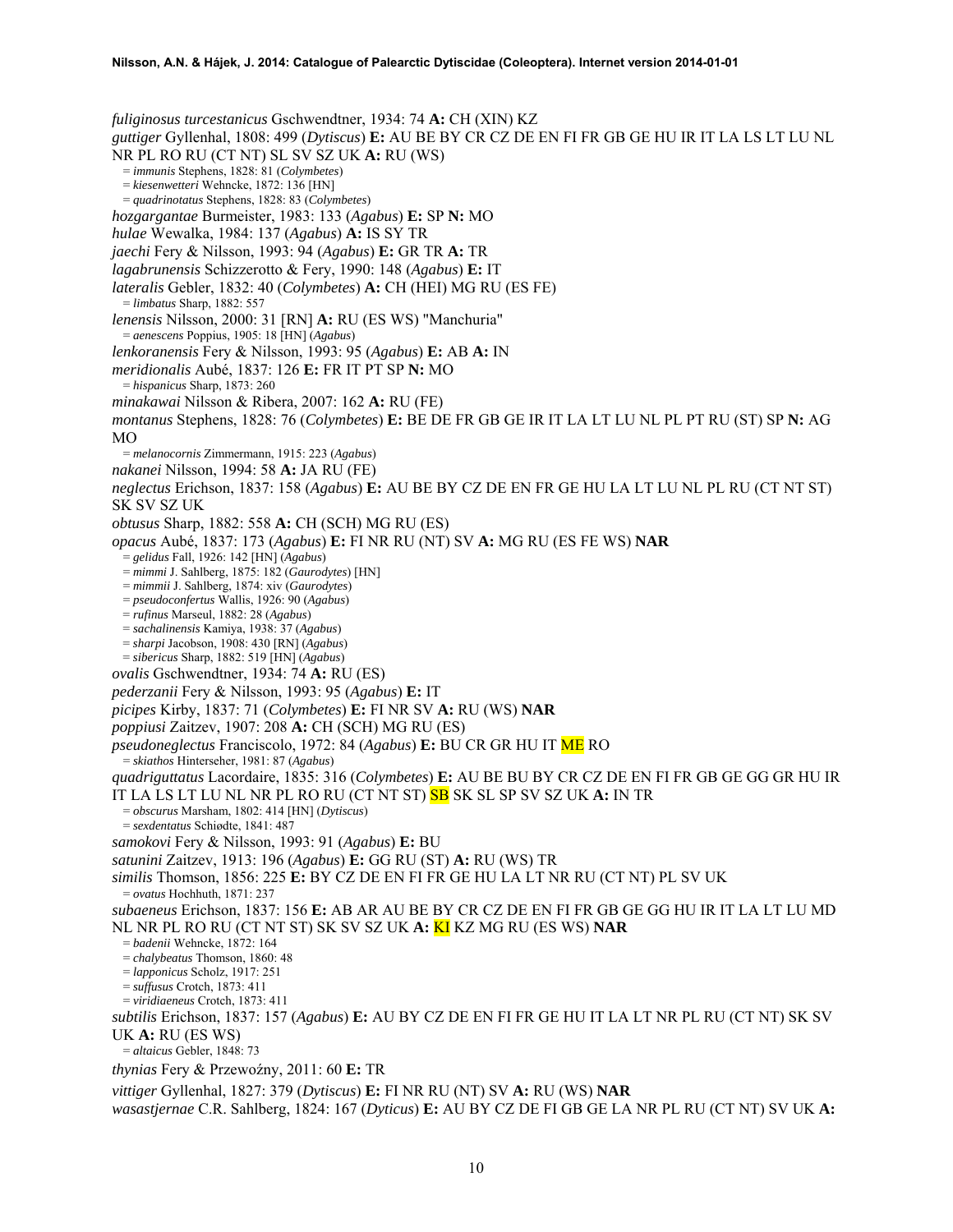## RU (WS) **NAR**

= *kenaiensis* Fall, 1926: 141 (*Agabus*) = *palustris* Wallis, 1926: 92 (*Agabus*) *wewalkai* Fery & Nilsson, 1993: 85 (*Agabus*) **A:** TR

**genus** *Platambus* **Thomson, 1859: 14** type species *Dytiscus maculatus* Linnaeus, 1758 = *Agabinus* Crotch, 1873:397 type species *Colymbetes glabrellus* Motschulsky, 1859

- 
- *= Agraphis* Guignot, 1954: 199 type species *Agraphis confossa* Guignot, 1954 (=*Agabus sawadai* Kamiya, 1932)
- = *Allogabus* Guignot, 1954:199 type species *Agabus americanus* Aubé, 1838
- = *Anagabus* Jakovlev, 1897: 38 type species *Anagabus semenowi* Jakovlev, 1897
- *= Colymbinectes* Falkenström, 1936a: 97 type species *Colymbinectes ater* Falkenström, 1936
- = *Neoplatynectes* Vazirani, 1970: 305 type species *Platynectes princeps* Régimbart, 1888
- = *Paraplatynectes* Vazirani, 1970: 305 type species *Platynectes guttula* Régimbart, 1899

= *Stictogabus* Guignot, 1948: 167 type species *Agabus angulicollis* Régimbart, 1899

*angulicollis* Régimbart, 1899: 273 (*Agabus*) **A:** CH (BEI GAN HEB NMO SCH SHA SHX XIZ YUN) *ater* Falkenström, 1936: 97 (*Colymbinectes*) **A:** CH (GUI SCH YUN) *balfourbrownei* Vazirani, 1965: 28 **A:** CH (YUN) NP UP **ORR**  *biswasi* Vazirani, 1965: 32 **A:** NP UP *convexus* Okada, 2011: 32 **A:** JA *dabieshanensis* Nilsson, 2003: 266 **A:** CH (ANH) *denticulatus* Nilsson, 2003: 270 **A:** CH (SCH) *elongatus* Bian & Ji, 2008: 33 **A:** CH (HAI) *excoffieri* Régimbart, 1899: 281 **A:** CH (GAN GUI HAI HEB HUN SCH SHA SHN YUN XIZ ZHE) **ORR**  *fimbriatus* Sharp, 1884: 445 **A:** CH (JIL GAN HEB SCH) JA NC RU (FE) SC = *kansouis* Feng, 1936: 9 *guttulus* Régimbart, 1899: 283 (*Platynectes*) **A:** CH (SHG) *heteronychus* Nilsson, 2003: 271 **A:** CH (GUA) *ikedai* Nilsson, 1997: 635 (*Agabus*) **A:** JA *insolitus* Sharp, 1884: 444 (*Agabus*) **A:** JA *kempi* Vazirani, 1970: 330 (*Agraphis*) **A:** BT NP SD *khukri* Brancucci, 1990: 240 **A:** NP *koreanus* Nilsson, 1997: 636 (*Agabus*) **A:** RU (FE) SC *lindbergi* Guéorguiev, 1963: 218 **A:** AF HP PA UP **ORR** = *guignoti* Vazirani, 1965: 27 *lineatus* Gschwendtner, 1935: 62 **A:** AP BT NP PA UP **ORR** *lunulatus* Fischer von Waldheim, 1829: 26 (*Colymbetes*) **E:** AB AR GG GR RU (ST) TR **N:** EG **A:** IN LE TR = *sinuatus* Aubé, 1837: 148 (*Agabus*) *maculatus* Linnaeus, 1758: 412 (*Dytiscus*) **E:** AL AN AR AU BE BH BU BY CR CZ DE EN FI FR GB GE GG GR HU IT LA LS LT LU MC ME NL NR PL RO RU (CT NT ST) SB SK SL SP SV SZ UK **A:** IN MG RU (WS) TR = *biocellatus* O.F. Müller, 1776: 72 (*Dytiscus*) = *cantalicus* Pic, 1912: 57 = *caucasicus* Zaitzev, 1927: 18 = *escalerai* Régimbart, 1900: 121 = *glacialis* Graells, 1858: 42 [HN] (*Agabus*) = *graellsi* Gemminger & Harold, 1868: 455 [RN] (*Agabus*) = *hebraicus* Geoffroy, 1785: 70 (*Dyticus*) = *inornatus* Schilsky, 1888: 183 = *ornatus* Herbst, 1784: 125 (*Dytiscus*) = *pulchellus* Heer, 1839: 149 (*Colymbetes*) *micropunctatus* Nilsson, 2003: 269 **A:** CH (GUA) *nepalensis* Guéorguiev, 1968: 42 (*Stictogabus*) **A:** AP BT NP SD = *bhutanensis* Wewalka, 1975: 157 *optatus* Sharp, 1884: 445 (*Agabus*) **A:** CH (FUJ JIX) JA = *miyamotoi* Nakane, 1959: 95 (*Gaurodytes*) *pictipennis* Sharp, 1873: 49 (*Agabus*) **A:** JA RU (FE) "Korea" *princeps* Régimbart, 1888: 615 (*Platynectes*) A: CH (GUA HKG YUN) **ORR**  *punctatipennis* Brancucci, 1984: 153 **A:** CH (FUJ GUA JIX) *satoi* Brancucci, 1982: 226 **A:** BT NP

- *sawadai* Kamiya, 1932: 6 (*Agabus*) **A:** JA = *confossus* Guignot, 1954: 200 (*Agraphis*)
-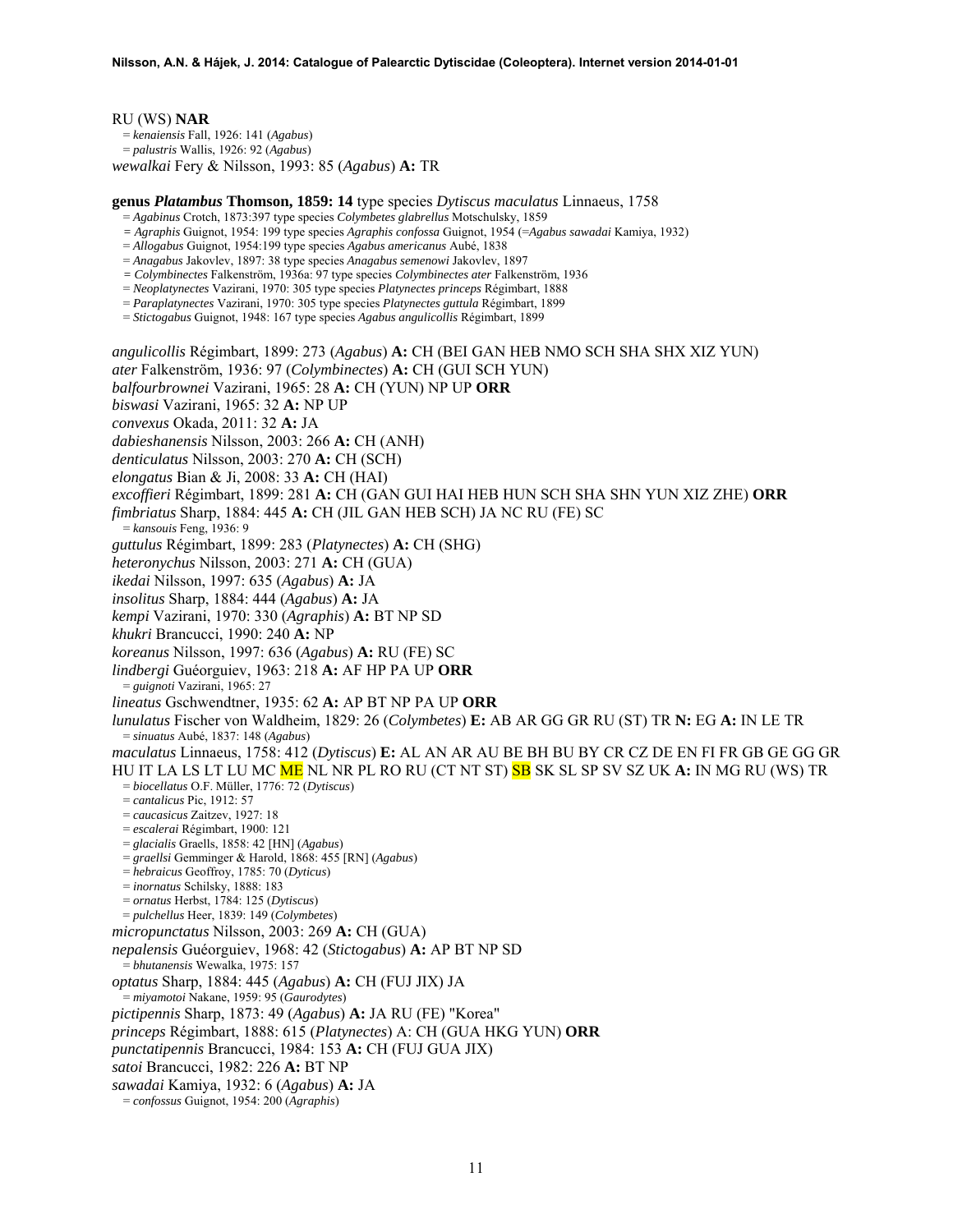*schaefleini* Brancucci, 1988: 188 **A:** CH (YUN) **ORR**  *schillhammeri* Wewalka & Brancucci, 1995: 99 **A:** CH (GUI HUB HUN SCH SHA) *semenowi* Jakovlev, 1897: 38 (*Anagabus*) **A:** KI TD *sogdianus* Jakovlev, 1897: 39 (*Anagabus*) **A:** AF KA KI NP PA TD UZ = *holzschuhi* Wewalka, 1975: 155 = *jucundus* Guignot, 1954: 222 (*Agabus*) = *ledouxi* Legros, 1977: 14 (*Anagabus*) = *limbibasis* Reitter, 1900: 226 (*Anagabus*) = *vatelloides* Régimbart, 1899: 270 (*Agabus*) *striatus* Zeng & Pu, 1992: 482 (*Hydronebrius*) **A:** CH (SCH YUN) *stygius* Régimbart, 1899: 279 (*Agabus*) **A**: CH (BEI HEB JIL LIA SCH SHN YUN) JA SC *= jilanzhui* Wewalka & Brancucci, 1995: 98 *= nakanei* Nilsson, 1997: 631 (*Agabus*) *ussuriensis* Nilsson, 1997: 632 (*Agabus*) **A:** CH (FUJ HEB JIL LIA) NC RU (FE) SC *wangi* Brancucci, 2006: 67 **A:** CH (HUB YUN) *wewalkai* Brancucci, 1982: 120 **A:** KA *wittmeri* Wewalka, 1975: 158 **A:** BT NP **ORR**  *wulingshanensis* Brancucci, 2005: 1 **A:** CH (HUB HUN) *yaanensis* Nilsson, 2003: 272 **A:** CH (SCH) *yuxiae* Brancucci, 2011: 10 **A:** CH (GUX)

# **genus** *Platynectes* **Régimbart, 1879: 454** type species *Agabus decemnotatus* Aubé, 1838

**subgenus** *Gueorguievtes* Vazirani, 1976: 170 type species *Agabus dissimilis* Sharp, 1873 = *Metaplatynectes* Guéorguiev, 1978: 271 type species *Dytiscus decempunctatus* Fabricius, 1775

*babai* Satô, 1982: 3 **A:** CH (TAI) *chujoi* Satô, 1982: 1 **A:** JA (Ryukyu Islands) *deletus* Régimbart, 1899: 287 **A:** JA *dissimilis* Sharp, 1873: 50 (*Agabus*) **A:** CH (ANH FUJ GUA GUI HUN JIX SHA SHX ZHE) *gemellatus* Šťastný, 2003: 235 **A:** CH (FUJ GUA GUI GUX HKG JIX MAC TAI) *hainanensis* Nilsson, 1998: 110 **A:** CH (HAI) *kashmiranus kashmiranus* J. Balfour-Browne, 1944: 352 [RN] **A:** AF BT CH (XIZ) HP KA NP PA SD UP **ORR** = *lineatus* Redtenbacher, 1844: 503 [HN] (*Colymbetes*) *kashmiranus lemberki* Šťastný, 2003: 230 **A:** CH (YUN) *major* Nilsson, 1998: 114 **A:** CH (YUN) **ORR**  *mazzoldii* Šťastný, 2003: 240 **A:** CH (YUN) **ORR** *nanlingensis* Šťastný, 2003: 236 **A:** CH (FUJ GUA) *rihai* Šťastný, 2003: 243 **A:** CH (SHN) *wewalkai* Šťastný, 2003: 224 **A:** NP

subfamily **Colymbetinae** Erichson, 1837 tribe Colymbetini Erichson, 1837

**genus** *Colymbetes* **Clairville, 1806: 188** type species *Dytiscus striatus* Linnaeus, 1758 = *Cymatopterus* Dejean, 1833: 54 type species *Dytiscus fuscus* Linnaeus, 1758

*dahuricus* Aubé, 1837: 99 **A:** CH (JIL) MG RU (ES FE) **NAR** = *obscuratus* Mannerheim, 1853: 154 (*Cymatopteru*s) = *seminiger* LeConte, 1862: 522 *dolabratus* Paykull, 1798: 204 (*Dytiscus*) **E:** FI IC NR RU (NT) SV **A:** RU (ES FE WS) **NAR** = *drewseni* LeConte, 1862: 523 = *groenlandicus* Aubé, 1838: 233 = *thomsoni* Sharp, 1882: 628 *= tolli* Zaitzev, 1907: 209 = *triseriatus* Kirby, 1837: 73 *fuscus* Linnaeus, 1758: 411 (*Dytiscus*) **E:** AR AU BE BH BU BY CR CZ DE EN FI FR GB GE GR HU IR IT KZ LA LS LT LU MA MC NL NR PL PT RO RU (CT NT ST) SK SL SP SV SZ TR UK YU **N:** AG EG LB MO TU **A:** AF CH (XIZ) CY IN IS KA KZ LE RU (WS) SI SY TR UZ = *affinis* Stein, 1881: 222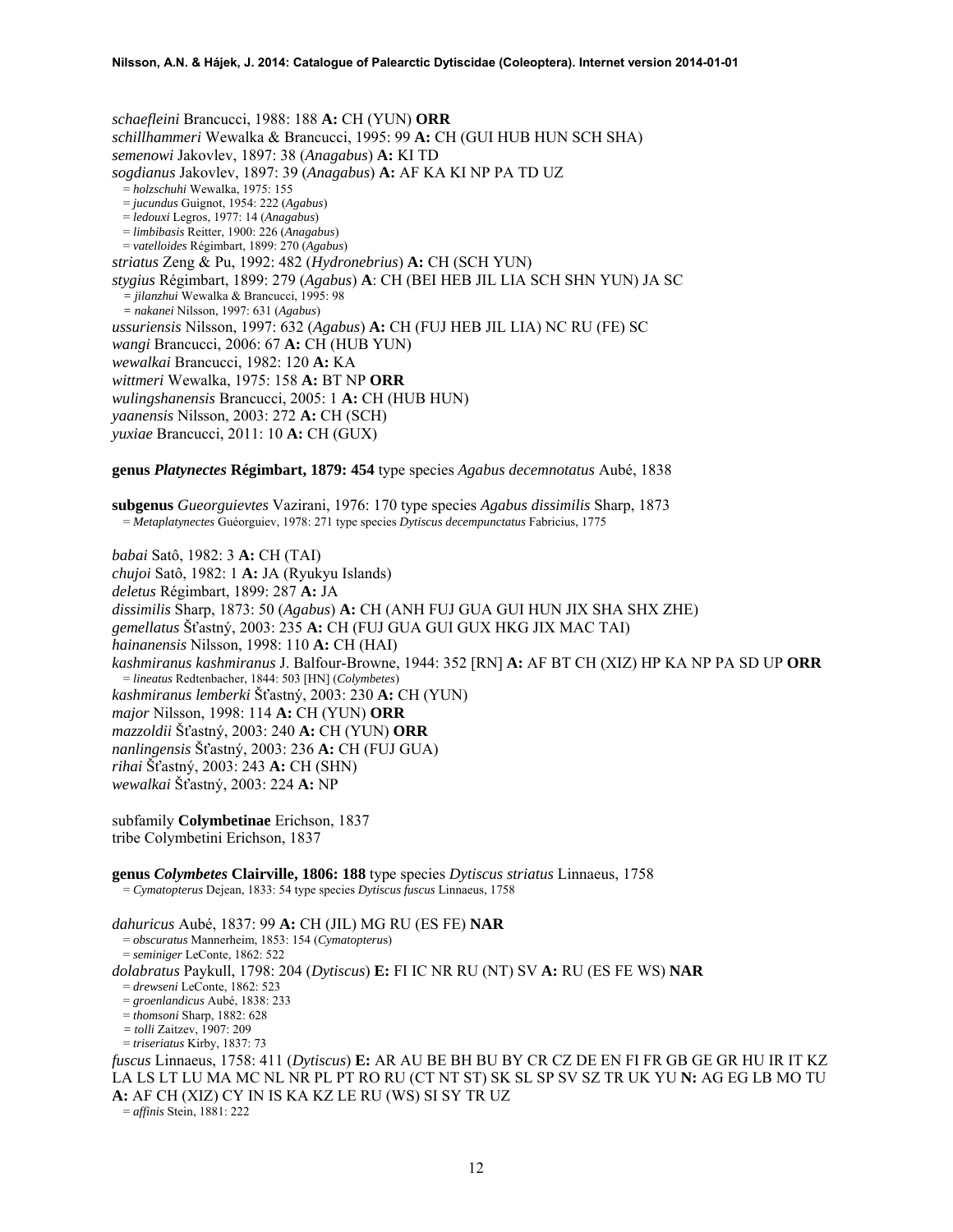= *semirufus* Zimmermann, 1921: 89 = *transversestriatus* DeGeer, 1774: 399 (*Dytiscus*) *koenigi* Zaitzev, 1927: 30 **E:** GG **A:** IN TR *magnus* Feng, 1936: 12 **A:** CH (HEI TIA) *mesepotamicus* Abdul-Karim & Ali, 1986: 278 **A:** IQ *minimus* Zaitzev, 1908: 420 **A:** CH (QIN XIZ) *paykulli* Erichson, 1837: 149 **E:** BY DE EN FI GE LA LT NL NR PL RU (CT NT) SV UK **A:** KZ RU (ES WS) *piceus* Klug, 1834: t.33: 6 **N:** EG **A:** IN IQ KU SA SI YE = *procerus* Sharp, 1882: 631 = *simplex* Walker, 1871: 11 *pseudostriatus* Nilsson, 2002:191 **A:** CH (HEI) JA MG RU (ES FE) *schildknechti* Dettner, 1983: 39 **E:** FR IT PT SP **N:** AG LB MO TU *semenowi* Jakovlev, 1896: 176 (*Cymatopterus*) **E:** AB GG RU (ST) UK **A:** AF CH (XIN XIZ) IN <mark>KI</mark> KZ TM = *kokujewi* Jakovlev, 1896: 180 (*Cymatopterus*) *striatus* Linnaeus, 1758: 411 (*Dytiscus*) **E:** BE BH BY CR CZ DE EN FI FR GE HU KZ LA LT NR PL RU (CT NT ST) SK SL SV UK **A:** KZ RU (ES WS) = *bogemanni* Gyllenhal, 1813: 687 (*Dytiscus*) *substrigatus* Sharp, 1882: 630 **A:** SA YE *tschitscherini* Jakovlev, 1896: 177 (*Cymatopterus*) **A:** CH (XIN) *vagans* Sharp, 1882: 630 **A:** IN KU

**genus** *Meladema* **Laporte, 1835: 98** type species *Meladema coriacea* Laporte, 1835

*coriacea* Laporte, 1835: 98 **E:** BU FR GR IT MA PT SP **N:** AG CI LB MO TU **A:** TR *imbricata* Wollaston, 1871: 220 (*Scutopterus*) **N:** CI *lanio* Fabricius, 1775: 231 (*Dytiscus*) **N:** MR = *lowei* Gray in Griffith, 1831: 284 (*Colymbetes*)

**genus** *Melanodytes* **Seidlitz, 1887: 24** type species *Dytiscus pustulatus* Rossi, 1792

*pustulatus* Rossi, 1792: 68 (*Dytiscus*) **E:** AL BU CR FR GR IT

**genus** *Rhantus* **Dejean, 1833: 54** type species *Colymbetes pulverosus* Stephens, 1828 (= *Colymbetes suturalis* W.S. Macleay, 1825)

**subgenus** *Nartus* Zaitzev, 1907: 103 type species *Dytiscus grapii* Gyllenhal, 1808 = *Ilybiomorphus* Porta, 1923: 259 type species *Dytiscus grapii* Gyllenhal, 1808

- 
- = *Rantogiton* Gozis, 1910: 6 type species *Dytiscus grapii* Gyllenhal, 1808

*grapii* Gyllenhal, 1808: 505 (*Dytiscus*) **E:** AU BH BU BY CR CZ DE EN FI FR GB GE HU IR IT LA LT NL NR PL RO RU (CT NT ST) **SB** SK SL SV SZ UK

= *niger* Lacordaire in Boisduval & Lacordaire, 1835: 314 (*Colymbetes*)

**subgenus** *Rhantus* Dejean, 1833: 54 type species *Colymbetes pulverosus* Stephens, 1828 (*= Colymbetes suturalis* W.S. Macleay, 1825)

*bistriatus* Bergsträsser, 1778: 42 (*Dytiscus*) **E:** AL AU BE BH BU BY CR CZ DE EN FI FR GB GE GR HU IT KZ LA LT NL PL SK RU (CT NT ST) SV SZ UK **A:** IN MG RU (WS) TM = *aberratus* Gemminger & Harold, 1868: 448

= *nigropunctatus* Motschulsky, 1860: 302

*= pericaspius* Guignot, 1956: 398

*consputus* Sturm, 1834: 83 (*Colymbetes*) **E:** AU BH CZ FR GE HU LT PL RO RU (CT ST) SK SL **A:** RU (WS) = *dressleri* Zimmermann, 1920:200

= *luteicollis* Gebler, 1848: 72

*erraticus* Sharp, 1884: 446 **A:** JA RU (FE)

*exsoletus* Forster, 1771: 57 (*Dytiscus*) **E:** AU BE BH BY CR CZ DE EN FI FR GB GE HU IR IT LA LT LU MD NL NR PL PT RO RU (CT NT ST) SB SK SL SV SZ UK **A:** RU (ES WS) TM = *adspersus* Panzer, 1796: 38/t.18 (*Dytiscus*)

= *collaris* Paykull, 1798: 200 [HN] (*Dytiscus*)

= *insolatus* Gebler, 1829: 66 (*Colymbetes*)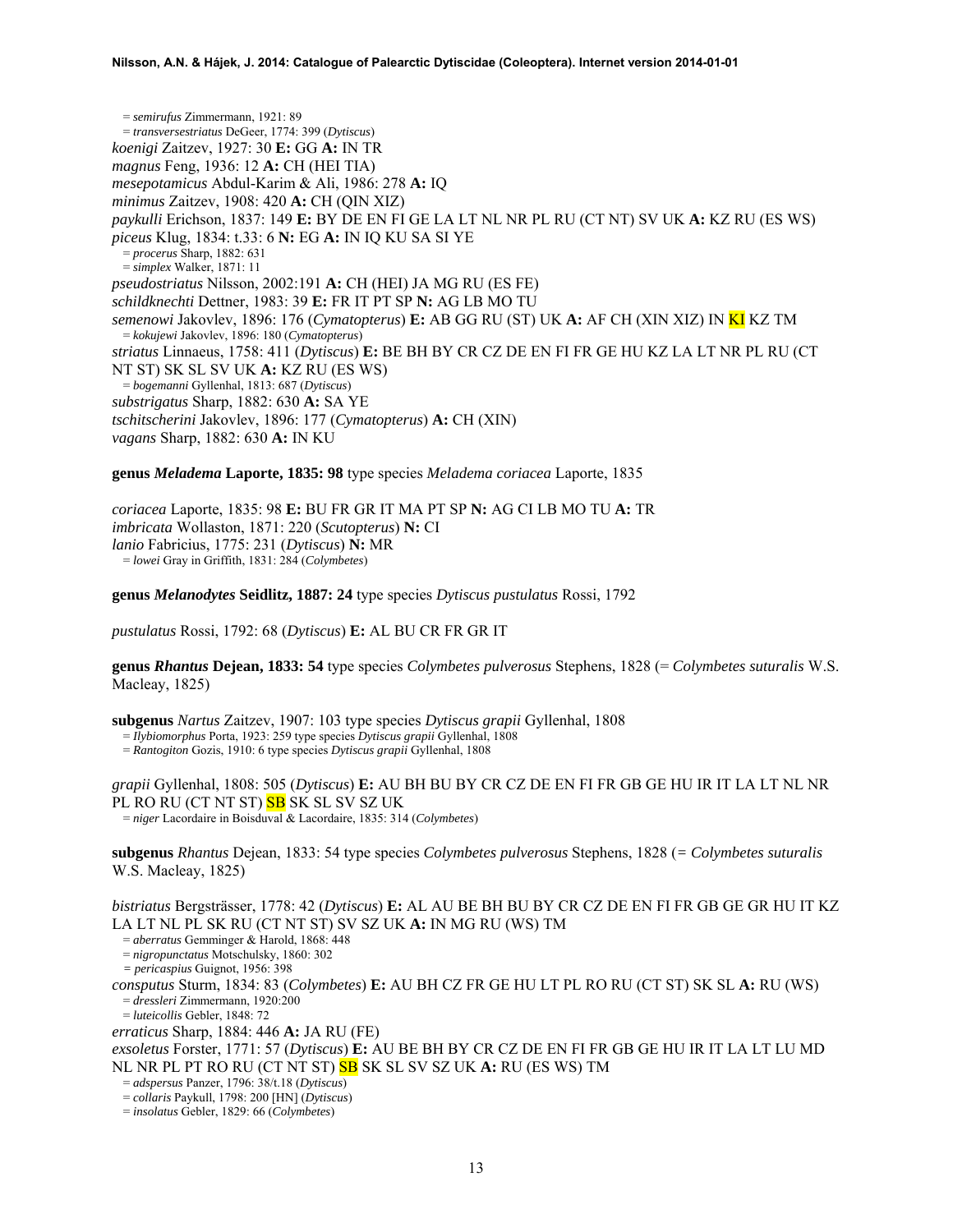= *melanopterus* Zetterstedt, 1828: 211 (*Dyticus*) = *nigriventris* Newbery & Sharp, 1915 [HN] = *oculatus* Herbst, 1784: 125 (*Dytiscus*) *fengi* Zhao, Jia & Balke, 2011: 63 **A:** CH (XIZ) *fennicus* Huldén, 1982: 125 **E:** BY FI RU (CT NT ST) SV *formosanus* Kamiya, 1938: 42 **A:** CH (TAI) *friedrichi* Falkenström, 1936: 227 **A:** RU (SCH) *frontalis* Marsham, 1802: 425 (*Dytiscus*) **E:** AB AR AU BE BH BY CR CZ DE EN FI FR GB GE GG HU IR IT KZ LA LS LT LU MD NL NR PL RO RU (CT NT ST) SB SK SL SV SZ UK **A:** KZ MG RU (ES WS) TR = *flavicollis* Eschscholtz, 1818: 458 (*Dytiscus*) = *gyllenhalii* Laporte, 1840: 162 (*Colymbetes*) = *punctatus* Hoppe, 1795: 32 [HN] (*Dytiscus*) = *semicirculatus* Schneider, 1898: 51 = *suturalis* Lacordaire, 1835: 311 [HN] = *vermicularis* Fauvel, 1889:82 = *virgulatus* Illiger, 1806: 225 (*Dyticus*) *gogonensis* Wewalka, 1975: 160 **A:** BT *hispanicus* Sharp, 1882: 622 **E:** FR PT SP **N:** AG EG MO *includens* Walker, 1871: 11 (*Colymbetes*) **N:** EG **A:** IS SA SI SY YE **AFR** = *aulicus* Omer-Cooper, 1931: 789 = *elevatus* Sharp, 1882: 609 = *pictiventris* Régimbart, 1905: 208 *incognitus* Scholz, 1927: 147 **E:** BY DE LA LT PL RU (CT NT) SK UK *latitans* Sharp, 1882: 621 **E:** AU BE BU BY CR CZ EN FR GE HU IT LA LT MD NL PL RO RU (CT ST) SK SL SZ UK **A:** KZ RU (ES WS) *notaticollis* Aubé, 1837: 107 (*Colymbetes*) **E:** AU BY CZ DE EN FI FR GE GG IT LA LT MD NR PL RO RU (CT NT) SK SV SZ **A:** CH (HEI JIL) JA MG RU (ES FE WS) = *infuscatus* Erichson, 1837: 151 *(Colymbetes)*  = *nigriventris* Motschulsky, 1860: 101 = *vibicicollis* Hochhuth, 1846: 216 (*Colymbetes*) *ovalis* Gschwendtner, 1936: 371 **A:** BT NP SD *pederzanii* Toledo & Mazzoldi, 1996: 237 **A:** CH (SCH) *rufus* Zimmermann, 1922: 20 **A:** KI RU (WS) = *subparallelus* Scholz, 1927: 146 *sexualis* Zimmermann, 1919: 219 **A:** CH (XIZ) HP NP SD *sikkimensis* Régimbart, 1899: 306 **A:** BT CH (HEB SCH YUN) HP NP PA SD **ORR** = *punjabensis* Vazirani, 1970: 355 *suturalis* W.S. Macleay, 1825: 31 (*Colymbetes*) **E:** AB AL AR AU AZ BE BH BU BY CR CZ DE EN FI FR GB GE GG GR HU IR IT LA LS LT LU MA MC NL NR PL PT RO RU (CT ST) SB SK SL SP SV SZ UK YU **N:** EG LB MO TU **A:** AF CH (BEI FUJ GAN GUA GUI GUX HEB HEI HUB JIA JIL LIA MAC NMO QIN SCH SHN SHX TAI XIZ YUN ZHE) CY HP IN IQ IS JA KA KI KU KZ MG NC NP PA RU (ES FE WS) SA SC SD SI TD TM TR UZ **AUR ORR** = *annamita* Régimbart, 1899: 309 = *australis* Aubé, 1838: 236 (*Colymbetes*) = *birmanicus* Vazirani, 1970: 352 = *bramardi* Guignot, 1942: 87 = *chinensis* Falkenström, 1936: 228 = *dispar* Régimbart, 1899: 308 = *flaviventris* Schilsky, 1908:600 = *hypochlorus* Gozis, 1911: 36 = *montrouzieri* Lucas, 1860: 243 (*Colymbetes*) = *morneri* Falkenström, 1937: 41 = *neoguineensis* Guéorguiev & Rocchi, 1993: 149 = *pulverosus* Stephens, 1828: 69 (*Colymbetes)* = *punctatus* Geoffroy, 1785: 70 [HN] (*Dyticus*) = *regimbarti* Jakovlev, 1896: 182 = *ruficollis* Schilsky, 1908:600 = *rufimanus* White, 1846: 6 (*Colymbetes*) = *sharpi* Jakovlev, 1896: 183 *suturellus* Harris, 1828: 164 (*Colymbetes*) **E:** AU BE BU BY CR CZ DE EN FI FR GB GE HU IR IT LA LT LU MD NL NR PL RU (CT NT) SK SV UK YU **A:** RU (ES FE WS) **NAR** = *semilineatus* Fleischer, 1898: 25 = *subopacus* Mannerheim, 1853: 157 (*Agabus*) = *zimmermanni* Wallis, 1933: 274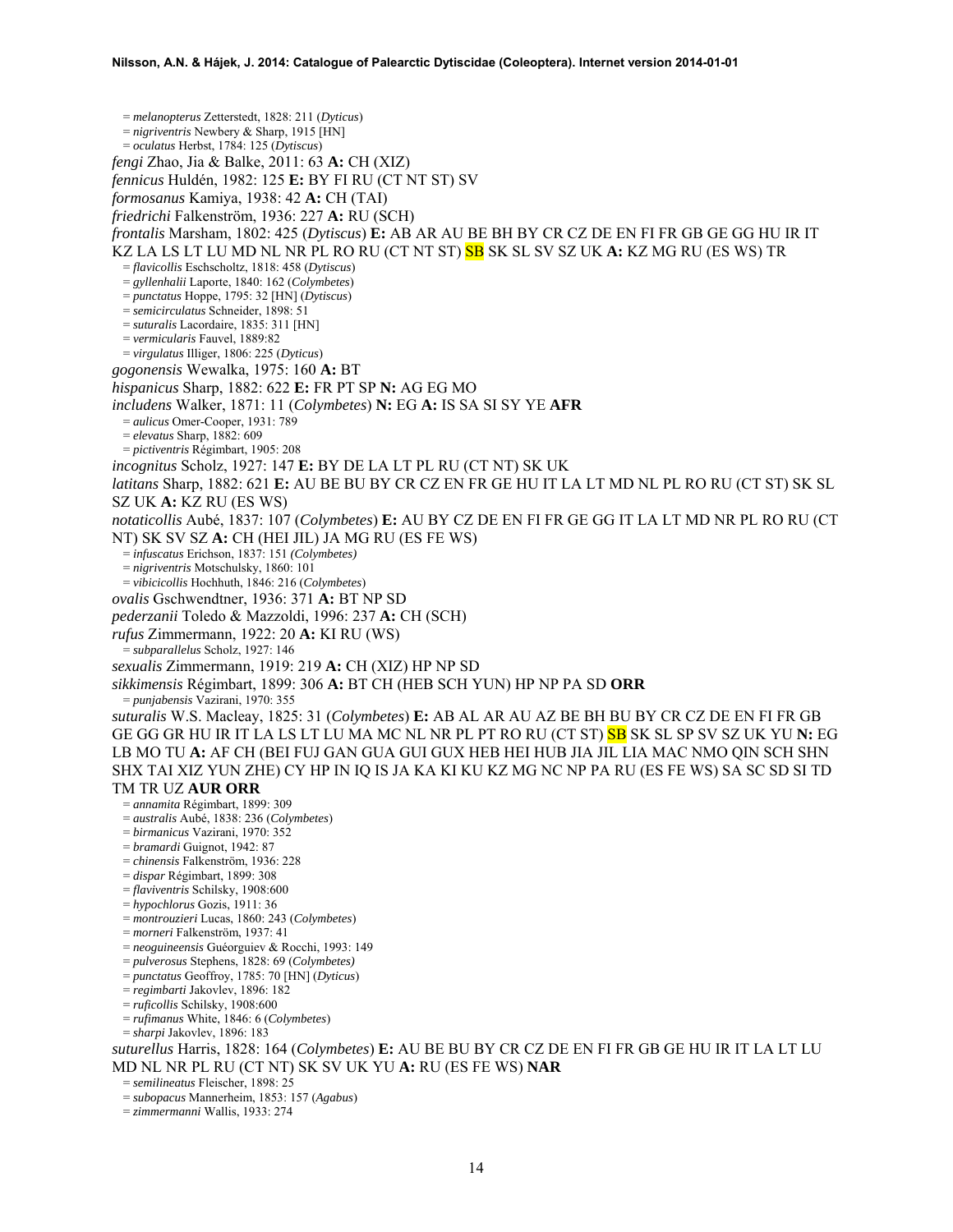*taprobanicus* Sharp, 1890: 346 **A:** HP NP PA UP **ORR**  *thibetanus* Régimbart, 1899: 307 **A:** CH (HUB JIX SCH) = *aequimarginatus* Falkenström, 1936: 232 = *laticollis* Régimbart, 1899: 308 *vermiculatus* Motschulsky, 1860: 101 **A:** CH (HEI) MG RU (ES) *yessoensis* Sharp, 1891: 6 **A:** CH (FUJ HUN JIX LIA) JA SC

subfamily **Copelatinae** Branden, 1885 tribe Copelatini Branden, 1885

**genus** *Copelatus* **Erichson, 1832: 18** type species *Dytiscus posticatus* Fabricius, 1801

*antoniorum* Hájek & Brancucci, 2011: 127 **A:** AE OM *atrosulcatus* Régimbart, 1906: 251 **A:** YE **AFR**  *bacchusi* Wewalka, 1981: 66 **A:** UP *bangalorensis* Vazirani, 1970: 311 **A:** CH (GUX SHG YUN) NP **ORR**  *erichsonii* Guérin-Méneville, 1847: 51 **N:** EG **AFR** = *erichsonii* Guérin-Méneville, 1849: 270 [HN] = *formosus* Wollaston, 1867: 34 *filiformis* Sharp, 1882: 563 **A:** "Himalaya" **ORR**  *freudei* Guignot, 1954: 72 **A:** BT **ORR**  *gestroi* Sharp, 1882: 597 (*Aglymbus*) **N:** EG **A:** IS OM SA SI **AFR**  *ibrahimi* Zalat, Saleh, Angus & Kaschef, 2000:15 **N:** EG *imasakai* Matsui & Kitayama, 2000:95 **A:** JA (Ryukyu Islands) *indicus* Sharp, 1882: 582 **A:** UP **ORR**  *japonicus* Sharp, 1884: 445 **A:** CH (FUJ HUB SCH TAI YUN) JA SC<br>
= *chinensis* Régimbart, 1899: 298 = *collocallosus* Falkenström, 1932: 192 *kammuriensis* Tamu & Tsukamoto, 1955: 73 **A:** JA *koreanus* Mori, 1932: 49 **A:** SC *minutissimus* J. Balfour-Browne, 1939: 79 **A:** JA **ORR**  *nakamurai* Guéorguiev, 1970: 258 **A:** JA = *hasegawai* Satô, 1988: 123 *oblitus* Sharp, 1882: 582 **A:** CH (HKG MAC TAI) JA **ORR** *= andamanicus* Régimbart, 1899: 302 = *ryukyuensis* Satô, 1961: 8 = *subfasciatus* Zimmermann, 1919: 76 = *tokaraensis* Nakane, 1963: 25 *ogasawarensis* Kamiya, 1932: 6 **A:** JA *parallelus* Zimmermann, 1920: 226 **A:** JA *pulchellus* Klug, 1834: t.33/7 (*Agabus*) **A:** IQ SA SI **AFR** = *africanus* Sharp, 1882: 583 = *basalis* Boheman, 1848: 244 = *discoideus* Sharp, 1882: 582 = *marginipennis* Laporte, 1835: 102 (*Colymbetes*) = *obtusus* Boheman, 1848: 242 = *strigulosus* Sharp, 1882: 582 *rimosus* Guignot, 1952: 27 **A:** CH (YUN) *sociennus* J. Balfour-Browne, 1952: 26 **A:** CH (HKG MAC TAI) NP *takakurai* Satô, 1985: 63 **A:** CH JA *tenebrosus* Régimbart, 1880: 210 **A:** CH (FUJ MAC TAI YUN) JA **ORR** = *hisamatsui* Satô, 1961: 8 = *pusillus* Sharp, 1882: 580 *teranishii* Kamiya, 1938: 27 **A:** JA = *multistriolatus* Guignot, 1956: 490 *tomokunii* Satô, 1985: 63 **A:** JA *weymarni* J. Balfour-Browne, 1947: 440 **A:** CH (HEI LIA SHG) JA NC RU (FE) SC *zimmermanni* Gschwendtner, 1934: 143 **A:** CH (ZHE) JA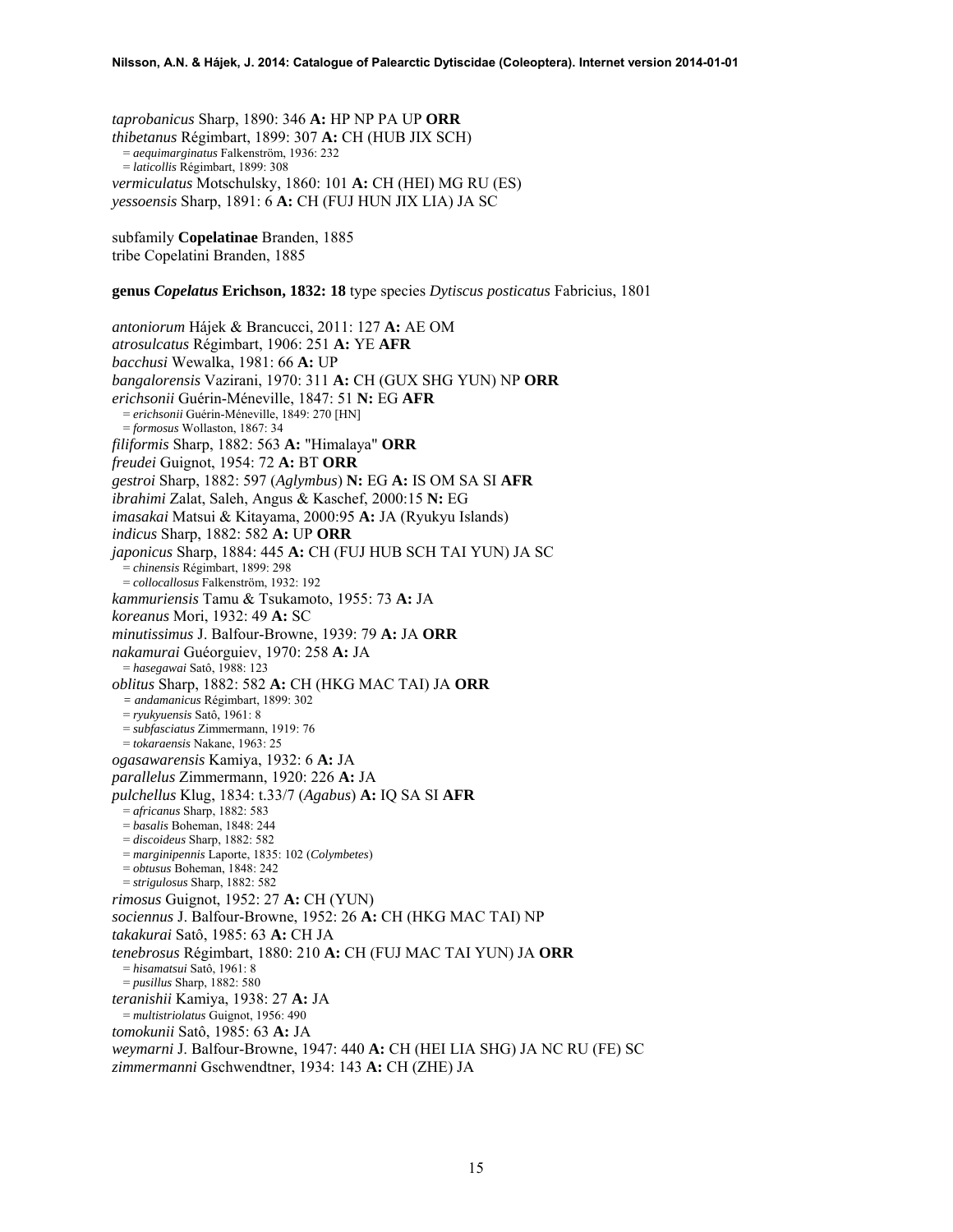**genus** *Exocelina* **Broun, 1886: 938** type species *Exocelina advena* Broun, 1886 (= *Celina australis* Clark, 1863) *= Papuadytes* Balke, 1998: 305 type species *Copelatus rivulus* Balke, 1998

*shizong* Balke & Bergsten, 2003: 90 (*Copelatus*) **A:** CH (YUN)

genus Lacconectus Motschulsky, 1855: 83 type species Lacconectus fulvescens Motschulsky, 1855<br>= Paralacconectus Vazirani, 1970: 304 type species Lacconectus scholzi Gschwendtner, 1922

*arunachal* Brancucci, 2006: 61 **A:** AP *basalis* Sharp, 1882: 598 **A:** CH (TAI YUN) **ORR**  *brancuccii* Hájek, Zhao & Jia, 2013: 92 **A:** CH (HAI) *formosanus* Kamiya, 1938: 29 (*Platynectes*) **A:** CH (FUJ JIX TAI) **ORR** *hainanensis* Hendrich, 1998: 102 **A:** CH (HAI) *holzschuhi* Brancucci, 1986: 104 **A:** NP SD *klausnitzeri* Brancucci, 2006: 59 **A:** AP *kubani* Brancucci, 2003: 98 **A:** CH (YUN) **ORR** *laccophiloides* Zimmermann, 1928: 175 **A:** CH (GUA) **ORR** = *kurosawai* Satô, 1979: 39 *maoyangensis* Brancucci, 2003: 103 **A:** CH (HAI) *menglunensis* Brancucci, 2003: 100 **A:** CH (YUN) *meyeri* Brancucci, 2003: 101 **A:** CH (YUN) **ORR** *nepalensis* Brancucci, 1989: 108 **A:** NP *nicolasi* Brancucci, 1986: 119 **A:** AP BT NP SD **ORR**  *ovalis* Gschwendtner, 1936: 369 **A:** AP *pseudonicolasi* Brancucci, 2003: 106 **A:** CH (YUN) **ORR** *sikkimensis* Brancucci, 1989: 109 **A:** SD *similis* 1986: 109 **A:** CH (YUN) **ORR** *tonkinoides* Brancucci, 1986: 127 **A:** CH (GUA YUN) **ORR**

**genus** *Liopterus* **Dejean, 1833: 54** type species *Dytiscus oblongus* Illiger, 1801 = *Pelocatus* Zaitzev, 1908: 121 [RN] type species *Dytiscus oblongus* Illiger, 1801

*atriceps* Sharp, 1882: 569 (*Copelatus*) **E:** FR IT PT SP **N:** AG MO TU *haemorrhoidalis* Fabricius, 1787: 191 (*Dytiscus*) **E:** AB AR AU BE BH BU BY CR CZ DE EN FI FR GB GE GG GR HU IR IT LA LS LT LU MC ME NL PL RO RU (CT NT ST) SB SK SL SP SV SZ UK **N:** AG **A:** IN IS TD TM TR

- = *agilis* Fabricius, 1792: 194 (*Dytiscus*)
- = *oblongus* Illiger, 1801: 72 *(Dytiscus)*
- = *ruficollis* Schaller, 1783: 313 [HN] (*Dytiscus*)

= *schalleri* Gmelin, 1790: 1952 (*Dytiscus*)

subfamily **Dytiscinae** Leach, 1815 tribe Aciliini Thomson, 1867

**genus** *Acilius* **Leach, 1817: 69** type species *Dytiscus sulcatus* Linnaeus, 1758

**subgenus** *Acilius* Leach, 1817: 69 type species *Dytiscus sulcatus* Linnaeus, 1758 = *Heteroelytrus* Ádám, 1993: 81 [RN] type species *Dytiscus sulcatus* Linnaeus, 1758

*canaliculatus* Nicolai, 1822: 29 (*Dytiscus*) **E:** AU BE BH BU BY CR CZ DE EN FI FR GB GE HU IR IT LA LT LU NL NR PL RU (CT NT ST) SK SL SV SZ UK **A:** CH (JIL) KZ RU (ES FE WS) = *caliginosus* Curtis, 1825: 63

- = *dispar* Lacordaire, 1835: 306
- = *kotulae* Ulanowski, 1884: 6
- = *laevisulcatus* Motschulsky, 1845: 30
- = *subimpressus* Motschulsky, 1845: 30 = *sulcatoaffinis* Hummel, 1822: 7 (*Dyticus*)
- = *sulcipennis* C.R. Sahlberg, 1824: 157 (*Dyticus*)
- = *xantischius* Gozis, 1911: 20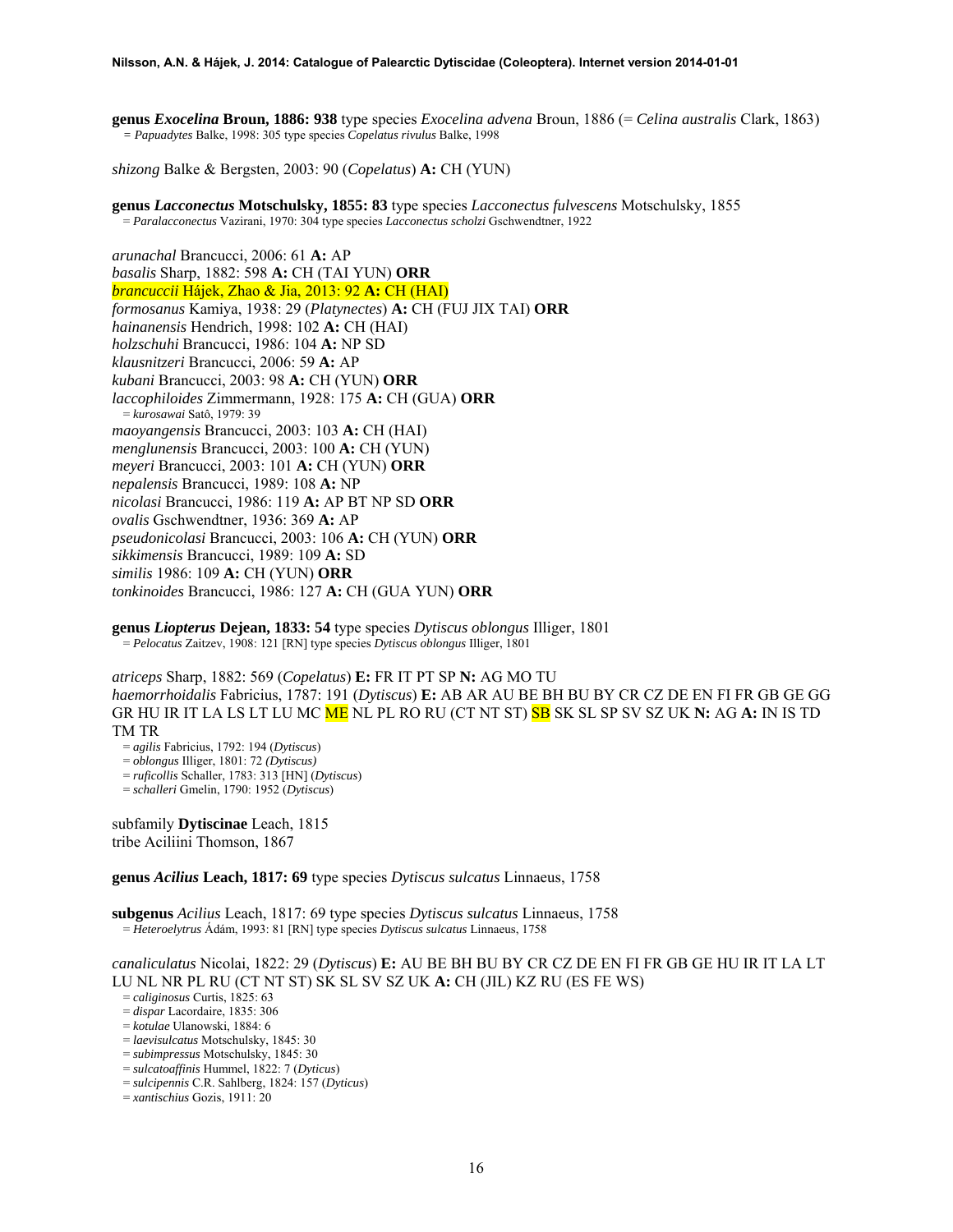*japonicus* Brinck, 1939: 168 **A:** JA *kishii* Nakane, 1963: 26 **A:** JA *sinensis* Peschet, 1915: 288 **A:** CH (SCH YUN) = *guerryi* Olsoufieff, 1925: 90 *sulcatus* Linnaeus, 1758: 412 (*Dytiscus*) **E:** AB AL AR AU BE BH BU BY CR CZ DE EN FI FR GB GE GG HU IR IT LA LS LT LU ME NL NR PL PT RO RU (CT NT ST) SB SK SL SP SV SZ UK **N:** AG **A:** IN KI KZ RU (ES FE WS) TR = *blancki* Peyerimhoff, 1927: 79 = *brevis* Aubé, 1837: 70 = *fasciatus* DeGeer, 1774: 397 (*Dytiscus*) = *punctatus* Scopoli, 1763: 97 (*Dytiscus*) = *scopolii* Gmelin, 1790: 1954 (*Dytiscus*)

= *scoticus* Stephens, 1828: 93

= *tomentosus* Motschulsky, 1845: 30

= *varipes* Stephens, 1828: 93

**subgenus** *Homoeolytrus* Gobert, 1874: 440 type species *Acilius duvergeri* Gobert, 1874

*duvergeri* Gobert, 1874: 441 **E:** FR IT PT SP **N:** MO

**genus** *Graphoderus* **Dejean, 1833: 54** type species *Dytiscus cinereus* Linnaeus, 1758 = *Derographus* Portevin, 1929: 210 type species *Hydaticus austriacus* Sturm, 1834

= *Graphothorax* Motschulsky, 1853: 9 type species *Dytiscus cinereus* Linnaeus, 1758

= *Prosciastes* Gistel, 1856: 355 type species *Dytiscus cinereus* Linnaeus, 1758

*adamsii* Clark, 1864: 211 (*Hydaticus*) **A:** CH (BEI HEB HEI HUB JIA JIL LIA SHX ZHE) JA RU (FE) SC = *japonicus* Sharp, 1873: 48 (*Hydaticus*)

*austriacus* Sturm, 1834: 46 (*Hydaticus*) **E:** AB AR AU BE BH BU BY CR CZ DE FR GE HU IT KZ LA LT MD NL PL RO RU (CT ST) SB SK SL SV SZ UK **A:** IN KI KZ MG RU (ES FE WS) TM

*bieneri* Zimmermann, 1921: 86 **A:** RU (FE)

*bilineatus* DeGeer, 1774: 400 (*Dytiscus*) **E:** AU BE BH BY CR CZ DE EN FI FR GB GE HU IT LA LT LU NL NR PL RO RU (CT NT ST) SB SK SL SV SZ UK **A:** RU (WS)

*cinereus* Linnaeus, 1758: 412 (*Dytiscus*) **E:** AB AR AU BE BH BU BY CR CZ DE EN FI FR GB GE GG GR HU IT KZ LA LT LU MC NL NR PL RO RU (CT ST) SB SK SL SP SV SZ UK **A:** IN KZ MG RU (WS) TR = *intermedius* Westhoff, 1881: 53 (*Hydaticus*)

= *simulator* Westhoff, 1882: 304 (*Hydaticus*)

= *taeniatus* Rossi, 1792: 69 (*Dytiscus*)

*perplexus* Sharp, 1882: 695 **A:** RU (FE) **NAR**

*zonatus verrucifer* C.R. Sahlberg, 1824: 159 (*Dyticus*) **E:** EN FI IT LA NR RU (NT) SV **A:** MG RU (ES FE WS) = *bertolinii* Seidlitz, 1887: 107

= *flavotestaceus* J. Sahlberg, 1875: 161

= *piciventris* Thomson, 1868: 351

= *rosenbergeri* Seidlitz, 1887: 107

= *sahlbergii* Seidlitz, 1887: 107

= *thomsonii* Seidlitz, 1887: 108

*zonatus zonatus* Hoppe, 1795: 33 (*Dytiscus*) **E:** AR AU BE BU BY CR CZ DE FR GB GE GG HU LA LT LU MD NL PL SK SL RU (CT ST) SB SV SZ UK **A:** CH (HEI JIL) JA MG TR = *interiectus* Westhoff, 1882: 304 (*Hydaticus*)

= *zonatus* Panzer, 1796: 38/13 [HN] (*Dytiscus*)

**genus** *Rhantaticus* **Sharp, 1882: 672** type species *Hydaticus signatipennis* Laporte, 1835 (= *Hydaticus congestus*  Klug, 1833)

## *congestus* Klug, 1833: 48 (*Hydaticus*) **N:** EG **A:** AP CH (FUJ GUA GUX HAI HUB TAI YUN) JA NP UP **AFR AUR ORR**

= *rochasi* Perroud & Montrouzier, 1864: 81 (*Hydaticus*)

= *signatipennis* Laporte, 1835: 95 (*Hydaticus*)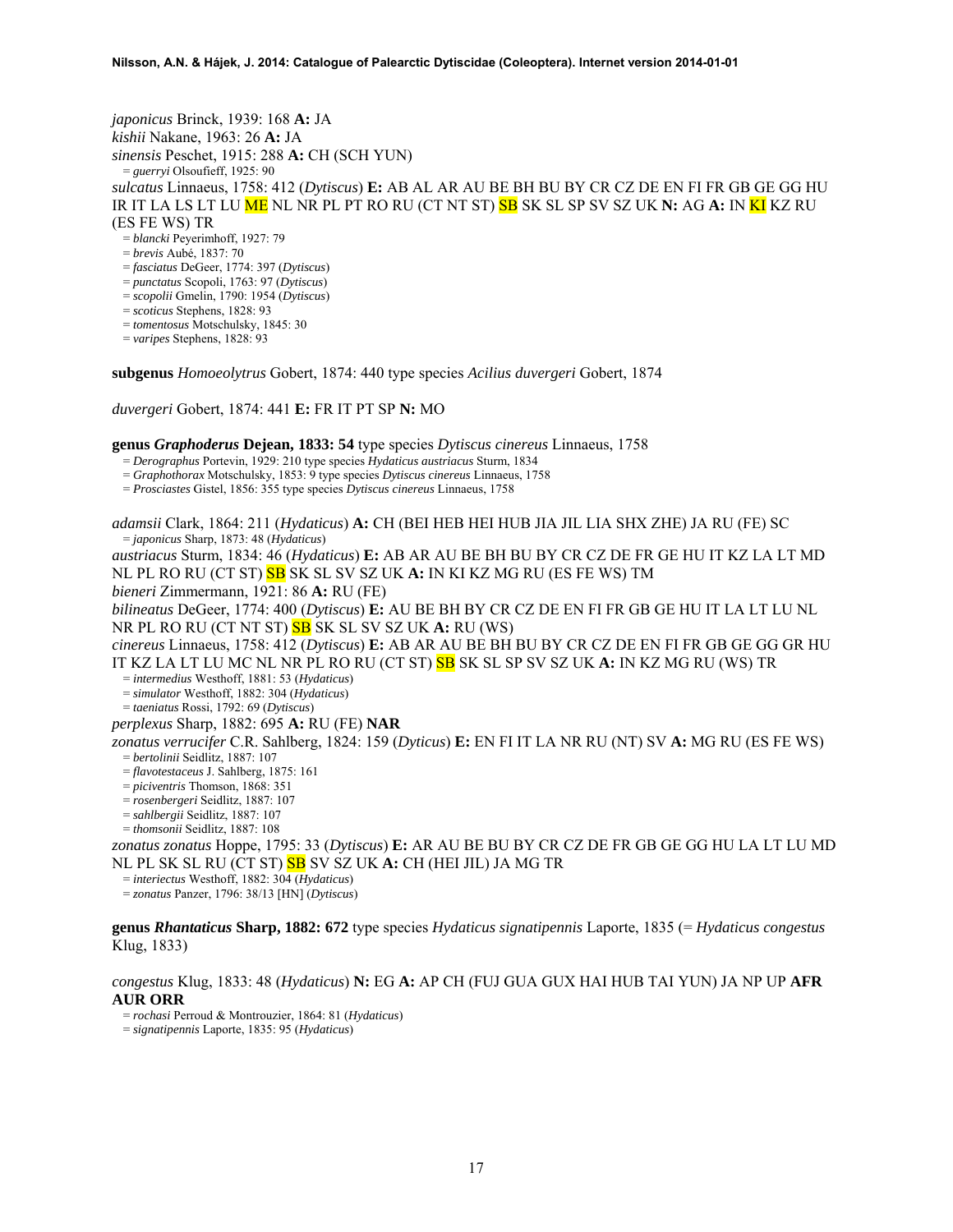**genus** *Sandracottus* **Sharp, 1882: 672** type species *Dytiscus fasciatus* Fabricius, 1775 (= *Hydaticus mixtus* Blanchard, 1843)

*dejeanii* Aubé, 1838: 165 (*Hydaticus*) **A:** AP HP IN PA UP **ORR**  *festivus* Illiger, 1801: 166 (*Dytiscus*) **A:** AP CH (GUA GUX HAI HUN SCH YUN) HP PA **ORR**  *mixtus* Blanchard, 1843: pl. 4 (*Hydaticus*) **A:** CH (FUJ HUB JIA JIX SCH SHG XIZ ZHE) JA **ORR** = *crucialis* Régimbart, 1899: 333

= *fasciatus* Fabricius, 1775: 825 [HN] (*Dytiscus*)

= *hunteri* Crotch, 1872: 205 [RN] (*Hydaticus*)

tribe Cybistrini Sharp, 1882

**genus** *Cybister* **Curtis, 1827: 151** type species *Dytiscus lateralis* Fabricius, 1798 (*= Dytiscus tripunctatus* Olivier, 1795)

**subgenus** *Cybister* Curtis, 1827: 151 type species *Dytiscus lateralis* Fabricius, 1798 (= *Dytiscus tripunctatus* Olivier, 1795)

- = *Alocomerus* Brinck, 1945: 11 type species *Cybister buqueti* Aubé, 1838
- *= Cybisteter* Bedel, 1881: 242 type species *Dytiscus lateralis* Fabricius, 1798 (= *Dytiscus tripunctatus* Olivier, 1795)
- = *Gschwendtnerhydrus* Brinck, 1945: 11 type species *Dytiscus tripunctatus* Olivier, 1795

= *Megadytoides* Brinck, 1945: 11 type species *Cybister marginicollis* Boheman, 1848

= *Meganectes* Brinck, 1945: 11 type species *Cybister dejeanii* Aubé, 1838

= *Nealocomerus* Brinck, 1945: 11 type species *Dytiscus fimbriolatus* Say, 1825

**=** *Scaphinectes* Ádám, 1993: 81 [RN] type species *Dytiscus roeselii* Fuessli, 1775 (= *Dytiscus lateralimarginalis* DeGeer, 1774)

*= Trochalus* Dejean, 1833: 53 [HN] type species *Dytiscus roeselii* Fuessli, 1775 (= *Dytiscus lateralimarginalis* DeGeer, 1774)

*= Trogus* Leach, 1817: 70 [HN] type species *Dytiscus lateralis* Fabricius, 1798 (= *Dytiscus tripunctatus* Olivier, 1795)

*bengalensis* Aubé, 1838: 61 **A:** CH (BEI GUA FUJ HAI HEB JIX SCH YUN ZHE) **ORR**  *cardoni* Severin, 1890: cxciii **A:** PA **ORR**  *cephalotes* Sharp, 1882: 737 **A:** SA YE **AFR** = *konduensis* Gschwendtner, 1927:93 *chinensis* Motschulsky, 1854: 44 **A:** CH (BEI FUJ GUA HAI HEB HEI JIL LIA NIN SCH SHA SHN SHX TAI TIA) JA NC RU (FE) SC *= japonicus* Sharp, 1873: 45 *cognatus* Sharp, 1882: 744 **A:** HP **ORR**  *confusus* Sharp, 1882: 739 **A:** PA **ORR**  *crassipes* Sharp, 1882: 735 **A:** SA *fumatus* Sharp, 1882: 731 **A:** CH (SHG) **ORR**  *gracilis* Sharp, 1882: 742 **A:** SD *guerini* Aubé, 1838: 57 **A:** CH (GUA) "Manchuria" **ORR**  *laevis* Falkenström, 1936: 243 **A:** CH (SCH) *lateralimarginalis lateralimarginalis* DeGeer, 1774: 396 (*Dytiscus*) **E:** AB AR AU BE BH BU BY CR CZ DE EN FR GE GR HU IT KZ LA LT LU MC ME NL PL PT RO RU (CT ST) SB SK SL SP SV SZ UK **N:** AG EG LB MO TU **A:** CY IN IS JO KI KU KZ LE SY = *dispar* Rossi, 1790: 199 [HN] (*Dytiscus*) = *dissimilis* Rossi, 1792: 66 (*Dytiscus*) = *glaber* Bergsträsser, 1778: 31 [HN] (*Dytiscus*) = *herbeti* Peytoureau, 1894: xxxix (*Dytiscus*) = *intricatus* Schaller, 1783: 311 (*Dytiscus*) = *jordanis* Reiche & Saulcy, 1855: 637 = *lepidus* Apetz, 1852: 34 = *lusitanicus* Sharp, 1882: 747 *= pallidus* Ménétriés, 1832: 140 [HN] (*Dytiscus*) = *roeselii* Fuessli, 1775: 18 (*Dytiscus*) = *tataricus* Gebler, 1829: 64 (*Dytiscus*) = *vetulus* Schrank, 1798: 710 (*Dytiscus*) = *virens* O.F. Müller, 1776: 70 (*Dyticus*) = *virescens* Gmelin, 1790: 1958 (*Dytiscus*) *lateralimarginalis ponticus* Sharp, 1882: 748 **A:** IN IQ *lateralimarginalis torquatus* Fischer von Waldheim, 1829: 25 (*Dytiscus*) **E:** GG RU (ST) **A:** AF CH (GAN NIN NMO XIN) KA TM TR *= chaudoirii* Hochhuth, 1846: 213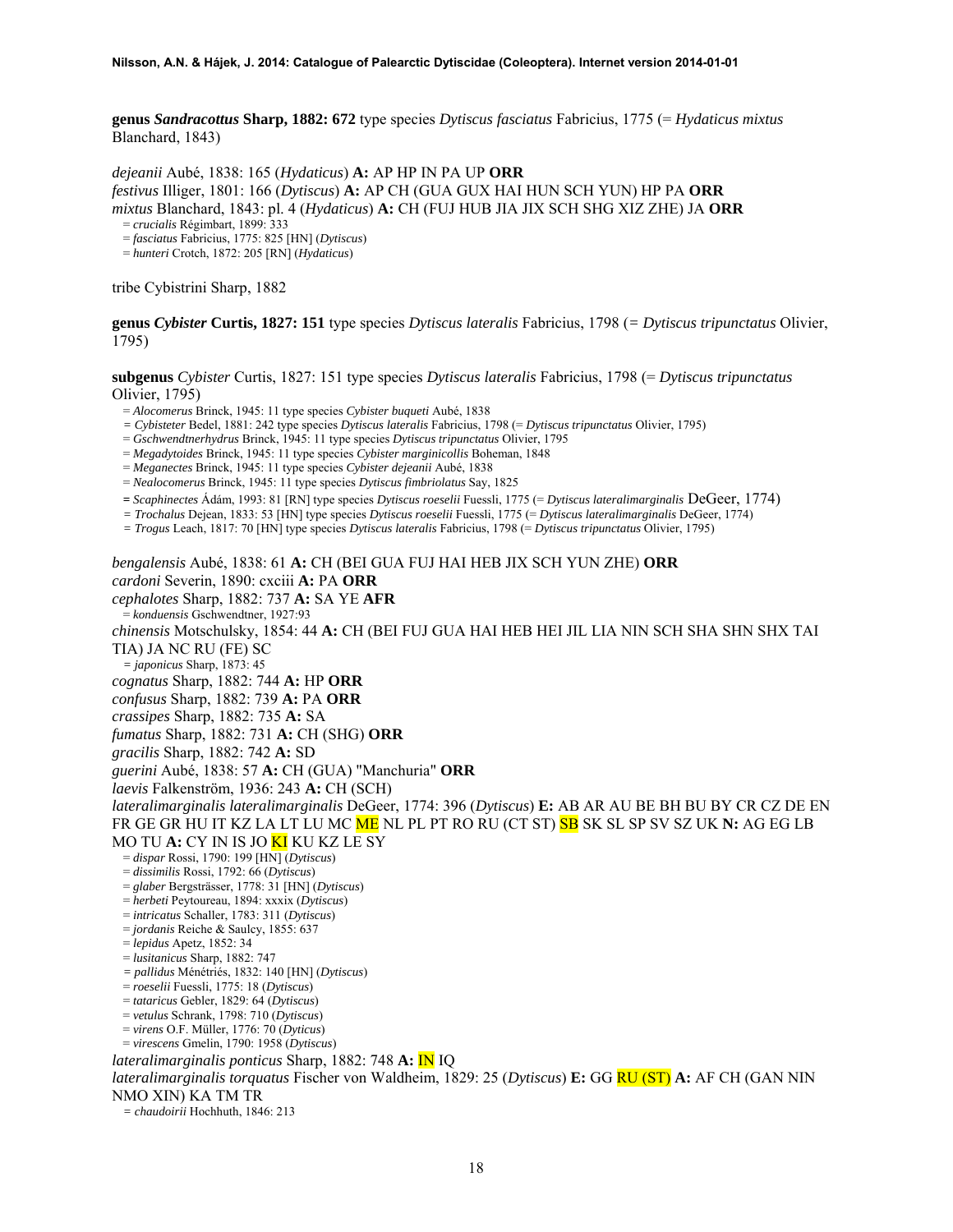= *hedini* Zaitzev, 1908: 419 = ? *kansou* Feng, 1936: 13 *lewisianus* Sharp, 1873: 46 **A:** CH (ANH BEI HEB HUB JIA JIX LIA SHG ZHE) JA **ORR**  *limbatus* Fabricius, 1775: 230 (*Dytiscus*) **A:** AF AP CH (TAI XIZ YUN) JA PA UP "Manchuria" **ORR** = *aciculatus* Herbst, 1784: 123 (*Dytiscus*) *reichei* Aubé, 1838: 79 **N:** EG **AFR**  *rugosus* W.S. Macleay, 1825: 32(*Dytiscus*) **A:** CH (TAI) JA **ORR** = *indicus* Aubé, 1838: 62 *rugulosus* Redtenbacher, 1844: 502 (*Trochalus*) **A:** KA *senegalensis* Aubé, 1838: 72 **E:** IT **N:** AG **AFR** = *convexiusculus* H.J. Kolbe, 1883: 420 = *irroratus* H.J. Kolbe, 1883: 420 = *marginellus* Régimbart, 1895: 212 = *rufiventris* Régimbart, 1895: 214 = *seidlitzii* Ragusa, 1887: 43 *tripunctatus africanus* Laporte, 1835: 99 **E:** AL BH FR GR IT PT SP **N:** AG CI EG LB MO TU **A:** IS KU OM SA SI YE **AFR** = *aegyptiacus* Peyron, 1856: 722 = *haagi* Wehncke, 1876: 358 (*Trogus*) = *meridionalis* Gené, 1836: 170 (*Trochalus*) = *punctipennis* Taschenberg, 1883: 176 (*Trogus*) *tripunctatus lateralis* Fabricius, 1798: 64 (*Dytiscus*) **E:** AB RU (ST) **A:** AE AF BT CH (GUA FUJ HAI HEB HEI HUB HUN JIA NAC SCH TAI YUN XIZ ZHE) CY IN IQ JA KA KI MG NP PA RU (FE) SD SY TD TM TR <mark>UP</mark> UZ **ORR**  = *asiaticus* Sharp, 1882: 731 = *gotschii* Hochhuth, 1846: 214 = *orientalis* Gschwendtner, 1931: 99 = *similis* Régimbart, 1899: 352 = *szechwanensis* Falkenström, 1936: 238 *ventralis* Sharp, 1882: 742 **A:** CH (MAC SCH SHN TAI) UP **ORR** = *crassus* Sharp, 1882: 743

**subgenus** *Melanectes* Brinck, 1945: 11 type species *Cybister owas* Laporte, 1835

*bimaculatus* Aubé, 1838: 84 **N:** AG **AFR** = *aequatorius* Zimmermann, 1917: 100 = *regimbarti* Wilke, 1920: 257 *brevis* Aubé, 1838: 98 **A:** CH (LIA SCH TAI) JA SC *convexus* Sharp, 1882: 718 **A:** CH (YUN) **ORR**  *posticus* Aubé, 1838: 87 **A:** HP NP PA UP **ORR**  *sugillatus* Erichson, 1834: 227 **A:** AF BT CH (BEI FUJ GUA HAI HEB HUB JIX SCH TAI XIZ ZHE) JA NP PA SD UP **ORR** = *bisignatus* Aubé, 1838: 88

= *notasicus* Aubé, 1838: 90

= *olivaceus* Boheman, 1858: 21

*vulneratus* Klug, 1834: t.33/1 **E:** IT SP **N:** AG EG LB MO TU **A:** AE BA IN OM SA SI YE **AFR** 

= *binotatus* Klug, 1835: 28

= *bivulnerus* Aubé, 1838: 91

= *madagascariensis* Aubé, 1838: 94

#### tribe Dytiscini Leach, 1815

**genus** *Dytiscus* **Linnaeus, 1758: 411** type species *Dytiscus marginalis* Linnaeus, 1758

*= Leionotus* Kirby, 1837: 76 type species *Dytiscus conformis* Kunze, 1818 (=*Dytiscus marginalis* Linnaeus, 1758)

= *Macrodytes* Thomson, 1859: 12 type species *Dytiscus marginalis* Linnaeus, 1758

*circumcinctus* Ahrens, 1811: 67(=55) **E:** AU BE BU BY CR CZ DE EN FI FR GB GE GG HU IR IT LA LT ME NL NR PL RO RU (CT NT ST) SK SL SV SZ UK **A:** KZ RU (ES FE WS) TR **NAR** 

= *angustatus* Curtis, 1826: 99

= *angustatus* Stephens, 1828: 88

= *anxius* Mannerheim, 1843: 218

= *circumscriptus* Lacordaire, 1835: 300 [HN]

= *confusus* Motschulsky, 1860: 101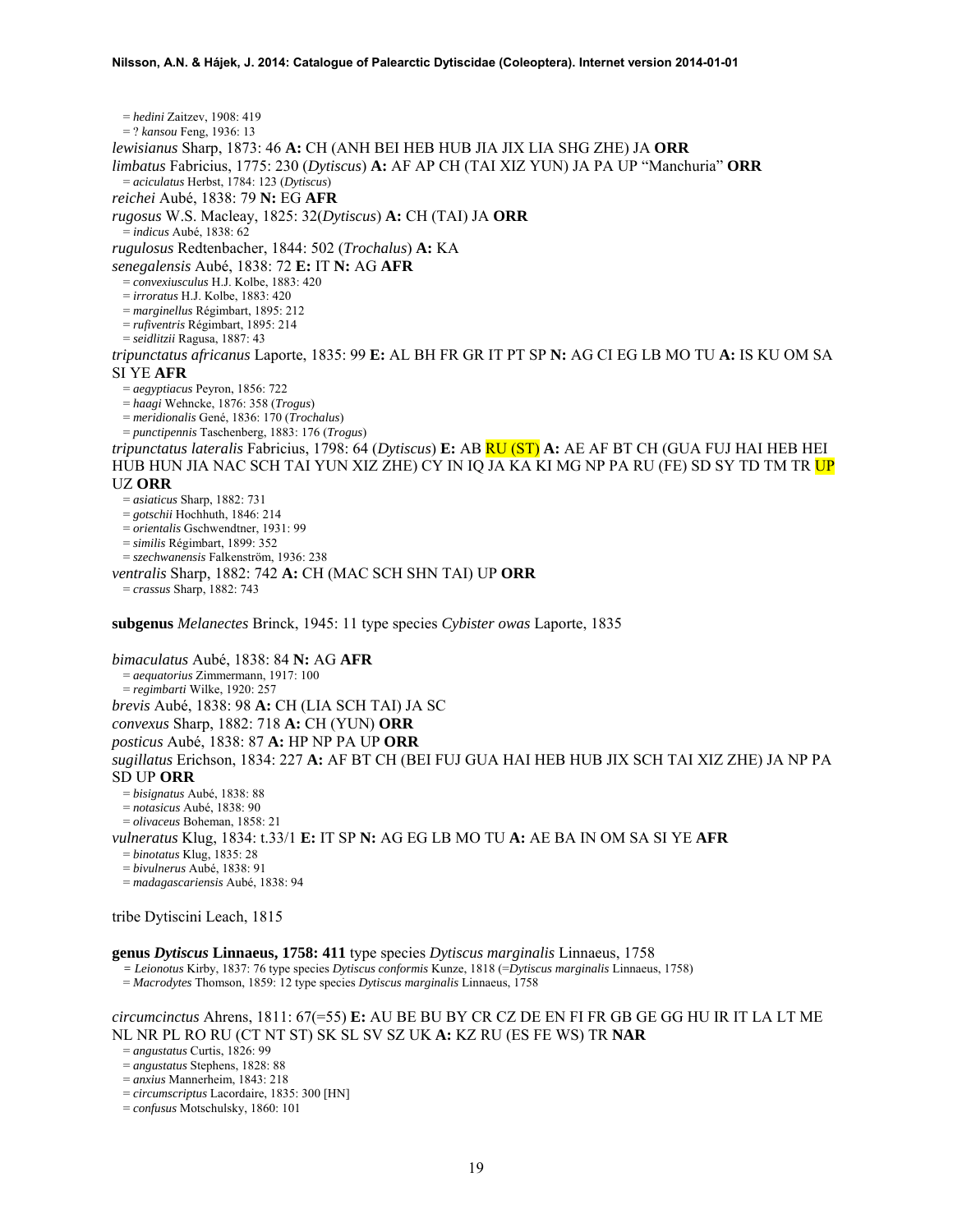= *dubius* Gyllenhal, 1827: 372 [HN] = *flavocinctus* Hummel, 1823: 17 = *fuscostriatus* Motschulsky, 1859: 167 = *ooligbukii* Kirby, 1837: 74 *circumflexus* Fabricius, 1801: 258 **E:** AB AR AU BE BH BU BY CR CZ DE EN FR GB GE GG GR HU IR IT LA LT LU MA MD NL PL PT RO RU (ST) SB SK SL SP SV UK **N:** AG EG LB MO TU **A:** CY IN IS ?KI ?KZ LE RU (WS) SY TR = *dubius* Audinet-Serville, 1830: 90 = *flavomaculatus* Curtis, 1826: 99 = *flavoscutellatus* Latreille, 1804: 162 = *kunstleri* Peytoureau, 1894: xlii = *perplexus* Lacordaire, 1835: 303 *dauricus dauricus* Gebler, 1832: 39 **A:** CH (HEI JIL XIN) JA MG RU (ES FE) **NAR** = *amurensis* J. Balfour-Browne, 1944: 356 [RN] = *confluens* Say, 1830: 27 [HN] = *confluens* Say, 1834: 440 [HN] = *confluentus* LeConte, 1850: 212 [RN] = *diffinis* LeConte, 1850: 212 = *franklinii* Kirby, 1837: 77 = *frontalis* Motschulsky, 1860: 101 [HN] = *obscurus* Gschwendtner, 1922: 93 = *strigifrons* Motschulsky, 1860: 101 = *ventralis* Motschulsky, 1855: 79 = *vexatus* Sharp, 1882: 643 *dauricus zaitzevi* Nakane, 1990: 28 **A:** JA *delictus* Zaitzev, 1906: 28 (*Macrodytes*) **A:** CH (HEI) RU (FE) *dimidiatus* Bergsträsser, 1778: 33 **E:** AB AL AR AU BE BH BU BY CR CZ DE EN FI FR GB GE GG GR HU IT LA LT LU MC ME NL PL RO RU (CT NT ST) SK SL SV SZ UK YU **A:** IN KI SY TR *distantus* Feng, 1936: 14 **A:** CH ("Manchuria") *lapponicus disjunctus* Camerano, 1880: 120 **E:** IT *lapponicus lapponicus* Gyllenhal, 1808: 468 **E:** BE BY CZ DE EN FI FR GB GE GG IR LA LT NL NR PL RO RU (CT NT) SK SV **A:** KZ RU (WS) = *borealis* Motschulsky, 1860: 101 = *septemtrionalis* Gyllenhal, 1827: 373 *latissimus* Linnaeus, 1758: 411 **E:** AU BE BY CR CZ DE EN FI FR GE HU IT LA LT LU NL NR PL RO RU (CT NT ST) SK SV SZ UK **A:** KI RU (WS) = *amplissimus* O.F. Müller, 1776: 69 = *anastomozans* Well, 1781: 386 *latro* Sharp, 1882: 644 **A:** CH (HEI) MG RU (ES FE WS) = *piceatus* Sharp, 1882: 644 = *stadleri* Gschwendtner, 1922: 93 *marginalis czerskii* Zaitzev, 1953: 328 **A:** CH (HEB HEI HEN) JA NC RU (ES FE) *marginalis marginalis* Linnaeus, 1758: 411 **E:** AB AL AU BE BH BU BY CR CZ DE EN FI FR GB GE GG GR HU IR IT LA LS LT LU MC NL NR PL PT RO RU (CT NT ST) SK SL SP SV SZ UK YU **A:** KI KZ RU (ES WS) TR = *circumductus* Audinet-Serville, 1830: 90 = *conformis* Kunze, 1818: 58 = *semicostatus* Reineck, 1921: 117 = *semistriatus* Linnaeus, 1758: 412 = *submarginatus* Stephens, 1828: 90 = *totomarginalis* DeGeer, 1774: 391 *mutinensis* Branden, 1885: 97 **E:** CR GR IT *= mutinensis* Pederzani, 1971: 220 [HN] *persicus* Wehncke, 1876: 52 **E:** AR GG RU (ST) UK **A:** AF IN TR UZ *pisanus* Laporte, 1835: 98 **E:** AN CR FR GR IT PT SP **N:** AG MO TU = *ibericus* Rosenhauer, 1856: 47 = *nonsulcatus* Zimmermann, 1919: 233 *semisulcatus* O.F. Müller, 1776: 70 **E:** AL AU BE BU CR CZ DE EN FR GB GE GG GR IR IT LA LT LU ME NL NR PL PT SL SP SV SZ UK **N:** AG MO TU **A:** KZ RU (ES) TR **AUR** = *exspectatus* Peyerimhoff, 1905: 229 = *frischii* Bergsträsser, 1778: 43 = *laevis* Engert, 1911: 19 = *maurus* Schaufuss, 1883: clxxiii

= *porcatus* Thunberg, 1794: 74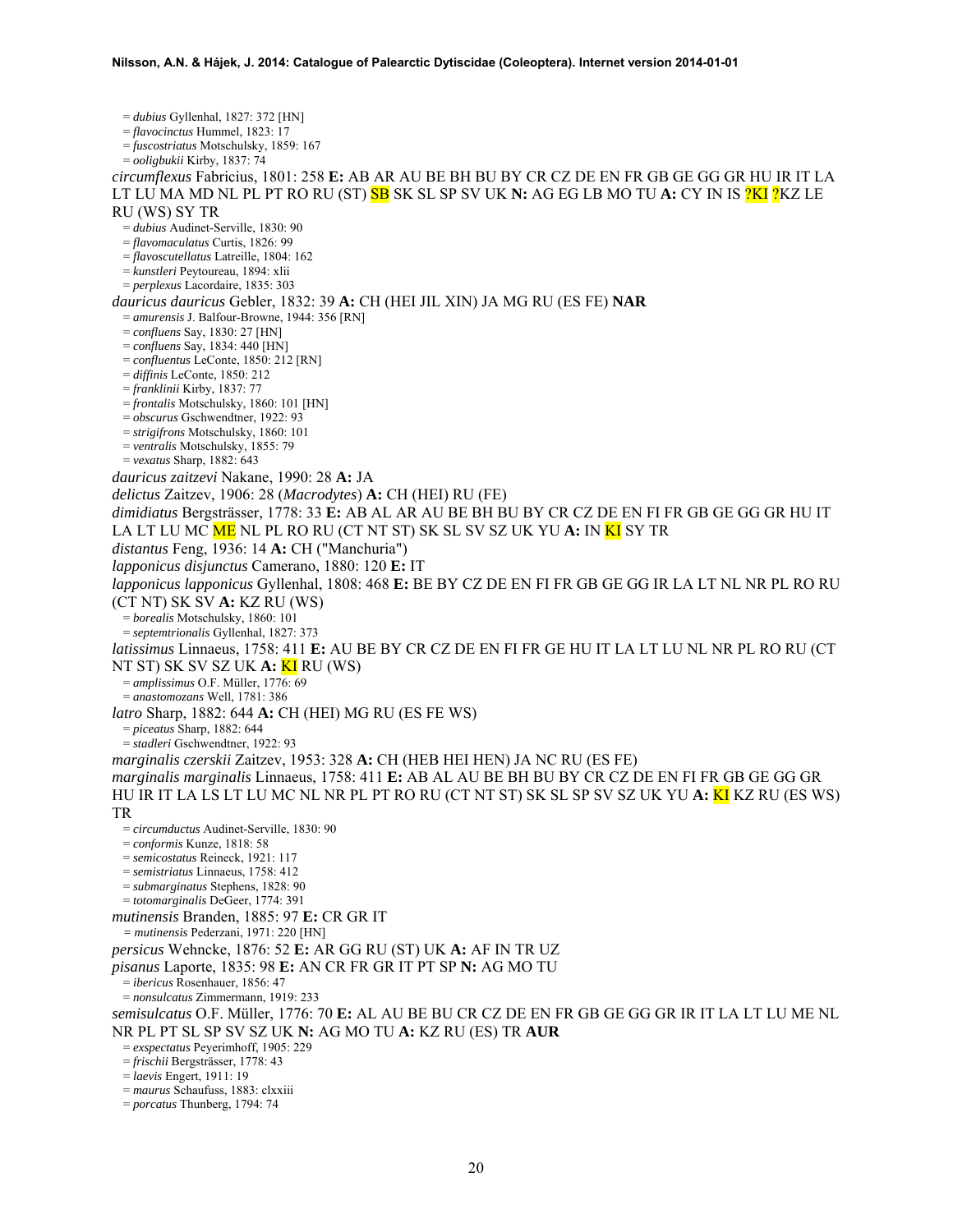= *punctatus* Olivier, 1795: 12 [HN] = *punctulatus* Fabricius, 1777: 238 [HN] = *stagnalis* Geoffroy, 1785: 66 *sharpi* Wehncke, 1875: 500 **A:** CH (HUN SHA) JA = *validus* Régimbart, 1899: 311 *sinensis* Feng, 1935: 182 **A:** CH (HEI SCH SHA) *thianschanicus* Gschwendtner, 1923: 107 (*Macrodytes*) **E:** RU (ST) **A:** AF KA TD TR

tribe Eretini Crotch, 1873

**genus** *Eretes* **Laporte, 1833: 397** type species *Dytiscus griseus* Fabricius, 1781 = *Eunectes* Erichson, 1832: 17 [HN] type species *Dytiscus sticticus* Linnaeus, 1767

= *Nogrus* Dejean, 1833: 53 type species *Dytiscus griseus* Fabricius, 1781

*griseus* Fabricius, 1781: 293 (*Dytiscus*) **E:** AB AR AZ BH BU CR FR GG GR HU IT ME PT RU (ST) SB SL SP UK **N:** AG EG LB MO TU **A:** AF BT CH (BEI FUJ HAI HEB HEI HUB JIA LIA MAC SCH SHA SHG SHN SHX TAI XIZ YUN ZHE) IN IQ JA HP KA KU NP OM PA RU (FE) SC SI SY TR UP YE **AFR AUR ORR** = *moroderi* Báguena Corella, 1935: 90

- = *plicipennis* Motschulsky, 1845: 29 (*Eunectes*)
- = *succinctus* Klug, 1834: t.33/4 (*Eunectes*)

*sticticus* Linnaeus, 1767: 666 (*Dytiscus*) **E:** SP **N:** AG CI EG MO MR **A:** AE AF CY IN KI KZ QA SA TD TM TR YE **AFR NAR NTR**

= *conicollis* Wollaston, 1861: 97 (*Eunectes*)

= *helvolus* Klug, 1834: t.33/3 (*Eunectes*)

= *occidentalis* Erichson, 1847: 73 (*Eunectes*)

= *punctatus* Zoubkoff, 1837: 66 (*Eunectes*)

= *subcoriaceus* Wollaston, 1861: 99 (*Eunectes*) = *subdiaphanus* Wollaston, 1861: 100 (*Eunectes*)

tribe Hydaticini Sharp, 1882

**genus** *Hydaticus* **Leach, 1817: 69** type species *Dytiscus transversalis* Pontoppidan, 1763

**subgenus** *Hydaticus* Leach, 1817: 69 type species *Dytiscus transversalis* Pontoppidan, 1763 = *Icmaleus* Gistel, 1856: 355 type species *Dytiscus transversalis* Pontoppidan, 1763

*aruspex* Clark, 1864: 212 **E:** BY CZ DE EN FI FR GE HU LA NR PL RU (CT NT) SV UK **A:** CH (HEI JIL LIA) JA RU (ES FE WS) **NAR**

= *americanus* Sharp, 1882: 651

= *laevipennis* Thomson, 1867: 88

= *laeviusculus* Poppius, 1906: 58

= *modestus* Sharp, 1882: 650

= *rugosus* Poppius, 1905: 23

*continentalis* J. Balfour-Browne, 1944: 355 [RN] **E:** AU BE BH BY CR CZ DE EN FR GE HU IT LA LT PL RU (CT ST) SK SV SZ UK **A:** RU (WS) = *stagnalis* Fabricius, 1787: 191 [HN] (*Dytiscus*)

*schelkovnikovi* Zaitzev, 1913: 197 **E:** AB AR GG RU (ST) **A:** IN = *litoralis* Zaitzev, 1913: 198

*seminiger* DeGeer, 1774: 401 (*Dytiscus*) **E:** AU BE BH BY CR CZ DE EN FI FR GB GE HU IR IT LA LS LT LU NL NR PL RO RU (CT NT ST) SB SK SL SP SV SZ UK **A:** IN RU (ES WS) = *cinctus* O.F. Müller, 1776: 669 [HN] (*Dyticus*)

= *danicus* Gmelin, 1790: 1955 (*Dytiscus*)

= *hybneri* Fabricius, 1787: 190 (*Dytiscus*)

= *parapleurus* Marsham, 1802: 427 (*Dytiscus*)

= *sexpunctatus* Drapiez, 1819: 48 (*Dyticus*)

*transversalis laevisculptus* Zaitzev, 1910: 223 **A:** IN TR

*transversalis transversalis* Pontoppidan, 1763: 677 (*Dytiscus*) **E:** AL AU BE BH BU BY CR CZ DE EN FI FR GB

GE GG GR HU IT KZ LA LT LU MC ME NL NR PL RO RU (CT NT ST) SB SK SL SV SZ UK **A:** IS RU (WS) = *degeneratus* Westhoff, 1882: 305

= *inderiensis* Zaitzev, 1915: 277

= *interruptemaculatus* Gerhardt, 1899: 217 = *punctipennis* Thomson, 1867: 87

= *sahlbergi* Zaitzev, 1905: 226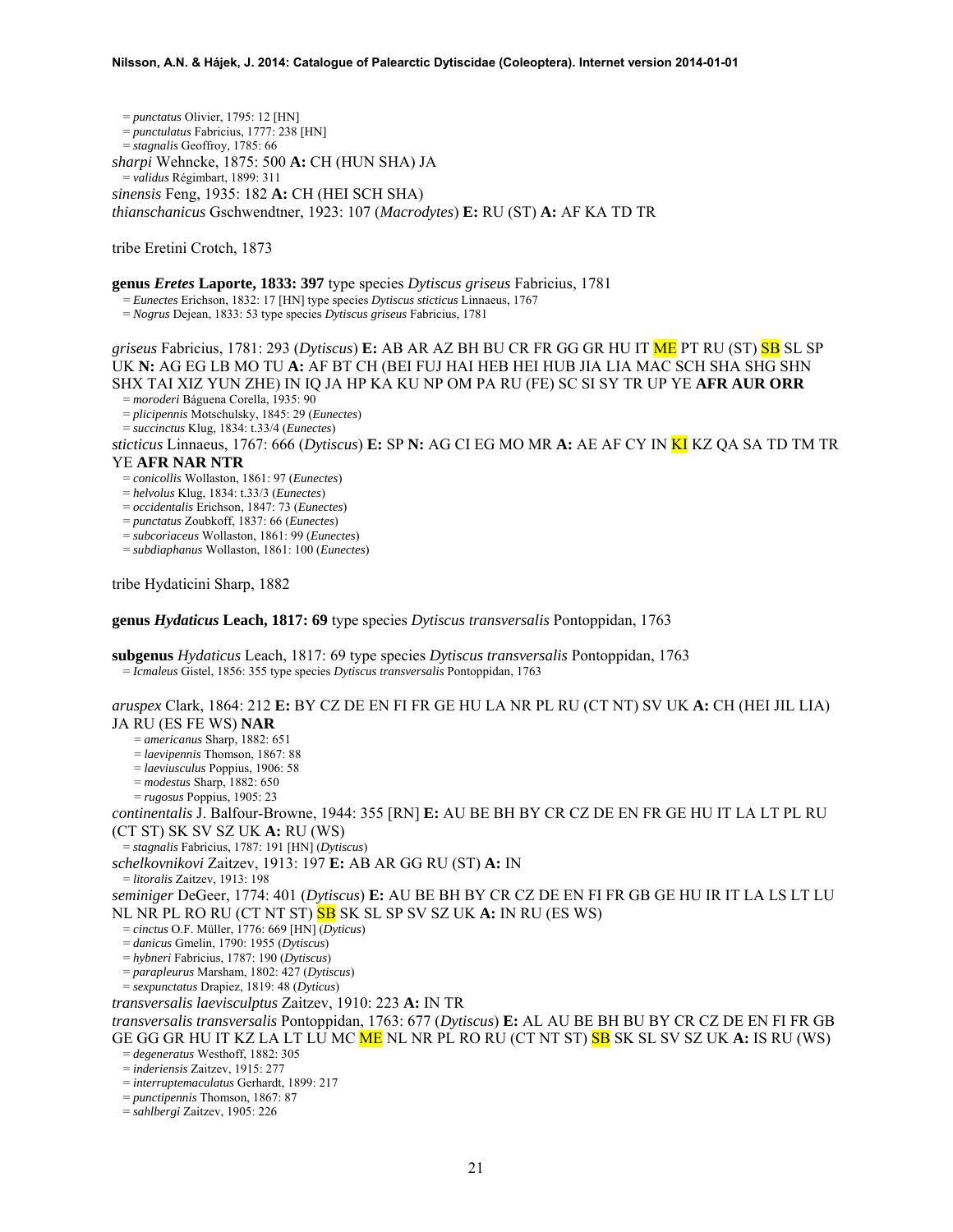**subgenus** *Prodaticus* Sharp, 1882: 647 type species *Prodaticus pictus* Sharp, 1882

**=** *Guignotites* Brinck, 1943: 8 [RN] type species *Dytiscus vittatus* Fabricius, 1775

- = *Hydaticinus* Guignot, 1950: 104 type species *Hydaticus rectus* Sharp, 1882 (= *Dytiscus xanthomelas* Brullé, 1838)
- = *Isonotus* Guignot, 1936: 53 [HN] type species *Dytiscus vittatus* Fabricius, 1775
- = *Pleurodytes* Régimbart, 1899: 331 type species *Hydaticus dineutoides* Sharp, 1882

*africanus* Rocchi, 1976: 289 (*Prodaticus*) **A:** SA **AFR** *agaboides* Sharp, 1882: 663 **A:** CH (HAI YUN) **ORR**  *arabicus* Guignot, 1951: 21 **A:** OM YE *bivittatus* Laporte, 1835: 98 **N:** EG **AFR** = *sharpi* Peschet, 1917: 45 *bowringii* Clark, 1864: 214 **A:** CH (ANH BEI HEB HUB JIA JIX LIA SCH SHA SHN TAI YUN ZHE) JA NC SC **ORR** *conspersus conspersus* Régimbart, 1899: 315 **A:** JA SC *conspersus sakishimanus* Nakane, 1990: 29 **A:** JA *decorus* Klug, 1834: t.33/5 **N:** EG **A:** SA SI YE **AFR** *dorsiger* Aubé, 1838: 193 **A:** SA **AFR** *dregei* Aubé, 1838: 172 **A:** SA YE **AFR** = *jucundus* Reiche, 1850: 278 = *nigromarmoratus* Clark, 1864: 220 *fabricii* W.S. Macleay, 1825: 31 [RN] (*Colymbetes*) **A:** CH (XIZ YUN) **AUR ORR** = *fabriciusi* Ball, 1932: 19 [RN] = *rufulus* Aubé, 1838: 199 = *varius* Fabricius, 1801: 267 [HN] (*Dytiscus*) *flavolineatus* Boheman, 1848: 237 **A:** SA **AFR** *grammicus* Germar, 1827: t.1 (*Dytiscus*) **E:** AB AR AU BH BU CR FR GE GG HU IT MC PL RU (ST) SK SL SZ TR UK YU **A:** AF CH (BEI HAI HEB HEI HUB JIA JIL LIA SCH YUN) IN JA KI KZ NC TM UZ = *lineolatus* Ménétriés, 1832: 140 (*Dytiscus*) = *nigrovittatus* Clark, 1864: 222 *histrio* Clark, 1864: 221 **A:** AE AF HP IN IQ KA OM PA SA UP YE **ORR** = *rectangulus* Sharp, 1882: 669 *incertus* Régimbart, 1888: 617 **A:** BT CH (YUN) HP NP **ORR** = *martensi* Wewalka, 1972: 115 *leander* Rossi, 1790: 202 (*Dytiscus*) **E:** AB AL FR GR IT PT SP YU **N:** AG EG LB MO TU **A:** IN IQ IS JO SI SY TM TR **AFR** = *debarrosmachadoi* Franciscolo, 1968: 51 = *fusciventris* Reiche & Saulcy, 1855: 639 = *nauzieli* Fairmaire, 1859: lii *litigiosus* Régimbart, 1880: 210 **A:** CH (HAI) **ORR** = *nubilus* Régimbart, 1899: 318 = *planatus* Régimbart, 1899: 317 *luczonicus* Aubé, 1838: 179 **A:** UP **ORR** *major* Régimbart, 1899: 328 **A:** CH (YUN) **ORR** *pacificus* Aubé, 1838: 177 **A:** CH (SHN TAI YUN) **ORR** = *banksii* Crotch, 1872: 205 [RN] = *ceylonicus* Guignot, 1935: 130 = *discindens* Walker, 1858: 204 = *latihamatus* Régimbart, 1899: 315 = *lunatus* Régimbart, 1899: 316 = *ruficollis* Fabricius, 1787: 189 [HN] (*Dytiscus*) *pictus* Sharp, 1882: 648 (*Prodaticus*) **A:** AE AF IN IQ OM PA SA SY TD TM UZ YE *ponticus* Sharp, 1882: 662 **N:** EG LB **A:** IN IQ PA SA SI SY TD TM TR **ORR** *rhantoides* Sharp, 1882: 664 **A:** CH (FUJ GUA GUI HAI HEI HUB HKG HUN JIA SCH SHG TAI YUN ZHE) JA **ORR** = *fengi* Falkenström, 1936: 236 *ricinus* Wewalka, 1979: 128 **A:** AF NP PA **ORR** *satoi dhofarensis* Pederzani, 2003: 18 **A:** OM *satoi satoi* Wewalka, 1975: 91 **A:** BT CH (FUJ HEB LIA SCH TAI XIZ) JA SD **ORR**  *servillianus* Aubé, 1838: 197 **A:** AE OM YE **AFR** *= discoidalis* Hope, 1843: 364 *= flavomarginatus* Zimmermann, 1920: 228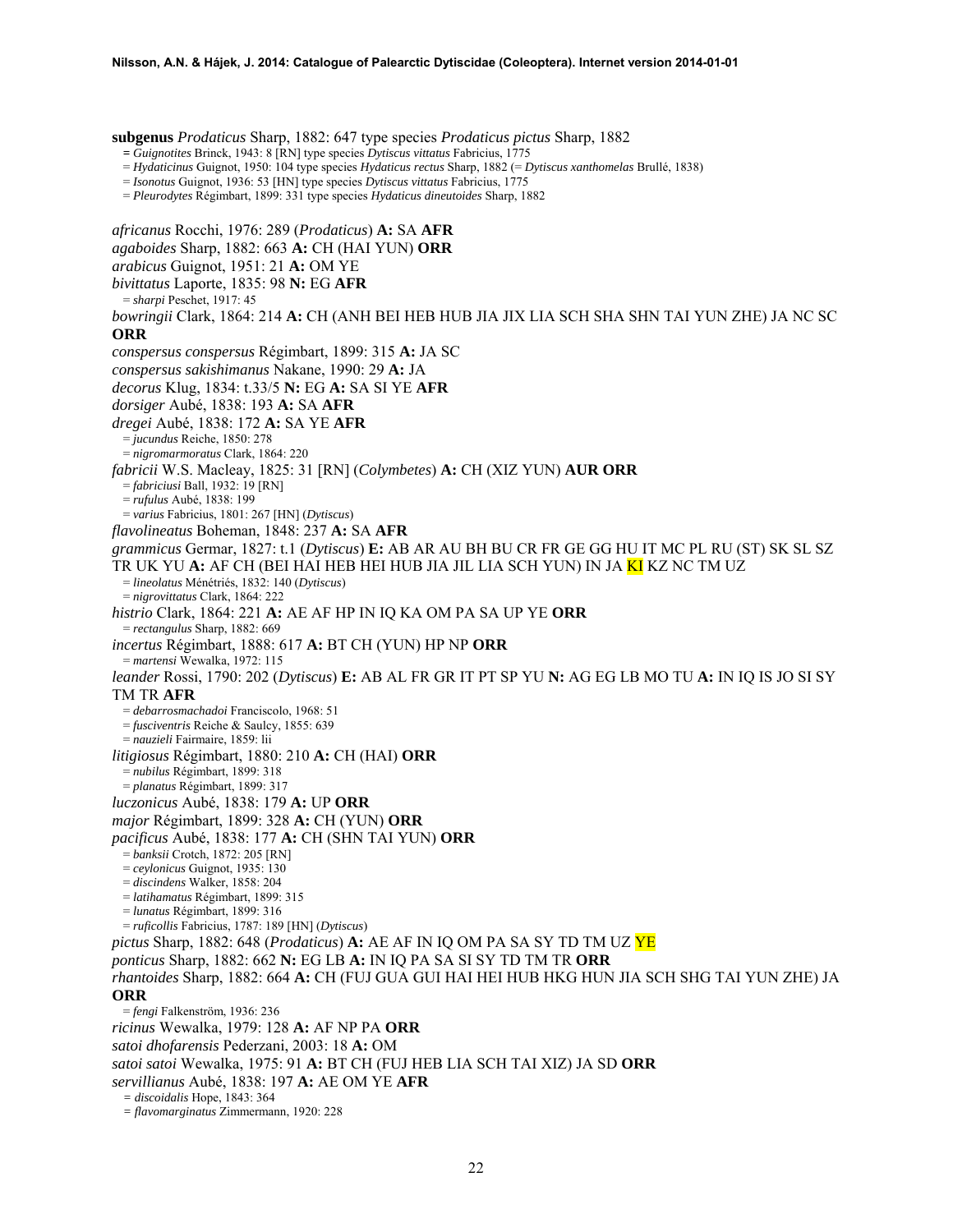*tibetanus* Shaverdo, Wewalka & Li, 2012: 78 **A:** CH (XIZ) *thermonectoides* Sharp, 1884: 447 **A:** CH (JIA YUN ZHE) JA SC *vittatus* Fabricius, 1775: 825 (*Dytiscus*) **A:** CH (FUJ GUA HAI HKG HUB JIA JIX MAC SCH SHN SHX TAI ZHE) HP JA NP SD UP **ORR** = *lenzi* Schönfeldt, 1890: 170 (*Graphoderus*) = *nepalensis* Satô, 1961: 60 = *sesquivittatus* Fairmaire, 1880: 164

subfamily **Hydroporinae** Aubé, 1836 tribe Bidessini Sharp, 1882

**genus** *Allodessus* **Guignot, 1953: 110** type species *Hydroporus bistrigatus* Clark, 1862

*megacephalus* Gschwendtner, 1931: 21 (*Bidessus*) **A**: CH (FUJ TAI) JA = *maculosus* Gschwendtner, 1931: 462 (*Bidessus*)

= *tokunagai* Kamiya, 1932: 5 (*Bidessus*)

**genus** *Bidessus* **Sharp, 1882: 336** type species *Dytiscus unistriatus* Schrank, 1781

*alienus* Zimmermann, 1919: 140 **E:** AB CR MC MD RU (ST) **A:** IN KZ RU (WS) TM *anatolicus anatolicus* Wewalka, 1972: 72 **A:** TR *anatolicus kadmos* Wewalka, 1989: 147 **A:** IS *anatolicus phoenix* Wewalka, 1989: 146 **A:** IS *calabricus* Guignot, 1957: 91 **E:** BU CR GR IT MC SL **A:** CY IN IQ IS LE SY TR *complicatus* Sharp, 1904: 4 **N:** EG **AFR** = *brevistriga* Régimbart, 1906: 245 = *ghesquieri* Guignot, 1948: 1 *coxalis* Sharp, 1882: 351 **E:** FR PT SP **N:** AG MO TU = *ibericus* Falkenström, 1939: 9 *cretensis* Fery, 1992: 79 **E:** GR (Crete) *delicatulus* Schaum, 1844: 198 (*Hydroporus*) **E:** AL AU BH BU CR CZ FR GE GR IT MC ME PL SK SL SZ **A:**  TR *exornatus* Reiche & Saulcy, 1855: 644 (*Hydroporus*) **E:** CR GR ME **A:** SY TR *goudotii* Laporte, 1835: 105 (*Hydroporus*) **E:** AL FR GR IT PT SP **N:** AG MO TU *grossepunctatus* Vorbringer, 1907: 418 **E:** AU BE BY CZ DE EN FI FR GE HU IT LA LT NL NR PL RU (CT NT ST) SL SV SZ UK **A:** RU (ES WS) *minutissimus* Germar, 1824: 31 (*Hydroporus*) **E:** AU FR GB GE IR IT LU PT SP SZ **N:** AG CI MO TU = *circumflexus* Breit, 1908: 59 = *interruptefasciatus* Breit, 1908: 59 = *lepineyi* Kocher, 1957: 367 = *trifasciatus* Wollaston, 1846: 453 (*Hydroporus*) *muelleri* Zimmermann, 1927: 34 **E:** GR IT ME *= tiragalloi* Sanfilippo, 1978: 129 nasutus Sharp, 1887: 170 E: AB AR AU BH BU CR CZ HU MD RO RU (ST) SK UK A: IS KI KZ RU (WS) TM TR *ovoideus* Régimbart, 1895: 81 **N:** EG **AFR** *pumilus* Aubé, 1838: 342 (*Hydroporus*) **E:** BH CR FR IT PT SP **N:** AG *saucius* Desbrochers des Loges, 1871: 338 (*Hydroporus*) **E:** FR (Corse) IT = *baderi* Krausse, 1910: 146 = *bigoti* Guignot, 1957: 91 *sharpi* Régimbart, 1895: 77 **N:** TU **AFR** = *fictor* Omer-Cooper, 1959: 124 = *granulum* Régimbart, 1895: 79 = *nigeriensis* Omer-Cooper, 1974: 306 = *sedilloti* Régimbart, 1895: 78 = *sudanensis* Omer-Cooper, 1974: 306 *unistriatus* Goeze, 1777: 626 (*Dytiscus*) **E:** AU BE BH BU BY CR CZ DE EN FI FR GB GE GR HU IT LA LT LU MC NL NR PL RO RU (CT NT ST) SK SL SV SZ UK YU **A:** CH (HEB SHA) MG RU (ES WS) TR = *bisulcatus* Curtis, 1840: 276 (*Hygrotus*) = *monostriatus* Geoffroy, 1785: 69 (*Dyticus*)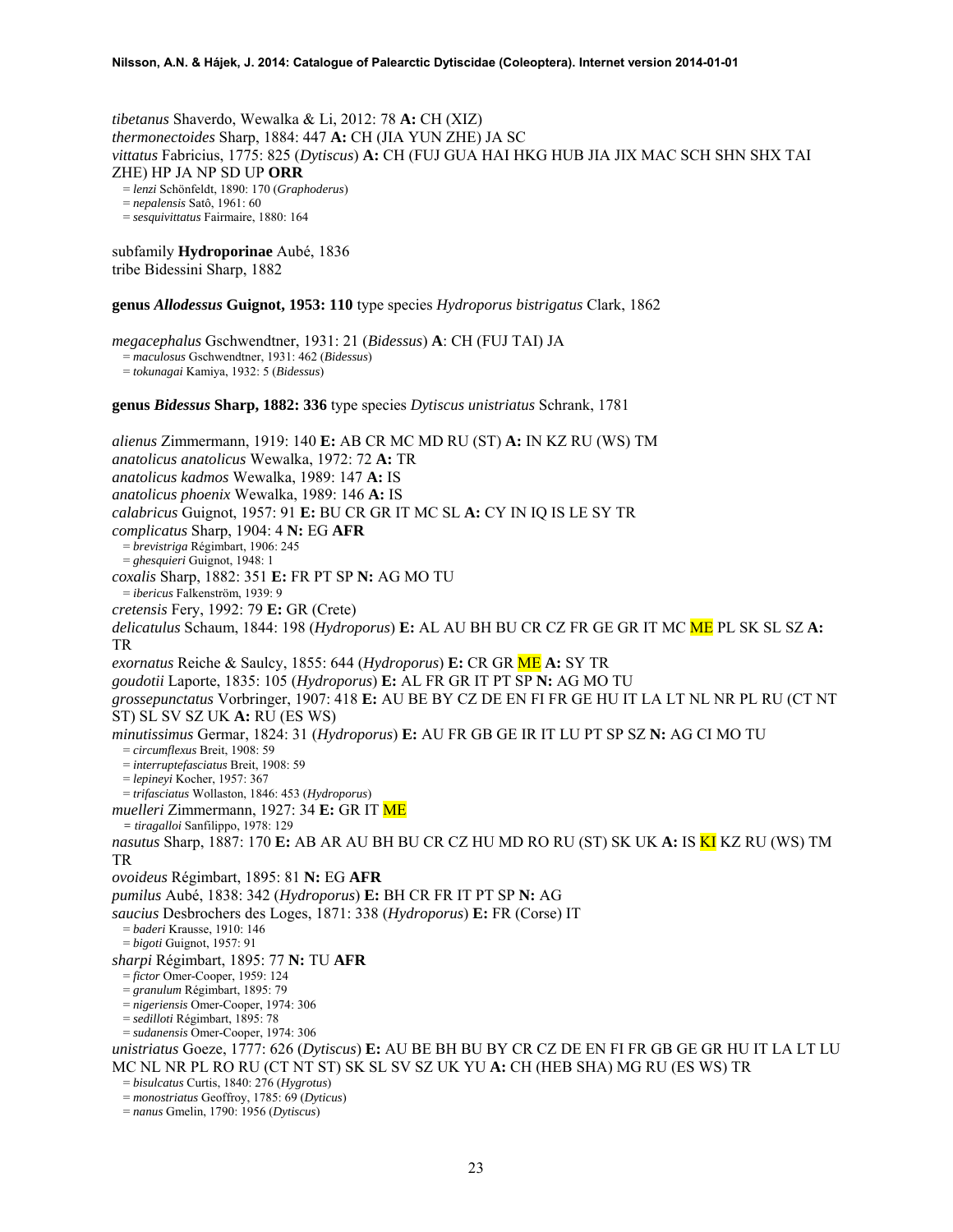= *opacus* Guignot, 1932: 268

= *subrufulus* Schneider, 1898: 50

*= unistriatus* Schrank, 1781: 205 [HN] (*Dytiscus*)

**genus** *Clypeodytes* **Régimbart, 1894: 230** type species *Hydroporus cribrosus* Schaum, 1864

*bufo* Sharp, 1890: 344 (*Bidessus*) **A:** CH (GUI HAI HUB) **ORR**  *cribrosus* Schaum, 1864: 107 (*Hydroporus*) **N:** EG **AFR**  *jaechi* Wewalka & Biström, 1987: 49 **A:** NP

**genus** *Geodessus* **Brancucci, 1979: 214** type species *Geodessus besucheti* Brancucci, 1979

*besucheti* Brancucci, 1979: 214 **A:** HP NP SD

**genus** *Glareadessus* **Wewalka & Biström, 1998: 59** type species *Glareadessus stocki* Wewalka & Biström, 1998

*franzi* Wewalka & Biström, 1998: 62 **A:** IN *stocki* Wewalka & Biström, 1998: 61 **A:** AE OM

**genus** *Hydroglyphus* **Motschulsky, 1853: 5** type species *Dytiscus geminus* Fabricius, 1792 = *Guignotus* Houlbert, 1934: 53 type species *Dytiscus geminus* Fabricius, 1792

*amamiensis* Satô, 1961: 7 (*Guignotus*) **A:** CH (HUB TAI) JA

*angularis* Klug, 1834: t.34/1 (*Hydroporus*) **N:** AG EG MO TU **A:** AE IN IQ OM PA SA TR YE **AFR** = *klugii* Leprieur, 1880: xxv (*Hydroporus*)

*annamita* Régimbart, 1889: 153 (*Bidessus*) **A:** CH **ORR** 

*confusus* Klug, 1834: t.34/4 (*Hydroporus*) **N:** EG TU **A:** IN KI OM SA SI SY TM TR YE **AFR** 

*flammulatus* Sharp, 1882: 359 (*Bidessus*) **A:** CH (JIX SCH TAI XIZ) IN JA NP PA UP **ORR** = *antennatus* Régimbart, 1892: 118 (*Bidessus*)

*geminus* Fabricius, 1792: 199 (*Dytiscus*) **E:** AB AL AR AU BE BH BU BY CR CZ DE EN FI FR GB GE GG GR HU IT LA LS LT LU MC MD ME NL NR PL PT RO RU (CT NT ST) SB SK SL SP SV SZ TR UK **N:** AG CI EG LB MO TU **A:** AF BT CH (GUI GUX HEI HEN JIL LIA SCH YUN) CY HP IN IQ IS KA KI KZ LE MG NC NP PA RU (ES WS) SA SI SY TD TM TR UP UZ **ORR** 

= *corsicus* O.Schneider, 1903: 51 (*Bidessus*)

= *inmaculatus* Báguena Corella, 1935: 85 (*Bidessus*)

= *monaulacus* Drapiez, 1820: 270 (*Hydroporus*) = *nitens* Falkenström, 1939: 7 (*Bidessus*)

= *obscurus* J. Sahlberg, 1903: 16 (*Bidessus*)

= *ocellatus* Báguena Corella, 1935: 85 (*Bidessus*)

= *pectinatus* Báguena Corella, 1935: 85 (*Bidessus*)

= *pusillus* Fabricius, 1781: 297 (*Dytiscus*) [HN]

= *pygmeus* Olivier, 1795: 39 (*Dytiscus*) [HN]

= *symbolum* Kolenati, 1845: 86 (*Hydroporus*)

= *trifidus* Panzer, 1795: 26/t.2 (*Dytiscus*)

*gujaratensis* (Vazirani, 1973: 297) (*Guignotus*) **A:** IN OM **ORR**

*hamulatus* Gyllenhal, 1813: 691 (*Hyphydrus*) **E:** BY CT DE EN FI GE LA LT PL RU (NT) SV **A:** MG

*hormuzensis* Hájek & Brancucci, 2011: 134 **A:** AE IN OM

*hummeli* Falkenström, 1932: 191 (*Bidessus*) **A:** CH (SCH)

*inconstans* Régimbart, 1892: 119 (*Bidessus*) **A:** BT CH (TAI XIZ) JA NP SD **ORR** 

= *fulvescens* Zimmermann, 1923: 34 (*Bidessus*)

*infirmus* Boheman, 1848: 251 (*Hydroporus*) **A:** OM SA YE **AFR** 

= *capensis* Régimbart, 1894: 234 (*Bidessus*)

*japonicus* Sharp, 1873: 54 (*Hydroporus*) **A:** CH (BEI FUJ GUA HEI HUB JIA JIL JIX LIA ZHE) JA NC RU (FE) SC

= *tangweii* Li, 1992: 36 (*Guignotus*)

= *vernalis* Guignot, 1954: 197 (*Guignotus*)

= *yingkouensis* Li, 1992: 36 (*Guignotus*)

= *yoshimurai* Kamiya, 1932: 4 (*Bidessus*)

*kifunei* Nakane, 1987: 172 (*Guignotus*) **A:** JA

*licenti* Feng, 1936: 3 (*Bidessus*) **A:** CH (BEI GAN GUA GUI GUX HEI HUN JIX SCH SHA TIA XIN ZHE) MG *major* Sharp, 1882: 354 (*Bidessus*) **N:** AG EG LB TU **A:** IS OM SA SI YE **AFR**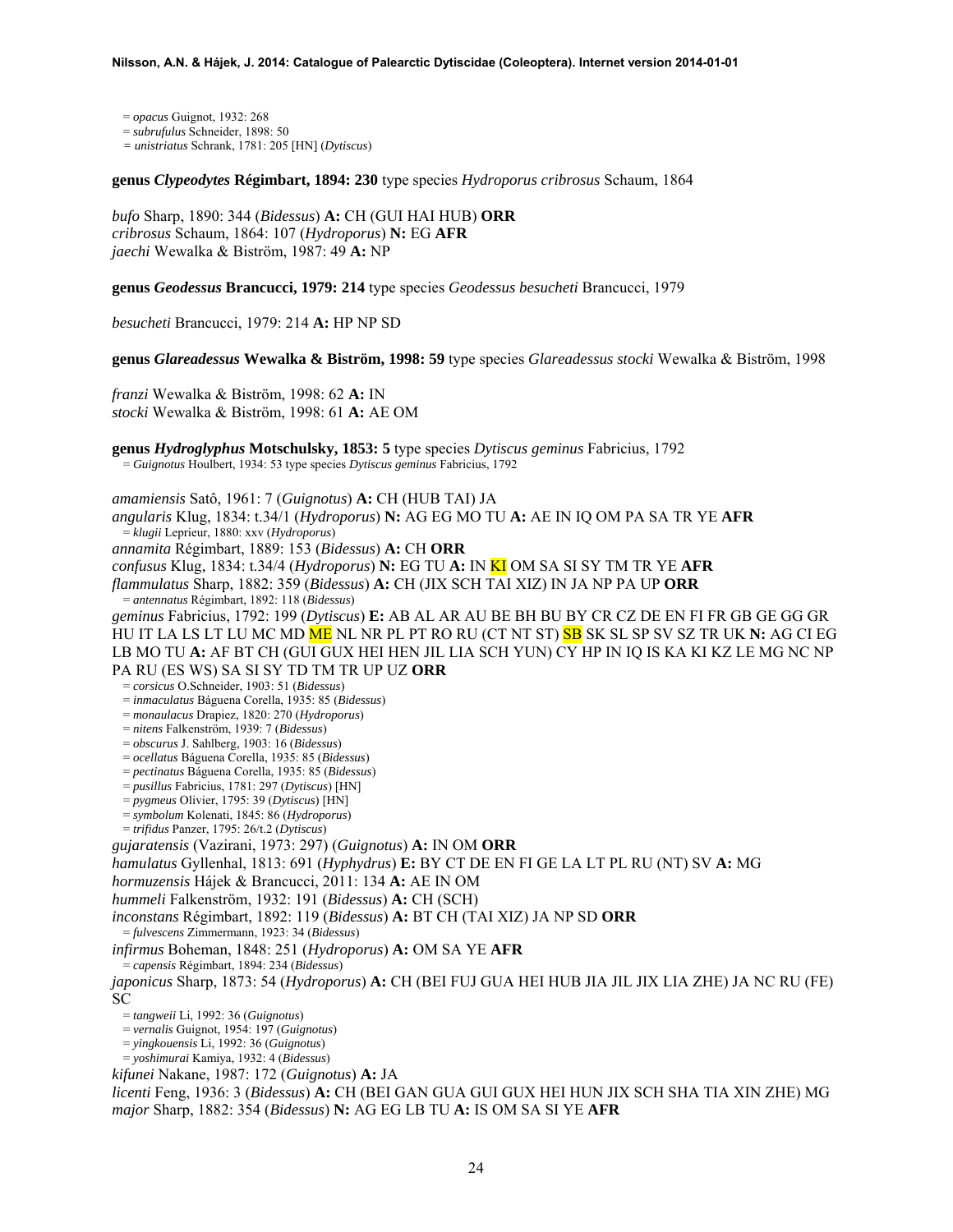= *sellatus* Peyerimhoff, 1931: 20 (*Bidessus*) *orientalis* Clark, 1863: 427 (*Hydroporus*) **A:** CH (FUJ GUI GUX HAI HUB HUN XIZ YUN ZHE) **AUR ORR**  *pendjabensis* Guignot, 1954: 221 (*Guignotus*) **A:** NP PA UP **ORR**  *pentagrammus* Schaum, 1864: 108 (*Hydroporus*) **N:** EG **AFR**  *regimbarti* Gschwendtner, 1936: 367 (*Bidessus*) **A:** CH (GUX GUI SCH SHA YUN) **ORR**  *signatellus* Klug, 1834: t.34/3 (*Hydroporus*) **E:** AB AR BH CR FR GG GR IT ME RU (ST) SP **N:** AG EG LB MO TU **A:** AE AF CY IN IQ IS JO KI KU KZ OM PA SA SI SY TD TM TR UZ YE **AFR** = *razzautii* Dodero, 1922: 46 (*Bidessus*) = *tetragrammus* Hochhuth, 1846: 223 (*Hydroporus*) = *thermalis* Germar, 1838: xx (*Hydroporus*) *sinuspersicus* Hájek & Wewalka, 2009: 94 **A:** AE IN OM *socotraensis* Wewalka, 2004: 466 **A:** YE (Socotra) *trassaerti* Feng, 1936: 4 (*Bidessus*) **A:** CH (FUJ GUA GUI GUX HEB HEI HUB HUN JIA JIX SHA SCH TIA

**genus** *Leiodytes* **Guignot, 1936: 20** type species *Hydroporus evanescens* Boheman, 1848 = *Liodytes* Guignot, 1950: 97 [HN] type species *Hydroporus evanescens* Boheman, 1848

*frontalis* Sharp, 1884: 440 (*Bidessus*) **A:** JA SC *gracilis* Gschwendtner, 1933: 162 (*Clypeodytes*) **A:** CH (HUB) *indicus* Régimbart, 1892: 117 (*Bidessus*) **A:** UP **ORR**  *kyushuensis* Nakane, 1990: 62 (*Clypeodytes*) **A:** JA *lanyuensis* Wang, Satô & Yang, 1998: 161 **A:** CH (TAI) *miyamotoi* Nakane, 1990: 63 (*Clypeodytes*) **A:** JA *nicobaricus* Redtenbacher, 1867: 21 (*Hydroporus*) **A:** CH (MAC) JA **ORR**  *orissaensis* Vazirani, 1969: 328 (*Clypeodytes*) **A:** PA **ORR**  *perforatus* Sharp, 1882: 363 (*Bidessus*) **A:** CH (GUA GUI GUX HAI HUN JIX SCH YUN) **ORR** 

**genus** *Limbodessus* **Guignot, 1939: 52** type species *Bidessus neoguineensis* Régimbart, 1892 (= *Hydroporus compactus* Clark, 1862)

*compactus* Clark, 1862: 421 (*Hydroporus*) **A:** JA **AUR ORR** = *neoguineensis* Régimbart, 1892: 990 (*Bidessus*) = *tokarensis* Satô, 1972: 53 (*Uvarus*)

**genus** *Pseuduvarus* **Biström, 1988: 10** type species *Hydroporus vitticollis* Boheman, 1848

*vitticollis* Boheman, 1848: 256 (*Hydroporus*) **N:** MO **A:** CH (TAI) NP PA **AFR ORR** 

= *caligosus* Guignot, 1946: 257 (*Amarodytes*)

= *gentilis* Sharp, 1890: 344 (*Bidessus*)

YUN ZHE)

= *monticola* Guignot, 1957: 98 (*Uvarus*)

= *octoguttatus* Régimbart, 1895: 94 (*Bidessus*)

= *ornatipennis* Régimbart, 1900: 372 (*Bidessus*)

**genus** *Sinodytes* **Spangler, 1996: 243** type species *Sinodytes hubbardi* Spangler, 1996

*hubbardi* Spangler, 1996: 244 **A:** CH (GUX)

**genus** *Uvarus* **Guignot, 1959: 53** type species *Hydroporus lacustris* Say, 1823

*occultus* Sharp, 1882: 363 (*Bidessus*) **A:** SA

**genus** *Yola* **Gozis, 1886: 8** type species *Dytiscus bicarinatus* Latreille, 1804 = *Yolula* Guignot, 1950: 100 type species *Bidessus dohrni* Sharp, 1882

*alluaudi* Peschet, 1926: 299 **N:** AG LB MO **AFR** 

*bicarinata bicarinata* Latreille, 1804: 179 (*Dytiscus*) **E:** BE CZ FR IT NL PT SL SP SZ **N:** AG MO TU

*= bicarinatus* Drapiez, 1819: 290 [HN] (*Dytiscus*)

= *bipunctatus* Ragusa, 1887: 224 (*Bidessus*)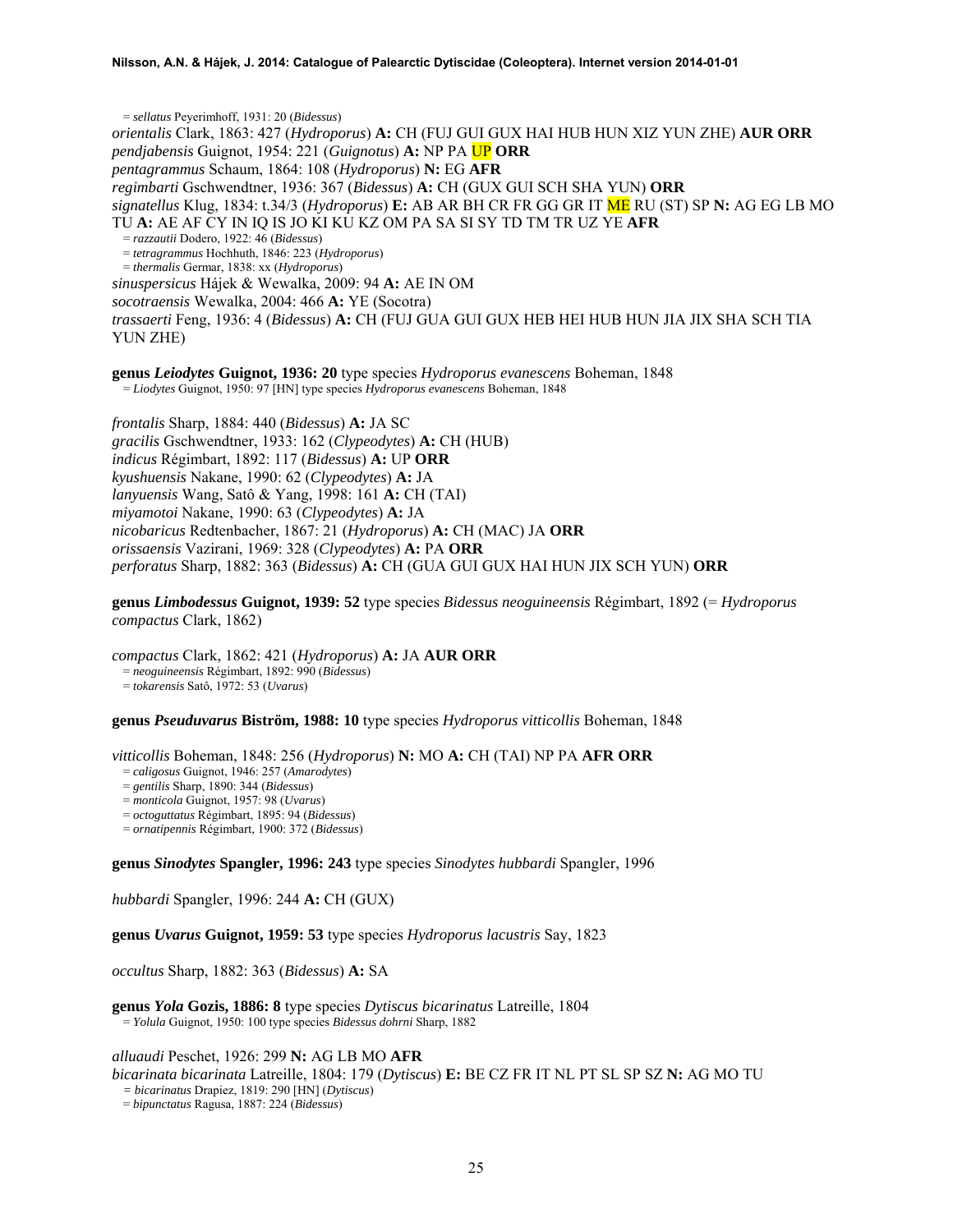<span id="page-25-0"></span>= *costatus* Gyllenhal in Schönherr, 1808: 31 (*Hyphydrus*) = *crispatus* Germar, 1817: t.1 (*Hydroporus*) = *cristatus* Lacordaire, 1835: 335 (*Hydroporus*) *= interrupta* Báguena Corella, 1935: 84 *bicarinata obscurior* Desbrochers des Loges, 1871: 337 (*Hydroporus*) **E:** FR (Corse) IT (Elba, Sardegna) **N:** TU *bicristata* Sharp, 1882: 347 (*Bidessus*) **A:** SA YE *buettikeri* Brancucci, 1985: 230 **A:** SA *consanguinea* Régimbart, 1892:118 (*Bidessus*) **A:** NP **ORR** *darfurensis* J. Balfour-Browne, 1947: 136 **A:** YE **AFR** = *decorata* Guignot, 1956: 251 *enigmatica* Omer-Cooper, 1954: 212 **N:** EG **A:** SA SI **AFR**  *nigrosignata* Régimbart, 1895: 71 **N:** AG **AFR**  *= pescheti* Peyerimhoff, 1929: 168 *porcata* Klug, 1834: t.34/5 (*Hydroporus*) **N:** EG **A:** SA **AFR**  *wraniki* Wewalka, 2004: 468 **A:** YE (Socotra)

**genus** *Yolina* **Guignot, 1936: 25** type species *Hydroporus elegantulus* Boheman, 1848

*insignis* Sharp, 1882: 348 (*Bidessus*) **N:** EG **A:** SA YE **AFR** 

tribe Hydroporini Aubé, 1836

-

**genus** *Amurodytes* **Fery & Petrov, 2013: 1823** type species *Amurodytes belovi* Fery & Petrov, 2013

*belovi* Fery & Petrov, 2013: 1824 **A:** RU (FE)

**genus** *Boreonectes* **Angus, 2010: 124** type species *Dytiscus griseostriatus* DeGeer, 1774

*alpestris* Dutton & Angus, 2007: 11 (*Stictotarsus*) **E:** IT SZ *emmerichi* Falkenström, 1936: 88 (*Deronectes*) **A:** CH (QIN SCH XIZ) *griseostriatus* DeGeer, 1774: 403 (*Dytiscus*) **E:** ?AR ?AU ?BH ?EN FI FR GE ?GG ?GR IT ?ME NR ?RU (NT) ?SL SV SZ **A:** ?KA ?MG ?PA ?TR ?**NAR**[1](#page-25-0) = *maritimus* Helliesen, 1890: 20 (*Deronectes*) = *nigrescens* Favre, 1890: 52 (*Hydroporus*) = *obscurus* Della Beffa, 1931: 179 [HN] (*Hydroporus*) = *palaestinus* Baudi di Selve, 1894: 3 (*Deronectes*) = *piochardi* Régimbart, 1878: 350 (*Hydroporus*) *= strandi* Brinck, 1943: 141 (*Deronectes*) *ibericus* Dutton & Angus, 2007: 11 (*Stictotarsus*) **E:** FR IT PT SP **N:** MO *inexpectatus* Dutton & Angus, 2007: 11 (*Stictotarsus*) **E:** FR *macedonicus* Guéorguiev, 1959: 193 (*Potamonectes*) **E:** GR (Crete) MC *= creticus* Dutton & Angus, 2007: 12 (*Stictotarsus*) *multilineatus* Falkenström, 1922: 16 (*Potamodytes*) **E:** FA FI FR GB IR NR NT SV **A:** RU (ES FE WS) *riberae* Dutton & Angus, 2007: 12 (*Stictotarsus*) **E:** BU **A:** TR **genus** *Deronectes* **Sharp, 1882: 390** type species *Hydroporus latus* Stephens, 1829 = *Bartheus* Houlbert, 1934: 64 type species *Hydroporus latus* Stephens, 1829

*abnormicollis* Semenov, 1900: 682 **A:** AF CH (XIN) KI KZ TD UZ = *microthorax* Semenov, 1900: 683 *adanensis* Hájek, Šťastný, Boukal & Fery, 2011: 465 **A:** TR *afghanicus* Wewalka, 1971: 139 **A:** AF PA *algibensis* Fery & Fresneda, 1988: 337 **E:** SP *angelinii* Fery & Brancucci, 1997: 228 **E:** IT *angulipennis* Peyron, 1858: 398 (*Hydroporus*) **A:** TR

<sup>1</sup> Split cytogenetically into several taxa by Dutton & Angus (2007). The occurrence of *B. griseostriatus* in countries marked with question mark has to be verified; however, especially populations from Balkan Peninsula and Asia belong most probably to other species.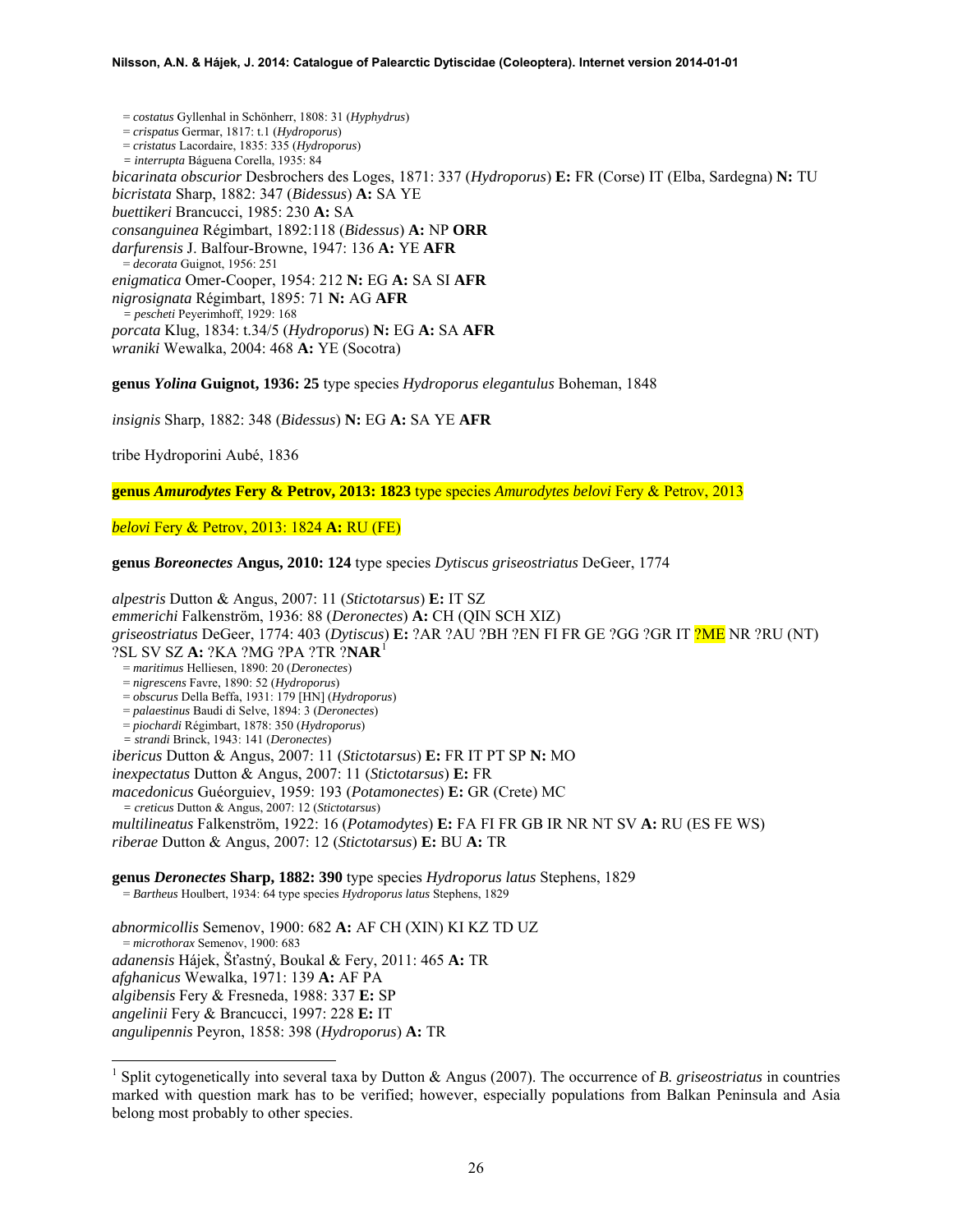*angusi* Fery & Brancucci, 1990: 431 **E:** SP *aubei aubei* Mulsant, 1843: 276 (*Hydroporus*) **E:** AU FR GE IT SZ *aubei sanfilippoi* Fery & Brancucci, 1997: 234 **E:** FR SP *balkei* Fery & Hosseinie, 1998: 252 **A:** IN *bameuli* Fery & Hosseinie, 1998: 243 **A:** PA *bicostatus* Schaum, 1864: 111 (*Hydroporus*) **E:** PT SP *biltoni* Fery & Hosseinie, 1998: 245 **A:** IN *brancuccii* Fery & Hosseinie, 1998: 250 **A:** IN *brannanii* Schaufuss, 1869: 9 (*Hydroporus*) **E:** SP (Islas Baleares) *costipennis costipennis* Brancucci, 1983: 138 **E:** PT SP *costipennis gignouxi* Fery & Brancucci, 1989: 303 **E:** SP = *gignouxorum* Nilsson, 2007: 49 [UE] *danielssoni* Fery & Hosseinie, 1998: 242 **A:** AF *delarouzei* Jacquelin du Val, 1857: 34 (*Hydroporus*) **E:** FR SP *depressicollis* Rosenhauer, 1856: 50 (*Hydroporus*) **E:** SP *doriae* Sharp, 1882: 421 **E**: "Caucasus" **A:** AR IN TR *elburs* Fery, Erman & Hosseinie, 2001:346 **A:** IN *elmii* Fery & Hosseinie, 1998: 254 **A:** IN *ermani* Hájek, Šťastný, Boukal & Fery, 2011: 468 **A:** TR *evelynae* Fery & Hosseinie, 1998: 254 **A:** TR *fairmairei* Leprieur, 1876: cxxi [RN] (*Hydroporus*) **E:** FR IT PT SP **N:** AG MO TU = *bombycinus* Leprieur, 1876: cxxii (*Hydroporus*) = *sublaevis* Rey, 1887: 2 (*Hydroporus*) = *vestitus* Fairmaire, 1859: 27 [HN] (*Hydroporus*) *ferrugineus* Fery & Brancucci, 1987: 70 **E:** PT SP *fosteri* Aguilera & Ribera, 1996: 39 **E:** SP *hakkariensis* Wewalka, 1989: 96 **A:** TR *hebaueri* Fery & Hosseinie, 1998: 256 **A:** TR = *hebauerorum* Nilsson, 2007: 49 [UE] *hendrichi* Fery & Hosseinie, 1998: 253 **A:** IN *hispanicus* Rosenhauer, 1856: 49 (*Hydroporus*) **E:** FR SP **N:** MO = *septensis* Lagar, 1968: 61 *jaechi* Wewalka, 1989: 94 **A:** TR *kinzelbachi* Fery & Hosseinie, 1998: 262 **A:** SY TR *lareynii* Fairmaire, 1858: 455 (*Hydroporus*) **E:** FR (Corse) = *coarcticolis* Reiche, 1862: 293 (*Hydroporus*) *latus* Stephens, 1829: 192 (*Hydroporus*) **E:** AU BE BH BU BY CR CZ DE EN FI FR GB GE GR HU IT LA LT LU ME NL NR PL RU (CT NT) SK SL SV SZ UK = *castaneus* Heer, 1837: 54 (*Hydroporus*) *= latus* Curtis, 1831: 343 [HN] (*Hydroporus*) = *ovatus* Sturm, 1835: 40 (*Hydroporus*) = *pyrenaeus* Schaefer, 1930: 104 [HN] (*Hydroporus*) *longipes* Sharp, 1882: 420 **A:** IN *moestus inconspectus* Leprieur, 1876: cxxii (*Hydroporus*) **E:** AL BU CR FR GR IT MC ME PT SP SZ **N:** MO *moestus moestus* Fairmaire, 1858: 455 (*Hydroporus*) **E:** FR (Corse) IT (Sardegna) *nilssoni* Fery & Wewalka, 1992: 22 **A:** IN TM *opatrinus* Germar, 1824: 31 [NP] (*Hydroporus*) **E:** FR PT SP SZ *= silphoides* Ponza, 1805:82 [NO] (*Dytiscus*) *palaestinensis* Fery & Hosseinie, 1999: 271 [RN] **A:** SY *= palaestinus* Fery & Hosseinie, 1998: 229 [HN] *parvicollis* Schaum, 1864: 112 (*Hydroporus*) **E:** AR BU GG GR MC RO YU **A:** IN TR *= planicollis* Sharp, 1882: 420 *perrinae* Fery & Brancucci, 1997: 260 **N:** AG TU *persicus* Peschet, 1914: 227 **A:** IN *peyerimhoffi* Régimbart, 1906: 204 (*Hydroporus*) **N:** AG *platynotus mazzoldii* Fery & Brancucci, 1997: 242 **E:** GR *platynotus platynotus* Germar, 1834: pl. 3 (*Hydroporus*) **E:** AL AU BE BH BU CZ GE LU MC ME NL PL RO SB SK = *murinus* Sturm, 1835: 42 (*Hydroporus*)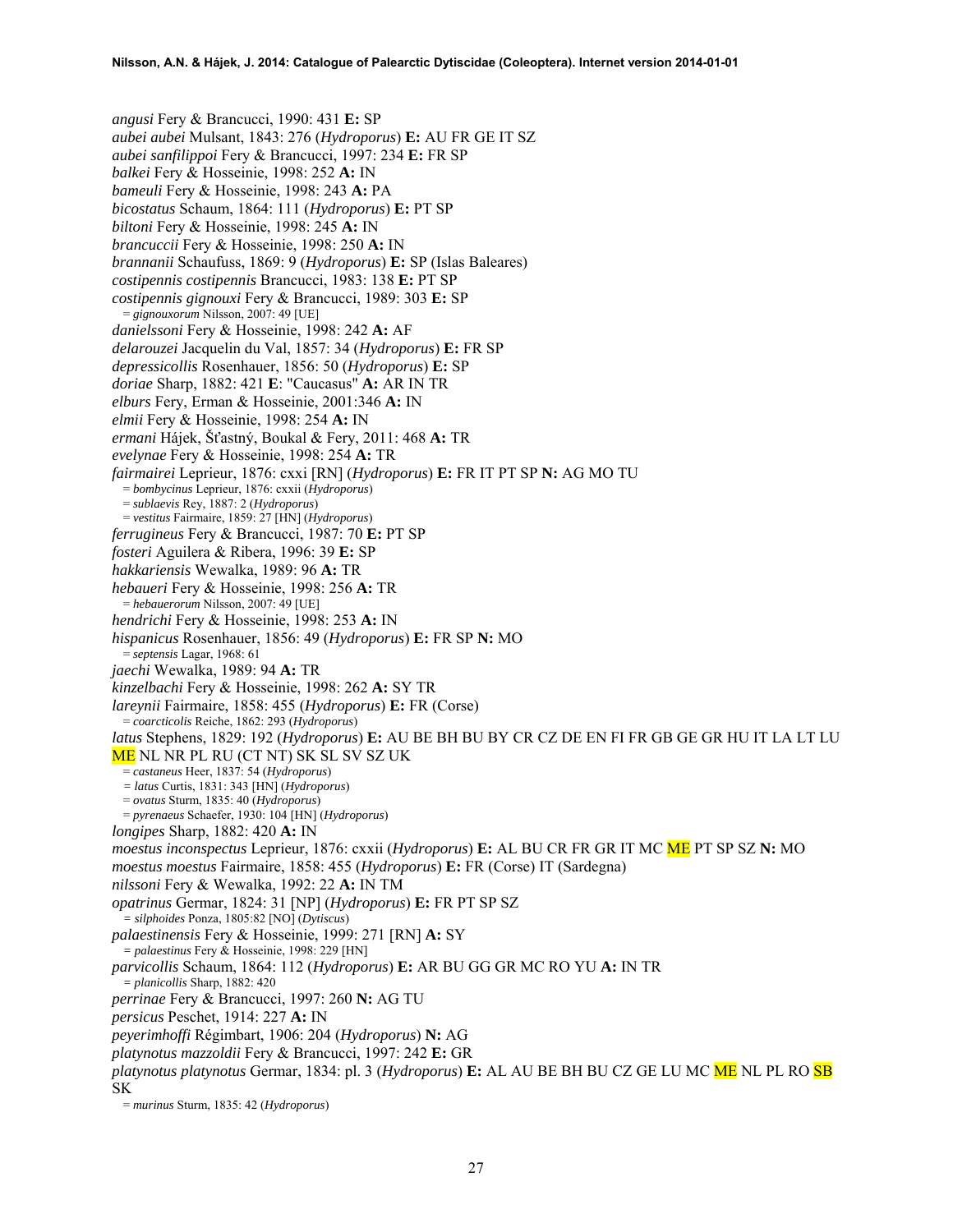= *platynotus* Lacordaire, 1835: 330 [HN] (*Hydroporus*) *riberai* Fery & Hosseinie, 1998: 255 **A:** IQ TR *roberti* Fery & Hosseinie, 1998: 242 **A:** AF *sahlbergi* Zimmermann, 1932: 106 **E:** GR TR **A:** TR *schuberti* Wewalka, 1971: 138 **A:** TR *semirufus* Germar, 1845: pl.3 (*Hydroporus*) **E:** FR IT *syriacus* Wewalka, 1971: 141 **A:** TR *theryi* Peyerimhoff in Bedel, 1925: 356 (*Hydroporus*) **N:** MO *toledoi* Fery, Erman & Hosseinie, 2001:342 **A:** TR *vestitus* Gebler, 1848: 76 (*Hydroporus*) **A:** AF KZ RU (WS) TD UZ *wewalkai* Fery & Fresneda, 1988: 241 **E:** SP *wittmeri* Wewalka, 1971: 130 **A:** TR *witzgalli* Fery & Brancucci, 1997: 278 **A:** TR *youngi* Fery & Hosseinie, 1998: 240 **A:** IN

# **genus** *Etruscodytes* **Mazza, Cianferoni & Rocchi, 2013: 3** type species *Etruscodytes nethuns* Mazza, Cianferoni & Rocchi, 2013

*nethuns* Mazza, Cianferoni & Rocchi, 2013: 4 **E:** IT

**genus** *Graptodytes* **Seidlitz, 1887: 57** type species *Dytiscus granularis* Linnaeus, 1767

*aequalis* Zimmermann, 1918: 69 [NP] (*Hydroporus*) **E:** PT SP **N:** MO = *octolineatus* Schaufuss, 1882:559 [NO] (*Hydroporus*) *atlantis* Théry, 1933: 129 (*Hydroporus*) **N:** MO *aurasius* Jeannel, 1907: 18 (*Hydroporus*) **N:** AG TU *bilineatus* Sturm, 1835: 68 (*Hydroporus*) **E:** AL AU BE BH BU BY CR CZ DE FI FR GB GE GG GR HU IR IT LA LT LU MC NL PL RO RU (CT NT ST) SB SK SL SP SV SZ UK **A:** KZ RU (ES WS) TR = *dalmatinus* Zimmermann, 1932: 81 = *hopffgarteni* Schilsky, 1892: 193 (*Hydroporus*) = *narentinus* Zimmermann, 1915: 220 (*Hydroporus*) = *nigritarsis* Sharp, 1882: 453 (*Hydroporus*) = *pervasus* Gozis, 1914: 120 (*Hydroporus*) *bremondi* Guignot, 1934: 217 **N:** MO *bussleri* Fery, 1994: 399 **A:** IS SY *castilianus* Fery, 1995: 40 **E:** SP *delectus* Wollaston, 1864: 76 (*Hydroporus*) **N:** CI *eremitus* Ribera & Faille, 2010: 6 **N:** MO *flavipes* Olivier, 1795: 38 [NP] (*Dytiscus*) **E:** BE BH BU CR FR GB GE GR IT LU ME NL PT SL SP SZ TR **N:**  AG MO TU **A:** TR = *cebennicus* Guignot, 1932: 410 = *concinnus* Stephens, 1835: 392 (*Hydroporus*) = *manducus* Schaufuss, 1882: 559 (*Hydroporus*) = *marmoratus* Stephens, 1835: 438 (*Hydroporus*) = *portalegrensis* Schaufuss, 1882: 559 (*Hydroporus*) *fractus* Sharp, 1882: 454 (*Hydroporus*) **E:** BU FR GR IT PT SP **N:** AG TU = *exsanguis* Bedel, 1925: 364 (*Hydroporus*) *granularis* Linnaeus, 1767: 667 (*Dytiscus*) **E:** AU BE BH BU BY CR CZ DE EN FI FR GB GE GR HU IR IT LA LS LT LU NL NR PL RO RU (CT NT ST) SK SL SV SZ UK = *funestus* Schilsky, 1888: 183 (*Hydroporus*) = *istrus* J. Müller, 1926: 290 = *pseudopictus* Zaitzev, 1928: 12 = *rhodanensis* Schaefer, 1952: 35 = *suturalis* P.W.J. Müller, 1821: 225 (*Hyphydrus*) = *unilineatus* Schrank, 1781: 204 (*Dytiscus*) *ignotus* Mulsant & Rey, 1861: 307 (*Hydroporus*) **E:** CR FR GR IT PT SP **N:** AG MO TU *= bihamatus* Chevrolat, 1861: 149 (*Hydroporus*) = *fallaciosus* Guignot, 1932: 402 = *ypsilon* Reiche, 1863: 127 (*Hydroporus*) *kuchtai* Breit, 1908: 59 (*Hydroporus*) **E:** SP (Islas Baleares)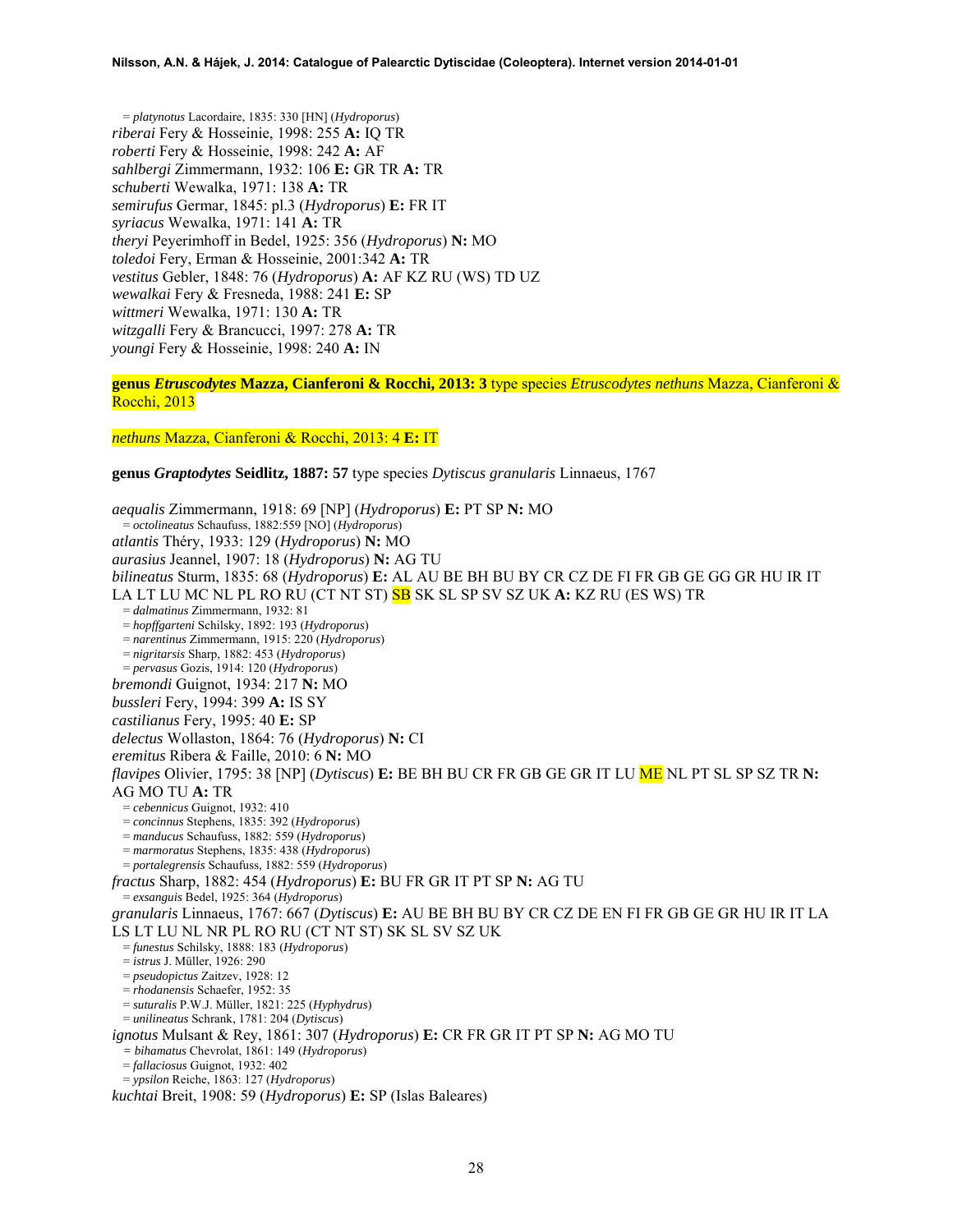*parisii* Gridelli, 1939: 408 **N:** AG *pictus* Fabricius, 1787: 194 (*Dytiscus*) **E:** AU BE BH BU BY CR DE EN FI FR GB GE HU IR IT LA LS LT LU MC ME NL NR RO RU (CT NT ST) SK SL SZ UK YU = *arcuatus* Panzer, 1795: 75 (*Dytiscus*) = *cruciatus* Schilsky, 1890: 182 (*Hydroporus*) = *flexuosus* Marsham, 1802: 425 (*Dytiscus*) = *fortiterpunctatus* Guignot, 1932: 396 *pietrii* Normand, 1933: 297 **N:** AG TU *sedilloti phrygius* Guignot, 1942: 18 **E:** GR MC TR **A:** TR = *pseudophrygius* Guéorguiev, 1965: 494 *sedilloti sedilloti* Régimbart, 1878: 352 (*Hydroporus*) **A:** CY IS SY *siculus* Fery, 1995: 41 **E:** IT *snizeki* Hendrich, 1993: 392 **A:** UZ *varius* Aubé, 1838: 334 (*Hydroporus*) **E:** AU BU FR GE GR IT MA PT SP YU **N:** AG MO TU = *laeticulus* Sharp, 1882: 453 (*Hydroporus*) = *pauper* O. Schneider, 1903: 51 (*Hydroporus*) *veterator behningi* Zaitzev, 1927: 11 **A:** TR *veterator veterator Zimmermann, 1918: 67* [NP] (*Hydroporus*) **E:** BU CR GR IT MC ME = *montenegrinus* Schaufuss, 1882: 559 (*Hydroporus*)

## **genus** *Hydrocolus* **Roughley & Larson, 2000: 407** type species *Hydroporus paugus* Fall, 1923

*sahlbergi* Nilsson, 2001: 9 [RN] **E:** FI NR RU (NT) SV **A:** RU (ES) *= picicornis* J. Sahlberg, 1874: xiii [HN] (*Hydroporus*) *= picicornis* J. Sahlberg, 1875: 152 [HN] (*Hydroporus*)

## **genus** *Hydroporus* **Clairville, 1806: 182** type species *Dytiscus fusculus* Schrank, 1781 (*= Dytiscus planus* Fabricius, 1781)

- = *Hydatoporus* Gistel, 1856: 355 type species *Dytiscus palustris* Linnaeus, 1761
- = *Hydrocoptus* Motschulsky, 1853: 5 type species *Dytiscus tristis* Paykull, 1798
- = *Hydroporidius* Guignot, 1949: 9 type species *Hydroporus melanarius* Sturm, 1835
- = *Hydroporinus* Guignot, 1945: 22 type species *Hydroporus neglectus* Schaum, 1845
- = *Hydrotarsus* Falkenström, 1938: 4 type species *Hydrotarsus lundbladi* Falkenström, 1938
- = *Schizoporus* Ádám, 1996: 20 type species *Hydroporus angustatus* Sturm, 1835
- = *Sternoporus* Falkenström, 1930: 24 type species *Hydroporus longicornis* Sharp, 1871

= *Suphrodytes* Gozis, 1914: 110 type species *Dytiscus dorsalis* Fabricius, 1787

*acutangulus* Thomson, 1856: 202 **E:** FI NR RU (NT) SV **A**: MG RU (ES FE WS) = *aenescens* J. Sahlberg, 1880: 50

- = *pectoralis* J. Sahlberg, 1880: 51 [HN]
- $=$  *punctatulus* J. Sahlberg, 1889: 221
- = *sumakovi* Poppius, 1912: 107

= *zaitzevi* Jacobson, 1908: 425 [RN]

*amguemensis* Shaverdo, 2003:59 **A:** RU (FE)

*ampliatus ampliatus* Zaitzev, 1927: 13 **E:** RU (ST) **A:** AR IN

- *ampliatus colchicus* Bilyashiwsky, 2004:47 **E:** GG
- *analis* Aubé, 1838: 294 **E:** FR (Corse) IT **N:** AG TU

*anatolicus anatolicus* J. Balfour-Browne, 1963: 2 **A:** TR

*anatolicus koksali* Hájek & Fikáček, 2010:1635 **A:** TR

*angusi* Nilsson, 1990: 33 **A:** CH (JIL) JA MG RU (ES FE)

*angustatus* Sturm, 1835: 53 **E:** AR AU BE BH BU BY CR CZ DE EN FI FR GB GE GG HU IR IT LA LS LT LU MC MD NL NR PL RO RU (CT NT ST) SK SL SV SZ UK **A:** IN KZ RU (ES WS) TR = *acuminatus* Sturm, 1835: 74

# *apenninus* Pederzani & Rocchi, 2005: 319 **E:** IT

- *artvinensis* Fery & Erman, 2009: 9 **A:** TR
- *askalensis* Wewalka, 1992: 56 **A:** TR

*basinotatus* Reiche, 1864: 234 **E:** SP **N:** MO = *venator* Sharp, 1882: 465

- 
- *bergmani* Nilsson, 1995: 23 **A:** RU (FE)
- *bithynicus* Hernando, Aguilera, Castro & Ribera, 2012: 38 **A:** TR

*bodemeyeri bodemeyeri* Ganglbauer, 1900: 139 **E:** GR **A:** TR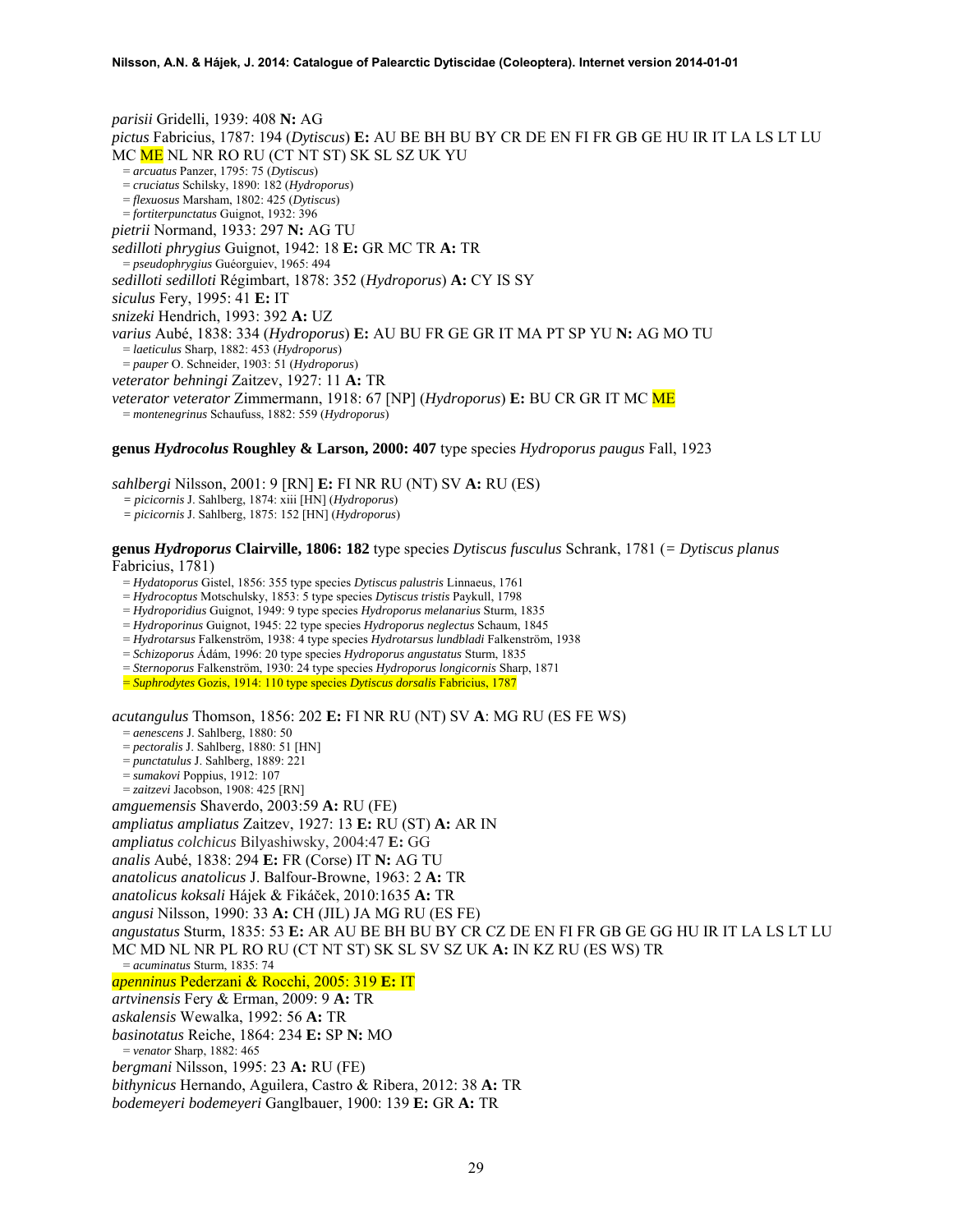<span id="page-29-0"></span>= *collarti* Guignot, 1949: 7 *bodemeyeri cariaensis* Hájek & Fikáček, 2010:1642 **E:** GR (Rhodes) **A:** TR *bodemeyeri guignoti* Gschwendtner, 1935: 205 **E:** AL BU GR = *bulgaricus* Hlisnikovský, 1955: 100 *brancoi brancoi* Rocchi, 1981: 150 **E:** PT SP *brancoi gredensis* Fery, 1999: 234 **E:** PT SP *brancuccii* Fery, 1987: 65 **E:** PT SP *brevis* R.F. Sahlberg, 1834: 3 **E:** BY DE EN FI GE LA NR PL RU (CT NT) SV **A:** RU (ES WS) *breviusculus* Poppius, 1905: 14 **A:** CH (JIL) RU (ES FE) *brucki* Wehncke, 1875: 234 **E:** GR **A:** CY LE TR *cagrankaya* Fery & Erman, 2009: 3 **A:** TR *cantabricus* Sharp, 1882: 457 **E:** SP *carli* Wewalka, 1992: 52 **A:** YE *compunctus* Wollaston, 1865: 65 **N:** CI *constantini* Hernando & Fresneda, 1996: 155 **E:** SP *crinitisternus* Shaverdo & Fery, 2001:34 **A:** KZ MG *cuprescens* K.W. Miller & Fery, 1995: 405 **A:** CY *decipiens* Sharp, 1878: 113 **E:** PT SP *discretus discretus* Fairmaire & Brisout, 1859: 28 [CN] **E:** AL AU BE BH BU BY CR CZ DE EN FI FR GB GE GG GR HU IR IT LA LS LT LU MC ME NL NR PL PT RO RU (CT NT ST) SB SK SL SP SV SZ UK **N:** MO **A:**  AF CH (XIN) CY IN KA NP PA RU (ES) TR = *alpestris* Falkenström, 1939: 15 = *corsicus* Wehncke, 1872: 163 = *cyprius* Régimbart, 1878: 352 = *lundbladi* Falkenström, 1939: 12 = *maurus* Sharp, 1882: 463 = *neuter* Fairmaire & Laboulbène, 1855: 205 [SN] = *pescheti* Guignot, 1930: 191 = *sublaevis* Falkenström, 1922: 184 [HN] *discretus tatricus* Kinel, 1949: 396 **E:** PL *distinguendus* Desbrochers des Loges, 1871: 338 **E:** FR IT **N:** AG = *avunculus* Fairmaire, 1872: lxxii = *gridellii* Focarile, 1960: 68 *dobrogeanus* Ieniştea, 1962: 424 **E:** AU BH BU GR HU IT ME RO SK UK **A:** CY TR *dorsalis* Fabricius, 1787: 192 (*Dytiscus*) **E:** AU BE ?BH ?BU BY CR CZ DE EN FI FR GB GE ?HU IR IT LA ?LT ?LU ?MD NR PL RU (CT) SK ?SL SV SZ ?YU **A:** ?KI RU (WS)[2](#page-29-0) = *dubius* Melsheimer, 1844: 29 [HN] = ? *fimbriatus* Schrank, 1781: 203 (*Dytiscus*) = *marginalis* Schilsky, 1889: 346 = ? *punctatus* O.F. Müller, 1776: 73 [HN] (*Dytiscus*) = *quadricolor* Gmelin, 1790: 1956 (*Dytiscus*) = *rufifrons* Fabricius, 1792: 198 [HN] (*Dytiscus*) *elongatulus* Sturm, 1835: 52 **E:** AU BE BY CZ DE EN FI FR GB GE LA LT NL NR PL RU (CT NT) SK SV UK **A:** MG RU (ES WS) = *eugeniae* Zaitzev, 1909: 63 = *lenensis* Poppius, 1905: 15 *errans* Sharp, 1882: 462 **N:** CI *erythrocephalus* Linnaeus, 1758: 412 (*Dytiscus*) **E:** AB AU BE BH BU BY CR CZ DE EN FA FI FR GB GE GG HU IR IT LA LT LU NL NR PL RO RU (CT NT) SK SL SV SZ UK **A:** IN KZ RU (ES WS) TR = *deplanatus* Gyllenhal in C.R. Sahlberg, 1826: 178 (*Hyphydrus*) = *derelictus* Clark, 1862: 471 = *faroensis* Mjöberg, 1917: 10 = *sericeus* Eschscholtz, 1818: 459 (*Dytiscus*) = *subcostatus* Gerhardt, 1909: 2 *erzurumensis* Erman & Fery, 2000:172 **A:** TR *esseri* Fery & Hendrich, 2011: 39 **A:** TR *ferrugineus* Stephens, 1829: 193 **E:** AU BE BU CR CZ FR GB GE HU IT LU ME PL SK SL SZ UK = *victor* Aubé, 1838: 300

<sup>&</sup>lt;sup>2</sup> Two species were currently recognised by Bergsten et al. (2012). The occurrence of *H. dorsalis* in countries marked with question mark has to be revised with respect to that fact.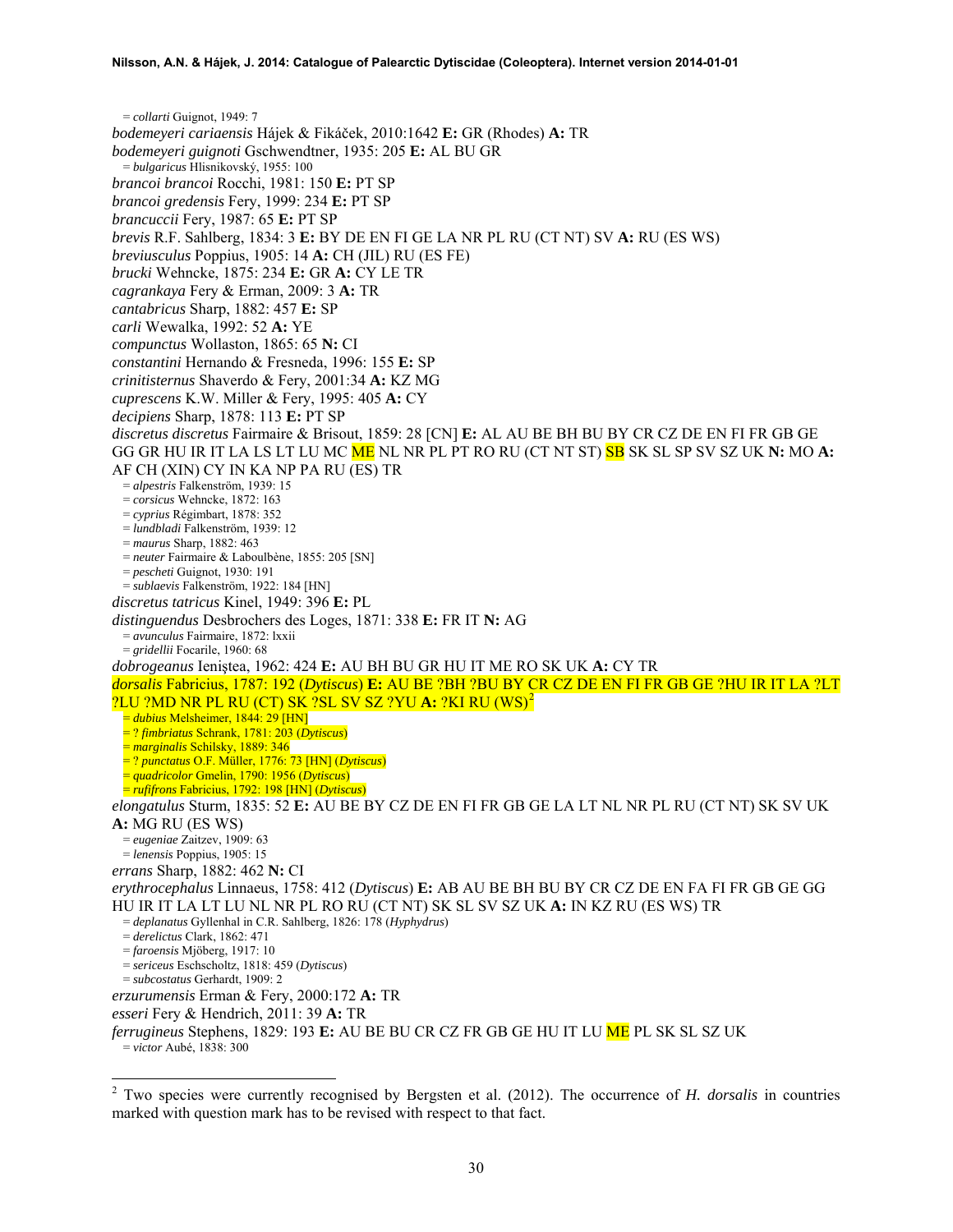*feryi* Wewalka, 1992: 54 **N:** AG TU *figuratus* Gyllenhal in C.R. Sahlberg, 1826: 175 (*Hyphydrus*) **E:** AU BY CR CZ DE FI FR GB GE NL NR PL RU (CT NT ST) SK SV UK **A:** RU (ES WS) = *eljasi* Wirén, 1968: 114 = *maeklini* Zaitzev, 1910: 29 [RN] = *sibiricus* Mäklin, 1881: 22 [HN] = *transversalis* Dalla Torre, 1877: 61 *foveolatus* Heer, 1839: 157 **E:** AU BH FR GE HU IT PL SP SZ = *apfelbecki* Ganglbauer, 1891: 475 = *atropos* Mulsant & Godart, 1860: 179 = *nivalis* Heer, 1839: 157 *fuscipennis* Schaum in Schaum & Kiesenwetter, 1868: 64 [RN] **E:** AU BY DE EN FI GE HU LA LT MC NR PL RU (CT NT ST) SK SV UK **A:** JA KZ MG RU (ES FE WS) TM **NAR** = *criniticoxis* Larson, 1975: 301 = *flavipennis* Munster, 1932: 84 = *piceus* Sturm, 1835: 66 [HN] = *puberulus* Mannerheim, 1853: 163 [HN] *galloprovincialis* Manuel, 2013: 456 **E:** FR *geniculatus* Thomson, 1856: 200 **E:** FI NR RU (NT) SV **A:** MG RU (ES WS) **NAR** = *opacus* Wehncke, 1872: 163 = *pilipes* J. Sahlberg, 1921: 3 = *subseriatus* J. Sahlberg, 1910: 171 *georgicus* Bilyashiwsky, 2004:44 **E:** GG *glabriusculus* Aubé, 1838: 312 **E:** BY DE FI GB GE IR LA LT NL NR PL RU (NT) SV **A:** RU (ES WS) *glasunovi dolini* Fery & Šťastný, 2010:1012 **A:** KI KZ UZ *glasunovi glasunovi* Zaitzev, 1905: 26 **A:** AF CH (XIN) KI TD UZ = *macrocephalus* Gschwendtner, 1923: 100 *goldschmidti* Gschwendtner, 1923: 101 **A:** CH (XIN) KI UZ *= recidivus* Gschwendtner, 1923: 103 *gueorguievi* Wewalka, 1975: 91 **E:** BU *guernei* Régimbart, 1891: 202 **E:** AZ *gyllenhalii* Schiødte, 1841: 434 **E:** AU BE BU BY CR CZ DE FI FR GB GE IR IT LU NL NR PL PT RU (NT) SK SP SV *hajeki* Fery, 2009: 546 **A:** IN *hebaueri* Hendrich, 1990: 244 **E:** AL BH BU GR HU ME SK TR *hellenicus* Mazzoldi & Toledo, 1992: 183 **E:** GR *holzschuhi* Fery, 2009: 540 **A:** TR *humilis* Klug, 1834: t.33/11 **N:** EG **A:** IS SI = *sinaicus* Wewalka, 1984: 133 *hygrotoides* Fery, 2000: 1248 [RN] **A:** CH (JIX BEI) *= discedens* Sharp, 1882: 396 [HN] (*Coelambus*) *ijimai* Nilsson & Nakane, 1993: 424 **A:** JA *incognitus* Sharp, 1869: 84 **E:** AU BE BY CZ DE EN FI FR GB GE HU IR IT LA LT LU NL NR PL PT RO RU (CT NT ST) SK SL SP SV SZ UK **A:** RU (ES WS) = *discedens* Régimbart, 1877: cxxxix = *ellypticus* Pétri, 1912: 44 = *seidlitzi* Gerhardt, 1899: 5 *incommodus* Fery, 2006: 24 **E:** SK *ineptus* Sharp, 1882: 462 **A:** SY *inscitus* Sharp, 1882: 463 **A:** IN IQ KU OM *jacobsoni* Zaitzev, 1927: 17 **E:** GG RU (ST) *jelineki* Fery, 2009: 535 **A:** IN TR *jonicus caucasicus* Zaitzev, 1927: 12 **E:** AR GG **A:** TR *jonicus jonicus* L. Miller, 1862: 276 **E:** AL BH BU CR GR IT MC ME SL *jurjurensis* Régimbart, 1895: 29 **N:** AG = *djurdjurensis* Bedel, 1925: 371 [UE] *kabakovi* Fery & Petrov, 2006:88 **A:** MG RU (ES) *kasyi* Wewalka, 1984: 132 **A:** CY SY TR *kozlovskii* Zaitzev, 1927: 15 **E:** AR BU GG MC RO RU (ST) **A:** IN LE TR *kraatzii* Schaum in Kraatz, 1868: 384 **E:** AU BH BU CZ EN FR GE IT PL SK SZ UK = *hedwigae* Schenkling, 1917: 52 [UE]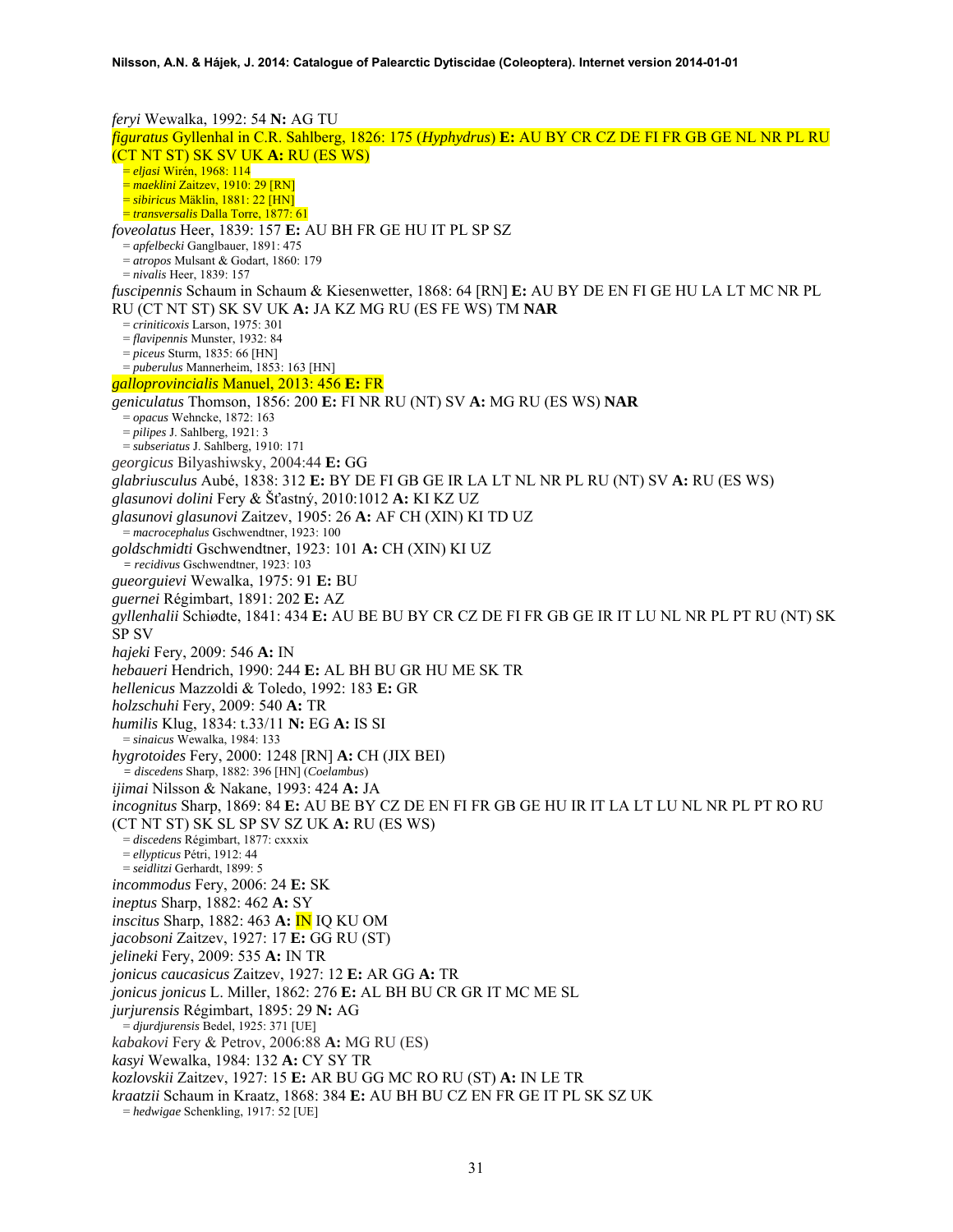= *hedwigi* Reitter, 1897: 45 = *kraatzii* Schaum in Schaum & Kiesenwetter, 1868: 66 *kryshtali* Bilyashivsky, 1993: 15 **E:** UK *kurdistanicus* Hájek & Fikáček, 2010:1646 **A:** TR *lapponum* Gyllenhal, 1808: 532 (*Hyphydrus*) **E:** FI NR RU (NT) SV **A:** RU (ES WS) **NAR** = *kolstromi* J. Sahlberg, 1875: 145 = *labradorensis* Fall, 1923: 71 = *obtusipennis* J. Sahlberg, 1875: 146 *laticollis* Zimmermann, 1922: 20 **A:** RU (FE) *lenkoranensis* Fery, 1999: 255 **E:** AB GG *libanus* Régimbart, 1901: 101 **A:** LE TR *limbatus* Aubé, 1838: 292 **E:** FR IT PT SP **N:** AG LB MO TU *lluci* Fery, 1999: 244 **E:** SP (Islas Baleares) *longicornis* Sharp, 1871: 205 [RN] **E:** AU BE BU BY CZ DE FI FR GB GE HU IR IT LA LT LU NR PL RU (CT NT) SV SZ UK **A:** RU (WS) = *parallelus* Sharp, 1869: 84 [HN] *longulus* Mulsant & Rey, 1861: 305 **E:** AU BE FR GB GE IR IT LU NL SP SZ = *celatus* Clark, 1862: 473 *lucasi* Reiche, 1866: 19 [RN] [NP] **E:** BH FR IT GR PT SP **N:** AG CI LB MO TU = *basiclarior* Gozis, 1914: 164 [RN] = *bonnairii* Fairmaire, 1872: lxxii = *confusus* Lucas, 1846: 96 [HN] = *lucasii* Reiche, 1872:24 [RN] [HN] = *nigriceps* Schaum, 1864: 110 [HN] *= perplexus* Schaum, 1847: 39 [RN] *lundbergi* Fery & Erman, 2009: 8 **A:** TR *lundbladi* Falkenström, 1938: 4 (*Hydrotarsus*) **N:** MR *macedonicus* Fery & Pesic, 2006: 596 **E:** MC ME *marginatus* Duftschmid, 1805: 269 (*Dytiscus*) **E:** AL AR AU BE BH BU CR CZ FR GB GE GG GR HU IT MC NL PL RU (ST) SB SK SL SP SZ TR UK **N:** AG MO **A:** IN IS KZ TR = *bosnicus* Apfelbeck, 1909: 496 = *pallens* Zimmermann, 1915: 222 [HN] *mariannae* Wewalka, 1974: 106 **A:** IS *martensi* Brancucci, 1981: 180 **A:** KA *melanarius* Sturm, 1835: 59 **E:** AU BE BH BY CR CZ DE EN FI FR GB GE HU IR IT LA LS LT LU NL NR PL RU (CT NT ST) SB SK SL SV SZ UK **A:** RU (WS) = *montanus* Helliesen, 1890: 23 = *monticola* Sharp, 1869: 84 = *munsterii* Helliesen, 1890: 22 = *obscuricornis* J. Sahlberg, 1921: 3 = *ruficornis* Zetterstedt, 1838: 139 *memnonius* Nicolai, 1822: 33 **E:** AB AU BE BH BU BY CR CZ DE EN FA FI FR GB GE GR HU IR IT LA LS LT LU NL NR PL RU (CT NT ST) SK SL SP SV SZ UK **N:** AG EG MO TU **A:** TR = *castaneus* Aubé, 1838: 302 [HN] = *incertus* Aubé, 1838: 306 = *insularis* Sharp, 1882: 457 = *jugularis* Babington, 1832: 328 = *niger* Sturm, 1835: 44 [HN] = *revelierei* Sharp, 1882: 458 = *subelongatus* Stephens, 1835: 392 *morio* Aubé, 1838: 307 **E:** AU BE BY CZ DE EN FI FR GB GE IR LA LT NL NR PL RU (CT NT) SK SV **A:** JA MG RU (ES FE WS) **NAR** = *atriceps* Crotch, 1870: 96 [RN] = *caliginosus* LeConte, 1850: 215 = *caminarius* Motschulsky, 1860: 100 = *lugubris* Motschulsky, 1845: 353 [HN] = *melancholicus* Motschulsky, 1860: 100 [RN] = *scaphiformis* Sharp, 1871: 205 = *valliger* Hellén, 1929: 36 = *watanabei* Takizawa, 1933: 174 *multiguttatus* Régimbart, 1878: 351 **A:** IS JO SY = *ortali* Wewalka, 1984: 136 *nanpingensis* Toledo & Mazzoldi, 1996: 241 **A:** CH (SCH)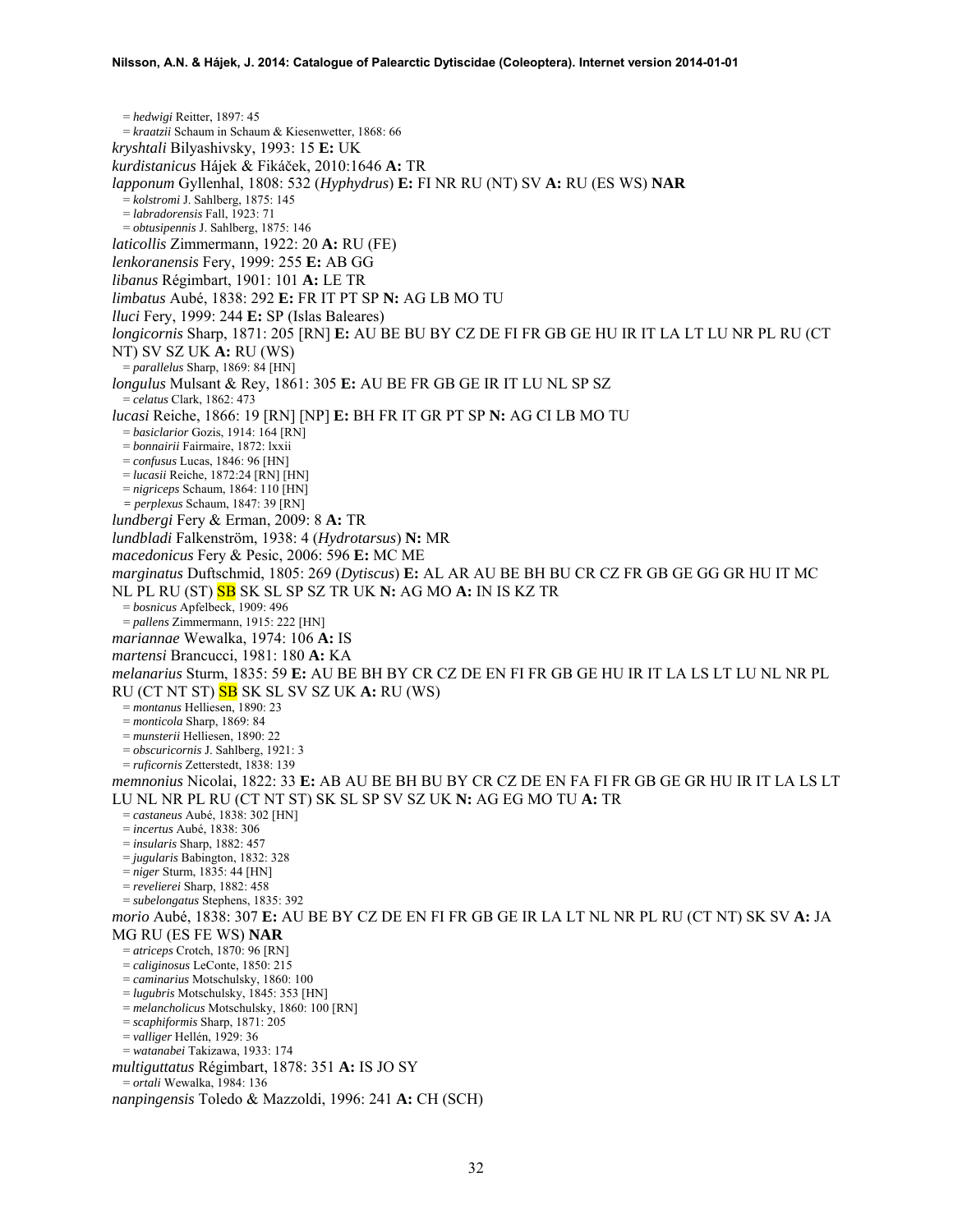*neclae* Erman & Fery, 2006: 41 **A:** TR *necopinatus necopinatus* Fery, 1999: 248 **E:** PT SP *necopinatus robertorum* Fery, 1999: 250 **E:** FR GB (Channel Isles) *necopinatus roni* Fery, 1999: 253 **E:** GB *neglectus* Schaum, 1845: 409 **E:** AU BE BY CZ DE EN FI FR GB GE HU IR LA LT LU NL NR PL RU (CT NT) SK SV SZ UK **A:** RU (WS) = *incrassatus* Thomson, 1871: 366 *nevadensis* Sharp, 1882: 481 **E:** PT SP *nigellus* Mannerheim, 1853: 163 **E:** AN AR AU BU DE FI FR GE GG IT LA NR PL RU (CT) SP SV SZ **A:** CH (QIN, SCH) IN KI KZ MG RU (FE WS) TR **NAR** = *bungei* Zaitzev, 1910: 31 = *mtiula* Zaitzev, 1927: 14 = *obscuripes* Motschulsky, 1860: 100 = *pyrenaeus* Wehncke, 1872: 163 = *sieversi* J. Sahlberg, 1910: 173 = *tungus* Zaitzev, 1910: 32 *nigrita* Fabricius, 1792: 201 (*Dytiscus*) **E:** AU BE BH BU BY CR CZ DE EN FA FI FR GB GE HU IC IR IT LA LT LU MC NL NR PL PT RO RU (CT NT ST) SK SL SP SV SZ UK **A:** KI KZ RU (ES WS) = *bisbiguttatus* J. Sahlberg, 1921: 1 = *convexior* Seidlitz, 1887: 67 = *glabellus* Thomson, 1867: 80 *= melaenus* Nicolai, 1822: 34 = *monilicornis* J. Sahlberg, 1875: 154 = *obovatus* J. Sahlberg, 1880: 52 = *subalpinus* Thomson, 1871: 365 = *trivialis* Stephens, 1828: 59 *normandi alhambrae* Fery, 1999: 242 **E:** SP *normandi ifnii* Fery, 1999: 241 **N:** MO *normandi ifranensis* Fery, 1999: 239 **N:** MO *normandi normandi* Régimbart, 1903: 254 **E:** FR PT SP *notabilis* LeConte, 1850: 216 **E:** FI NR RU (CT NT) SV **A:** MG RU (ES FE WS) **NAR** = *arcticus* Thomson, 1856: 197 = *fennicus* Seidlitz, 1887: 66 = *tomentosus* Poppius, 1905: 12 *notatus* Sturm, 1835: 62 **E:** BY CZ DE EN FI FR GE HU LA LT NL PL RU (CT NT) SV UK **A:** RU (ES WS) = *sacha* Zaitzev, 1910: 30 *oasis* Wewalka, 1992: 53 **N:** EG *obscurus* Sturm, 1835: 65 **E:** AU BE BY CR CZ DE EN FI FR GB GE IR LA LT LU NL NR PL RU (CT NT ST) SK SV SZ UK **A:** RU (WS) **NAR** = *hockingi* Larson, 1975: 296 *obsoletus* Aubé, 1838: 298 **E:** CR DE FR GB GE GR IR IT NR PT SP SV **N:** AG LB MO MR TU **A:** SY TR *paganettianus* Scholz, 1923: 183 **E:** PT SP *palustris* Linnaeus, 1761: 216 (*Dytiscus*) **E:** AB AN AR AU BE BH BU BY CR CZ DE EN FA FI FR GB GE GG GR HU IR IT LA LS LT LU MC ME NL NR PL RO RU (CT NT ST) SK SL SP SV SZ UK YU **A:** IN MG RU (ES WS) TR = *apicalis* Schilsky, 1888: 183 = *buresi* Mařan, 1938: 95 = *cambriensis* Curtis, 1831: 343 = *cristatomarginatus* Goeze, 1777: 625 (*Dytiscus*) = *fimbriatus* Gmelin, 1790: 1957 [HN] (*Dytiscus*) = *fuscorufus* Munster, 1927: 160 = *lituratus* Fabricius, 1781: 296 (*Dytiscus*) = *proximus* Stephens, 1828: 55 = *sexpustulatus* Fabricius, 1777: 239 (*Dytiscus*) = *styriacus* Seidlitz, 1887: 70 = *tinctus* Clark, 1862: 326 = *variegatus* Geoffroy, 1785: 68 (*Dyticus*) *pfefferi* Wewalka, 1974: 107 [RN] **E:** GR = *orientalis* Hlisnikovský, 1955: 87 [HN] *pilosus* Guignot, 1949: 5 (*Hydrotarsus*) **N:** CI *planus* Fabricius, 1781: 501 (*Dytiscus*) **E:** AB AL AR AU BE BH BU BY CR CZ DE EN FI FR GB GE GG GR HU IR IT LA LT LU MC NL NR PL PT RO RU (CT NT ST) SK SL SP SV SZ TR UK YU **N:** AG MO **A:** IN IQ KI KZ LE RU (WS) TM TR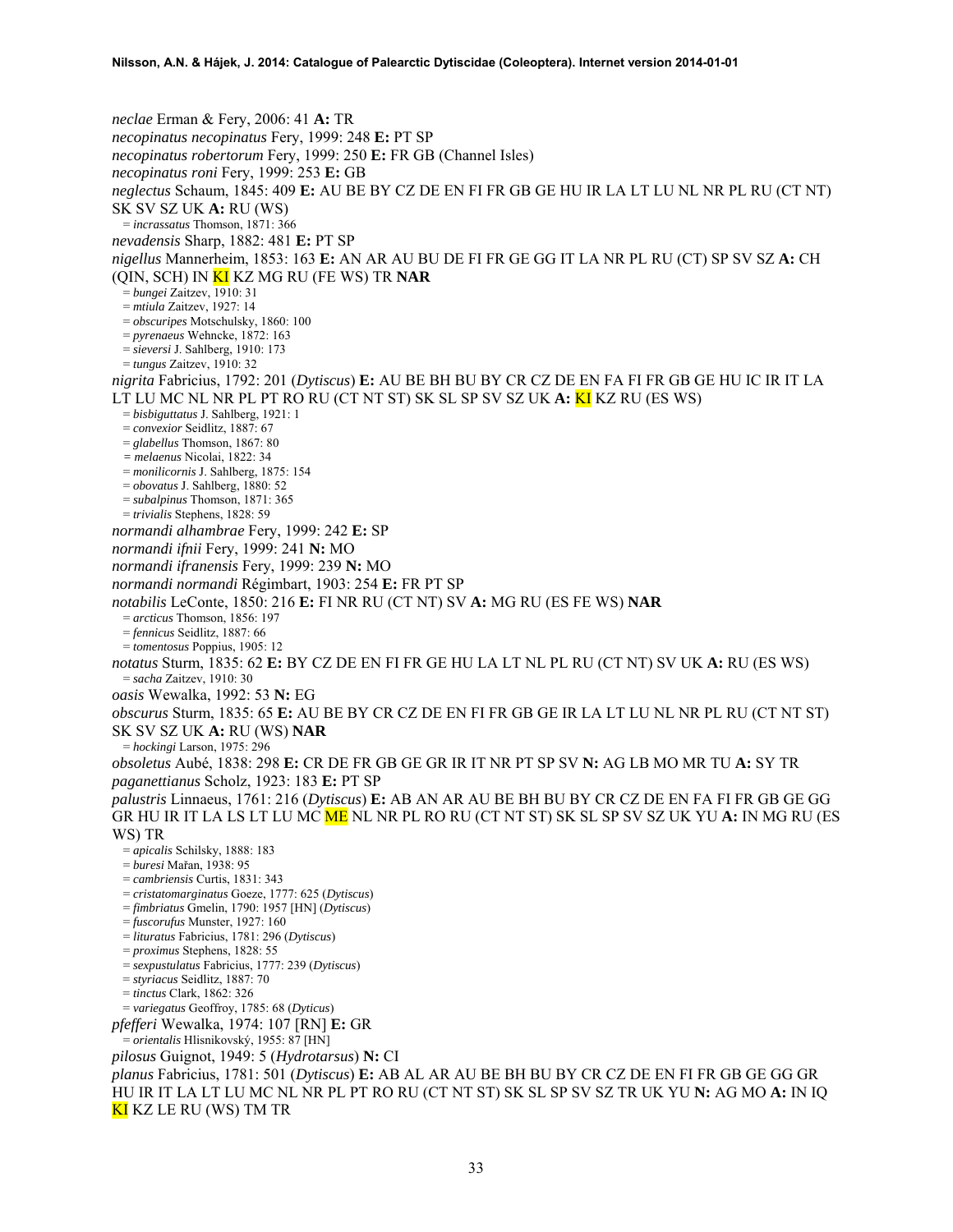*= flavipes* Dalla Torre, 1879: 40 = *frisius* Verhoeff, 1891: 23 = *fuscatus* Stephens, 1828: 62 = *fusculus* Schrank, 1781: 203 (*Dytiscus*) = *holosericeus* Marsham, 1802: 427 (*Dytiscus*) = *humeralis* Marsham, 1802: 422 (*Dytiscus*) = *lividus* Geoffroy, 1785: 68 (*Dyticus*) = *nigricans* Schrank, 1781: 205 (*Dytiscus*) = *nigriceps* Preller, 1862: 23 = *pallescens* Seidlitz, 1887: 72 = *sordidus* Herbst, 1784: 126 (*Dytiscus*) *polaris* Fall, 1923: 92 **A:** RU (FE – Wrangel Island) **NAR** = *subvirescens* Fall, 1923: 93 *productus* Fairmaire, 1880: 248 **N:** AG TU = *occultus* Sharp, 1882: 456 *pseudopubescens* Zimmermann, 1919: 166 **A:** RU (ES WS) = *punctatissimus* Poppius, 1905: 14 [HN] *puberulus* LeConte, 1850: 215 **E:** FI NR RU (NT) SV **NAR** = *levanderi* J. Sahlberg, 1889: 221 *pubescens* Gyllenhal, 1808: 536 (*Hyphydrus*) **E:** AB AL AU BE BH BU CR CZ DE EN FA FI FR GB GE GG GR IR IT LA LT LU MC ME NL NR PL PT RO RU (CT NT ST) SB SK SL SP SV SZ TR UK **N:** AG LB MO TU **A:**  CY IN IS JO LE SY TR = *antidotus* Sharp, 1882: 462 = *caliginosus* Stephens, 1839:69 = *estrellensis* Schaufuss, 1882: 559 = *fulvipennis* Munster, 1932: 84 = *roseni* Zimmermann, 1919: 175 = *scaphula* Sturm, 1835: 58 = *scopularis* Schiødte, 1841: 439 *punctipennis* J. Sahlberg, 1880: 50 **A:** RU **(**ES WS) *regularis* Sharp, 1882: 482 **E:** FR (Corse) IT (Sardegna) *rufifrons* O.F. Müller, 1776: 73 (*Dytiscus*) **E:** AU BE BY CR CZ DE EN FI FR GB GE HU IT LA LT NL NR PL RO RU (CT NT ST) SK SL SV SZ UK **A:** RU (ES WS) = *duftschmidti* Rye, 1872: 47 [RN] = *intermedius* J. Sahlberg, 1880: 49 = *piceus* Stephens, 1828: 62 *= ruficeps* Nicolai, 1822: 33 = *rufifrons* Duftschmid, 1805: 270 [HN] (*Dytiscus*) *sabaudus sabaudus* Fauvel, 1865: 276 **E:** AU BU CZ FR GE IT MC PL SK SL SP SZ UK = *alticola* Sharp, 1882: 468 = *scholzi* W. Kolbe, 1899: 24 *sabaudus sierranevadensis* Shaverdo, 2004: 24 **E:** SP *saghaliensis* Takizawa, 1933: 173 **A:** JA RU (FE) *sanfilippoi* Ghidini, 1958: 13 **E:** IT *sardomontanus* Pederzani, Rocchi & Schizzerotto, 2004: 129 **E:** IT (Sardegna) *scalesianus* Stephens, 1828: 57 **E:** AU BY CZ DE EN FI FR GB GE HU IR LA LT NL NR PL RU (CT NT) SV UK **A:** RU (WS) = *pygmaeus* Sturm, 1835: 73 [HN] *sejilashan* Jia, Zhao & Fery, 2012: 58 **A:** CH (XIZ) *semenowi* Jakovlev, 1897: 41 **E:** FI NR RU (CT NT) SV = *afflatus* Scholz, 1917: 250 = *longitarsis* J. Sahlberg, 1910: 168 *shaverdoae* Fery, 2009: 547 **E:** AR *sibiricus* J. Sahlberg, 1880: 49 **A:** MG RU (ES FE WS) **NAR** = *boreus* Gordon, 1981: 106 *= sibiricus* Sharp, 1882: 466 [HN] *sivrikaya* Fery & Erman, 2009: 6 **A:** TR *springeri* J. Müller, 1924: 72 **E:** IT SL *striola* Gyllenhal in C.R. Sahlberg, 1826: 181 (*Hyphydrus*) **E:** AU BE BH BY CZ DE EN FI FR GB GE HU IR IT LA LT LU NL NR PL RO RU (CT NT ST) SV UK **A:** KZ RU (ES WS) **NAR** = *ambiguus* Aubé, 1838: 287 = *subtonsus* LeConte, 1855: 297 *= vittula* Erichson, 1837: 178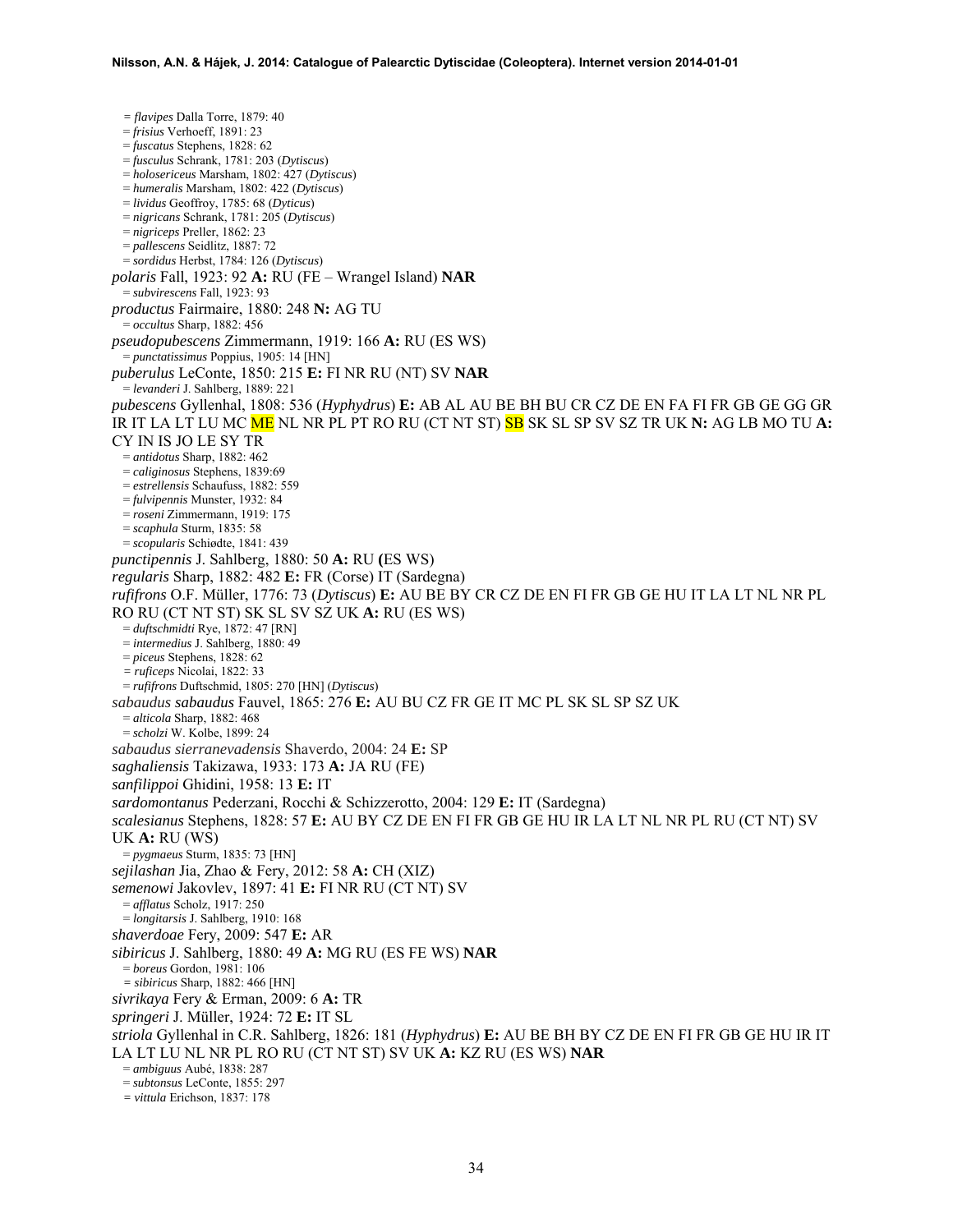*submuticus* Thomson, 1874: 537 **E:** FI NR RU (CT NT) SV **A:** CH (JIL) JA MG RU (ES FE WS) = *konoi* Nakane, 1963: 25 = *penitus* Guignot, 1945: 20 = *rubripes* J. Sahlberg, 1875: 151 *= rufipes* J. Sahlberg, 1874: xiii [HN] *talyschensis* Bilyashiwsky, 2004:45 **E:** AB *tatianae* Fery & Petrov, 2006:83 **A:** RU (WS) *teres* Sharp, 1882: 458 **A:** JO SY *tessellatus* Drapiez, 1819: 43 [NP] (*Dytiscus*) **E:** AB AL BE BH BU CR FR GB GG GR IR IT LA MA MC ME NL PT RU (ST) SP **N:** AG EG MO TU **A:** CY IN IQ IS LE SY TR = *chrysostomus* Gozis, 1914: 161 = *habelmanni* Wehncke, 1876: 76 = *nigricollis* Desbrochers des Loges, 1871: 339 = *nigricollis* Fairmaire, 1872: lxxii [HN] *= pueli* Barthe, 1916: 245 = *xanthopus* Stephens, 1835: 393 *thracicus* Guéorguiev, 1966: 71 **E:** AR BU GG GR RU (ST) **A:** TR *tibetanus* Zaitzev, 1953: 169 **A:** CH (SCH XIZ) *tokui* Satô, 1985: 51 **A:** JA *toledoi* Fery & Erman, 2009: 8 **A:** TR *toubkal* Fery & Hájek, 2013: 602 **N:** MO *transgrediens* Gschwendtner, 1923: 109 **E:** AB AR GG RU (ST) UK **A:** IN KI TM TR = *ponticus* Zaitzev, 1927: 16 *tristis* Paykull, 1798: 232 (*Dytiscus*) **E:** AU BE BH BU BY CR CZ DE EN FI FR GB GE HU IR IT KZ LA LS LT LU MC NL NR PL RU (CT NT) SK SL SV SZ UK **A:** JA RU (ES FE WS) **NAR** = *ampliceps* J. Sahlberg, 1921: 2 = *ruficapillus* Mannerheim, 1852: 304 = *varians* LeConte, 1850: 215 *tuvaensis* Pederzani, 2001:234 **A:** RU (ES) *uenoi* Nakane, 1963: 25 **A:** CH (HEI JIL QIN) JA MG RU (ES FE) *umbrosus* Gyllenhal, 1808: 538 (*Hyphydrus*) **E:** AU BE BY CZ DE EN FI FR GB GE HU IR LA LT LU NL NR PL RU (CT NT ST) SK SV SZ UK **A:** RU (ES FE WS) = *minutus* Stephens, 1828: 59 *vagepictus* Fairmaire & Laboulbène, 1855: 208 **E:** FR PT SP *vespertinus* Fery & Hendrich, 1988: 145 **E:** PT SP *yakutiae* Nilsson, 1990: 34 **A:** RU (FE) *zimmermanni* J. Müller, 1926: 288 **E:** BH CR ME SL = *bicolor* J. Müller, 1933: 202

#### **genus** *Iberoporus* **Castro & Delgado, 2001:34** type species *Iberoporus cermenius* Castro & Delgado, 2001

*cermenius* Castro & Delgado, 2001:35 **E:** SP

#### **genus** *Metaporus* **Guignot, 1945: 6** type species *Hydroporus meridionalis* Aubé, 1838

*meridionalis* Aubé, 1838: 327 (*Hydroporus*) **E:** FR IT PT SP **N:** AG MO TU = *lusitanicus* Scholz, 1916: 172 (*Hydroporus*) = *scriptus* Régimbart, 1895: 24 (*Hydroporus*) *orientalis* Toledo & Hosseinie, 2003: 59 **A:** IN

#### **genus** *Nebrioporus* **Régimbart, 1906: 237** type species *Hydroporus kilimandjarensis* Régimbart, 1906

= *Bistictus* Guignot, 1941: 59 type species *Hydroporus dubius* Aubé, 1838

= *Potamodytes* Zimmermann, 1919: 184 [HN] type species *Dytiscus elegans* Panzer, 1794

= *Potamonectes* Zimmermann, 1921: 87 [RN] type species *Dytiscus elegans* Panzer, 1794

= *Rhabdonectes* Houlbert, 1934: 68 type species *Hydroporus carinatus* Aubé, 1836

= *Zimmermannius* Guignot, 1941: 59 type species *Hydroporus canariensis* Bedel, 1881

*acuminatellus* Fairmaire, 1876: 49 (*Hydroporus*) **N:** AG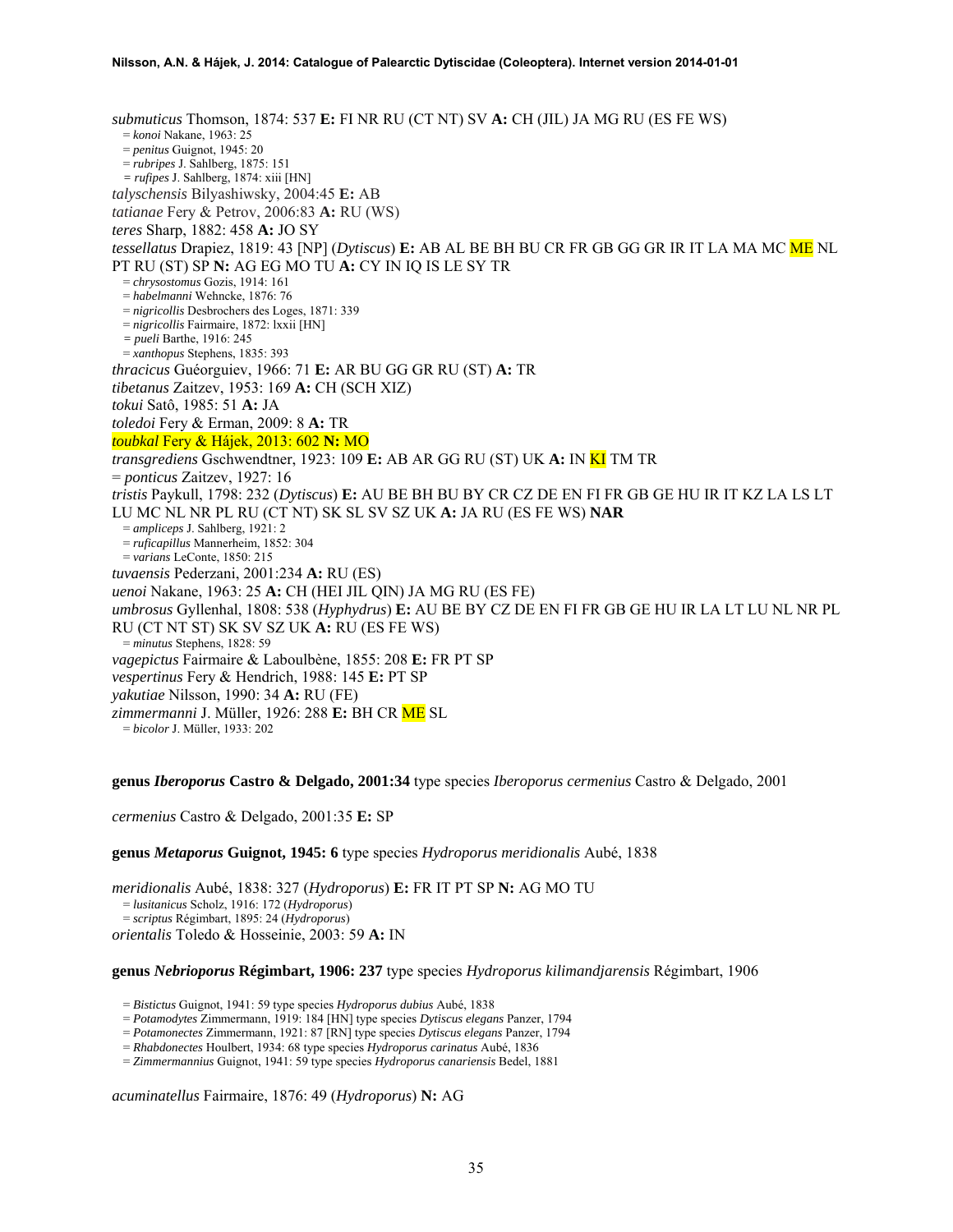*airumlus* Kolenati, 1845: 85 (*Hydroporus*) **E:** AB AR GG PL RU (ST) UK **A:** AF CH (BEI GAN GUI HEB HEI HEN JIA LIA NMO SCH SHA SHN SHX XIN YUN) HP IN IS KA KI KZ MG PA RU (ES) TD TM TR UZ *= amurensis* Sharp, 1882: 427 (*Deronectes*) *= kashmirensis* Régimbart, 1899: 195 (*Hydroporus*) = *rybinskii* Kinel, 1936: 199 (*Deronectes*) = *sulphuricola* Zaitzev, 1951: 58 (*Deronectes*) *amicorum* Toledo, 2009: 62 **E:** GR (Crete) *anchoralis* Sharp, 1884: 442 (*Deronectes*) **A:** JA *assimilis* Paykull, 1798: 236 (*Dytiscus*) **E:** AU BY CR CZ DE EN FI FR GB GE IR LA LT ME NR RU (CT NT) PL SV SZ **A:** RU (ES WS) = *affinis* Sturm, 1835: 17 (*Hydroporus*) = *frater* Kunze, 1818: 62 (*Hyphydrus*) = *hyperboreus* Gyllenhal in C.R. Sahlberg, 1826: 175 (*Hyphydrus*) *baeticus* Schaum, 1864: 109 (*Hydroporus*) **E:** SP = *mariae* Millán & Rocchi, 1991: 83 (*Potamonectes*) *balli* Vazirani, 1970: 127 (*Potamonectes*) **A:** HP PA UP *banajai* Brancucci, 1980: 106 (*Potamonectes*) **A:** SA *brownei* Guignot, 1949: 44 (*Potamonectes*) **A:** CH (GUI HUN SCH) *bucheti bucheti* Régimbart, 1898: 89 (*Hydroporus*) **E:** FR IT *bucheti cazorlensis* Lagar, Fresneda & Hernando, 1987: 93 (*Potamonectes*) **E:** SP *canaliculatus* Lacordaire, 1835: 328 (*Hydroporus*) **E:** AU BE CZ DE FR GB GE GR HU IT LU NL PL PT SK SP SV SZ = *pantherinus* Reclaire & van der Wiel, 1948: 222 (*Deronectes*) *canariensis* Bedel, 1881: 265 [RN] (*Hydroporus*) **N:** CI = *gomerensis* Guignot, 1949: 6 (*Potamonectes*) = *tesselatus* Aubé, 1838: 516 [HN] (*Hydroporus*) *carinatus* Aubé, 1838: 238 (*Hydroporus*) **E:** PT SP *ceresyi* Aubé, 1838: 260 (*Hydroporus*) **E:** BU CR FR GR IT MA PT SP UK **N:** AG CI EG LB MO MR TU **A**: CY IN IQ IS SI SY TM TR = *lyellii* Wollaston, 1857: 26 (*Hydroporus*) *= salinus* Joly, 1840: 42 (*Hydroporus*) = *undecimlineellus* Fairmaire, 1877: 141 (*Hydroporus*) *clarkii* Wollaston, 1862: 438 (*Hydroporus*) **E:** IT PT SP **N:** AG CI MO TU **A:** TR = *andalusiae* Clark, 1862: 469 (*Hydroporus*) = *subtruncatus* Fairmaire, 1876: 49 (*Hydroporus*) = *unilineatus* Báguena Corella, 1935: 88 (*Hydroporus*) *croceus* Angus, Fresneda & Fery, 1993: 298 **E:** SP *crotchi* Preudhomme de Borre, 1871: xiii (*Hydroporus*) **N:** EG **A:** IS SA SI = *moestus* Walker, 1871: 10 [HN] (*Hydroporus*) = *schweinfurthi* Zimmermann, 1921: 87 (*Deronectes*) = *walkeri* Branden, 1885: 49 [RN] (*Deronectes*) *depressus* Fabricius, 1775: 233 (*Dytiscus*) **E:** BY CZ DE EN FI GB GE HU IR LA LT NR PL RU (CT NT ST) SL SV UK **A:** MG RU (ES WS) **NAR** = *boristhenicus* Hochhuth, 1871: 233 (*Hydroporus*) *= intermedius* Franck, 1935: 239 (*Deronectes*) = *latescens* Falkenström, 1932: 185 (*Deronectes*) = *neuhoffii* Cederhielm, 1798: 32 (*Dytiscus*) = *pallidus* Heer, 1837: 54 (*Hydroporus*) *dubius* Aubé, 1838: 517 (*Hydroporus*) **N:** MR = *vigilans* Wollaston, 1854: 86 (*Hydroporus*) *elegans* Panzer, 1794: 24/t.5 (*Dytiscus*) **E:** AU BE BH CR CZ FR GB GE HU IT LS LU NL PT SK SL SP SZ = *brevis* Sturm, 1835: 9 [HN] (*Hydroporus*) = *marginicollis* Aubé, 1838: 229 (*Hydroporus*) *fabressei* Régimbart, 1901: 324 (*Hydroporus*) **E:** FR PT SP *fenestratus* Germar, 1836: t.3 (*Hydroporus*) **E:** IT = *schaumei* Aubé, 1842: 229 (*Hydroporus*) *formaster formaster* Zaitzev, 1908: 269 (*Hydroporus*) **A:** CH (XIN) MG RU (ES WS) *formaster jaechi* Toledo, 1998: 77 **A:** CH (XIZ) *hostilis* Sharp, 1884: 448 (*Deronectes*) **A:** CH (JIL LIA SCH TAI) JA NC RU (FE) SC *indicus* Sharp, 1882: 431 (*Deronectes*) **A:** AF AP CH (XIZ) HP KA NP PA UP *= manii* Vazirani, 1970: 124 (*Potamonectes*) *insignis* Klug, 1834: t.33/10 (*Hydroporus*) **N:** EG **A:** SA SI YE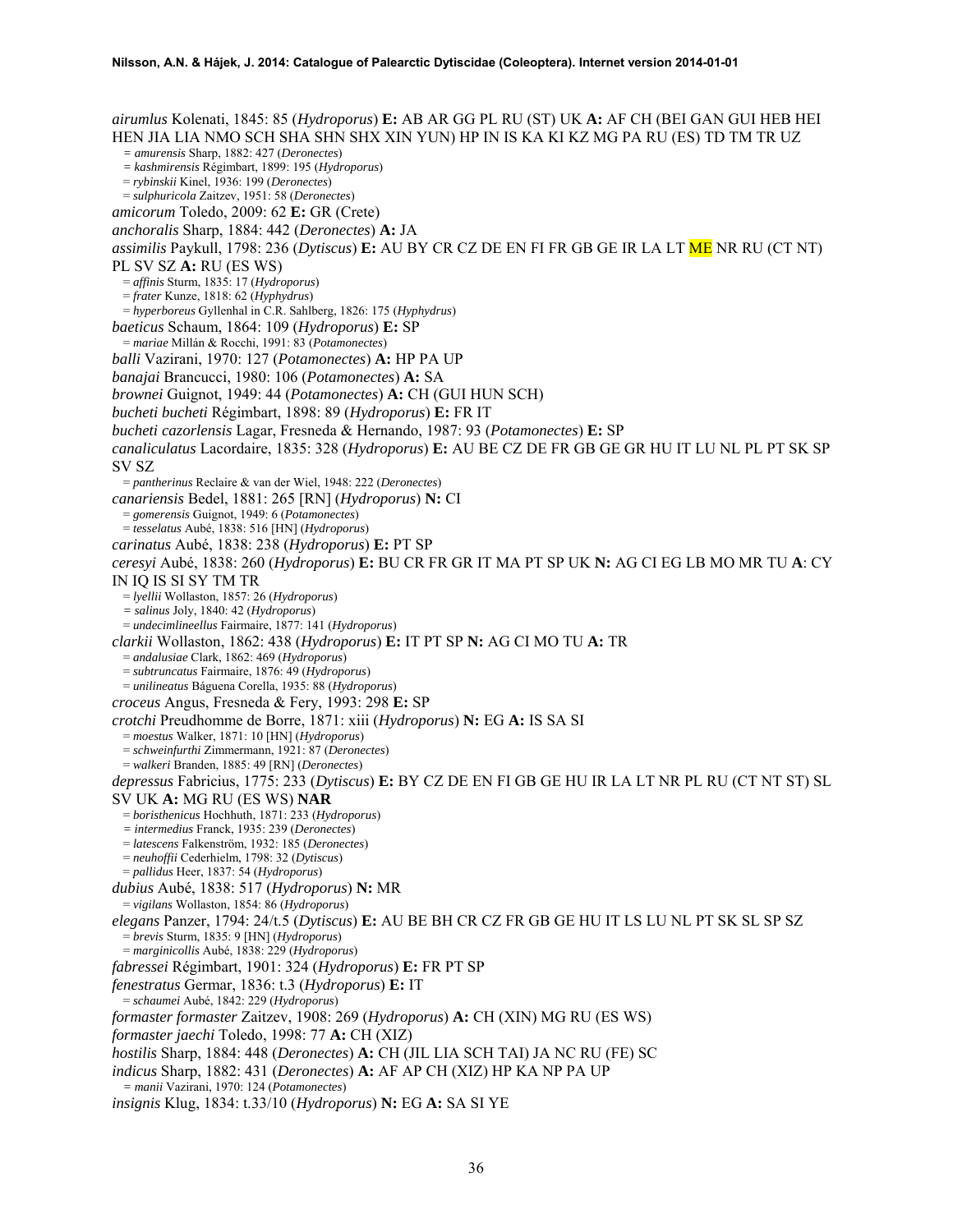= *princeps* Sharp, 1882: 428 (*Deronectes*) = *semiclusus* Walker, 1871: 10 (*Hydroporus*) *kiliani* Peyerimhoff, 1929: 169 (*Hydroporus*) **N:** AG **AFR** *laeviventris* Reiche & Saulcy, 1855: 642 (*Hydroporus*) **A:** CY LE SY TR = *scutellaris* Sharp, 1882: 426 (*Deronectes*) *lanceolatus* Walker, 1871: 11 (*Hydroporus*) **N:** EG **A:** IN IQ IS JO KU SA SI SY TR = *arabicus* Sharp, 1882: 429 (*Deronectes*) = *islamiticus* Sharp, 1882: 430 (*Deronectes*) *laticollis* Zimmermann, 1933: 163 (*Deronectes*) **A:** CH (SHN) *luctuosus* Aubé, 1838: 235 (*Hydroporus*) **E:** BH CR FR GR IT ME SL SP YU **A:** TR *= flavopunctatus* Pic, 1895: 10 (*Deronectes*) = *lugubris* Ragusa, 1887: 227 [HN] (*Hydroporus*) = *sericeus* Costa, 1847: 99 [HN] (*Hydroporus*) *martinii* Fairmaire, 1858: 455 (*Hydroporus*) **E:** FR (Corse) *mascatensis* Régimbart, 1897: 206 (*Hydroporus*) **A:** AE AF IN OM PA *melanogrammus* Régimbart, 1899: 199 (*Hydroporus*) **A:** BT CH (YUN) HP NP UP *= satie* Vazirani, 1980: 28 (*Potamonectes*) *millingeni* J. Balfour-Browne, 1951: 188 (*Potamonectes*) **A:** YE *nemethi* Guignot, 1950: 153 (*Potamonectes*) **N:** MO *nipponicus* Takizawa, 1933: 177 (*Deronectes*) **A:** JA *ressli* Wewalka, 1974: 108 (*Potamonectes*) **A:** AF IN TD TM UZ *sagartus* Toledo, 2009: 71 **A:** IN *sansii* Aubé, 1838: 230 (*Hydroporus*) **E:** FR IT SP *sardus* Gemminger & Harold, 1868: 440 [RN] (*Hydroporus*) **E:** GR IT = *affinis* Aubé, 1838: 232 [HN] (*Hydroporus*) = *genei* A. Villa & G.B. Villa, 1838: 62 [HN] (*Hydroporus*) *schoedli* Fery, Fresneda & Millán, 1996: 324 **N:** AG TU *seriatus* Sharp, 1882: 429 (*Deronectes*) **A:** SA YE *sichuanensis* Hendrich & Mazzoldi, 1995: 4 **A:** CH (SCH) *simplicipes* Sharp, 1884: 442 (*Deronectes*) **A:** JA RU (FE) *stearinus stearinus* Kolenati, 1845: 84 (*Hydroporus*) **E:** AB AR **N:** EG **A:** AF IN IS LE SY TR = *rufino* J. Sahlberg, 1913: 43 (*Deronectes*) = *turca* Seidlitz, 1887: 55 (*Deronectes*) = *variegatus* Aubé, 1838: 236 [HN] (*Hydroporus*) *stearinus suavis* Sharp, 1882: 430 (*Deronectes*) **E:** AL BH BU CR GR MC ME SB **A:** TR = *infuscatus* J. Sahlberg, 1913: 42 (*Deronectes*) *steppensis* Motschulsky, 1860: 516 (*Hydroporus*) **E:** KZ RU (ST) = *scythus* Schaum, 1864: 110 (*Hydroporus*) **genus** *Oreodytes* **Seidlitz, 1887: 57** type species *Hyphydrus borealis* Gyllenhal in C.R. Sahlberg, 1826 (= *Dytiscus alpinus* Paykull, 1798) = *Deuteronectes* Guignot, 1945: 7 type species *Hydroporus picturatus* Horn, 1883 = *Nectoporus* Guignot, 1950: 26 type species *Hydroporus abbreviatus* Fall, 1923 = *Neonectes* J. Balfour-Browne, 1944: 189 type species *Hydroporus natrix* Sharp, 1884 *alpinus* Paykull, 1798: 226 (*Dytiscus*) **E:** FI NR RU (CT NT) SV **A:** RU (FE WS) = *bidentatus* Gyllenhal, 1808: 525 (*Hyphydrus*) = *borealis* Gyllenhal in C.R. Sahlberg, 1826: 174 (*Hyphydrus*) *babai* Satô, 1990: 102 **A:** CH (TAI) *dauricus* Motschulsky, 1860: 100 (*Hydrocoptus*) **A:** RU (ES FE) *davisii davisii* Curtis, 1831: 343 (*Hydroporus*) **E:** AL AR AU BH BU CR CZ FR GB GE GG GR IR IT ME PL SK

SL SZ UK **A:** TR

*= montanus* Zimmermann, 1915: 218 [HN] (*Hydroporus*)

*davisii rhianae* R. Carr, 2001:183 **E:** SP

*jakovlevi* Zaitzev, 1905: 25 (*Hydroporus*) **A:** RU (ES) = *nobilis* Poppius, 1905: 10 (*Hydroporus*)

*kanoi* Kamiya, 1938: 23 (*Deronectes*) **A:** JA

*meridionalis* Binaghi & Sanfilippo, 1971: 216 **E:** IT

*mongolicus* Brinck, 1943: 155 (*Deronectes*) **A:** MG

*natrix* Sharp, 1884: 443 (*Hydroporus*) **A:** CH (JIL LIA) JA NC RU (FE)

*okulovi* Lafer, 1988: 52 **A:** RU (FE)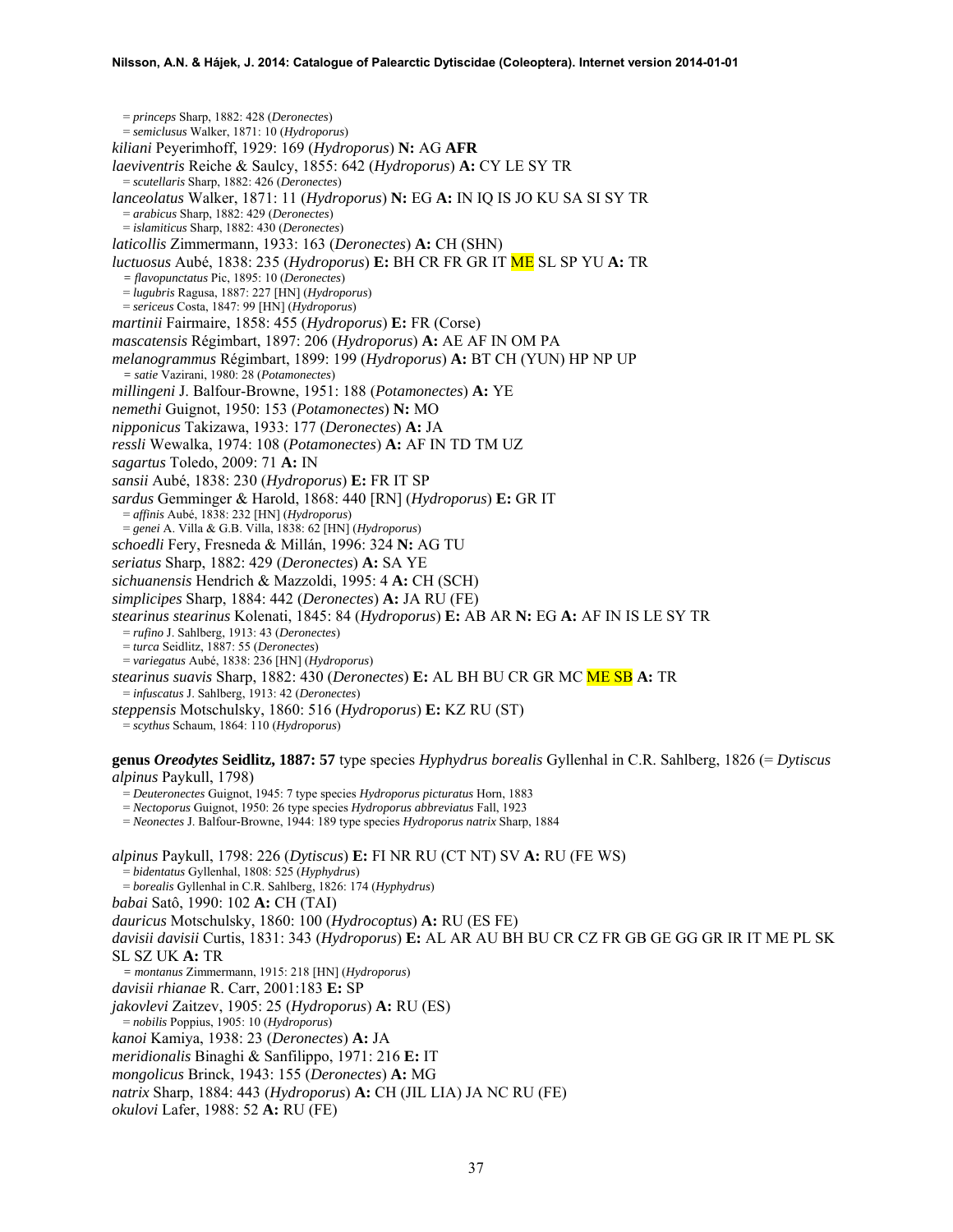*sanmarkii alienus* Sharp, 1873: 261 (*Hydroporus*) **E:** PT SP *sanmarkii sanmarkii* C.R. Sahlberg, 1826: 172 (*Hyphydrus*) **E:** AN AU BE BH BU BY CZ DE FI FR GB GE IC IR IT LU MC ME NL NR PL RU (CT NT) SB SK SL SP SV SZ UK **A:** CH (JIL) JA MG RU (FE WS) **NAR** = *fluviatilis* Stephens, 1828: 46 (*Hygrotus*) = *rivalis* Gyllenhal, 1827: 384 (*Hyphydrus*) = *stephensii* Stephens, 1835: 391 (*Hygrotus*) *septentrionalis* Gyllenhal in C.R. Sahlberg, 1826: 173 (*Hyphydrus*) **E:** AU CZ FI FR GB GE IR IT ME NR PL PT RU (NT) SL SP SV SZ **A:** MG RU (ES WS) TR = *devillei* Régimbart, 1901: 326 (*Hydroporus*) = *fluviatilis* Sturm, 1835: 23 [HN] (*Hydroporus*) = *helveticus* Régimbart, 1901: 326 (*Hydroporus*)

*shorti* Shaverdo & Fery, 2006: 37 **A:** MG

**genus** *Peschetius* **Guignot, 1942: 21** type species *Hydroporus nodieri* Régimbart, 1895

*quadricostatus* Aubé, 1838: 487 (*Hydroporus*) **A:** IN NP UP **ORR** 

**genus** *Porhydrus* **Guignot, 1945: 6** type species *Dytiscus lineatus* Fabricius, 1775

*genei* Aubé, 1838: 328 (*Hydroporus*) **E:** BH CR FR GR IT **N:** AG MO *lineatus* Fabricius, 1775: 234 (*Dytiscus*) **E:** AB AL AU BE BH BU BY CR CZ DE EN FI FR GB GE GG GR HU IR IT LA LT LU MC MD NL NR PL RO RU (CT NT ST) SK SL SV SZ TR UK YU **A:** IN RU (WS) = *ovalis* Marsham, 1802: 425 [HN] (*Dytiscus*) = *parvulus* Herbst, 1784: 127 [HN] (*Dytiscus*) = *pygmaeus* Fabricius, 1792: 200 (*Dytiscus*) = *quadrilineatus* Drapiez, 1819: 198 [HN] (*Dytiscus*) = *thoreii* Clark, 1862: 409 (*Hydroporus*) = *velox* O.F. Müller, 1776: 73 (*Dytiscus*) *obliquesignatus* Bielz, 1852: 16 (*Hydroporus*) **E:** AU BH BU BY CR HU IT RO RU (ST) SB SK SL UK **A:** KZ

RU (WS)

*vicinus* Aubé, 1838: 627 (*Hydroporus*) **E:** PT **N:** MO

**genus** *Rhithrodytes* **Bameul, 1989: 482** type species *Dytiscus crux* Fabricius, 1792

*agnus agnus* Foster, 1992: 249 **E:** PT *agnus argaensis* Bilton & Fery, 1996: 919 **E:** PT *bimaculatus* Dufour, 1852: 319 (*Hydroporus*) **E:** FR SP = *jucundus* Perris, 1869: 7 (*Hydroporus*) *crux* Fabricius, 1792: 199 (*Dytiscus*) **E:** FR IT SZ = *fasciatus* Aubé, 1838: 347 [HN] (*Hydroporus*) *dorsoplagiatus* Fairmaire, 1880: 247 (*Hydroporus*) **N:** AG *numidicus* Bedel, 1889: 286 (*Hydroporus*) **N:** AG TU *sexguttatus* Aubé, 1838: 330 (*Hydroporus*) **E:** FR (Corse) IT

**genus** *Scarodytes* **Gozis, 1914: 110** type species *Dytiscus halensis* Fabricius, 1787 = *Rhiacodytes* Ádám, 1996: 19 type species *Dytiscus halensis* Fabricius, 1787

*antoni* Fery & Šťastný, 2007: 880 **E:** CR IT *fuscitarsis* Aubé, 1838: 255 (*Hydroporus*) **E:** IT (Sardegna) *halensis* Fabricius, 1787: 192 (*Dytiscus*) **E:** AL AR AU BE BH BU BY CR CZ DE EN FI FR GB GE GG GR HU IT LA LT LU MC MD ME NL NR PL PT RO RU (CT NT ST) SK SL SP SV SZ UK YU **N:** AG EG MO TU **A:**  IN IS LE SI SY TR = *amoenus* J. Sahlberg, 1908: 22 [HN] (*Hydroporus*)

= *areolatus* Duftschmid, 1805: 274 (*Dytiscus*)

= *areolatus* Gravenhorst, 1807: 105 [HN] (*Dytiscus*) = *ibericus* Régimbart, 1901: 326 (*Hydroporus*)

= *nubilus* Gmelin, 1790: 1957 (*Dytiscus*)

= *reticulosus* Falkenström, 1939: 18

*kaszonensis* Csiki, 1946: 631 **E:** RO

*malickyi* Wewalka, 1977: 139 **E:** GR **A:** TR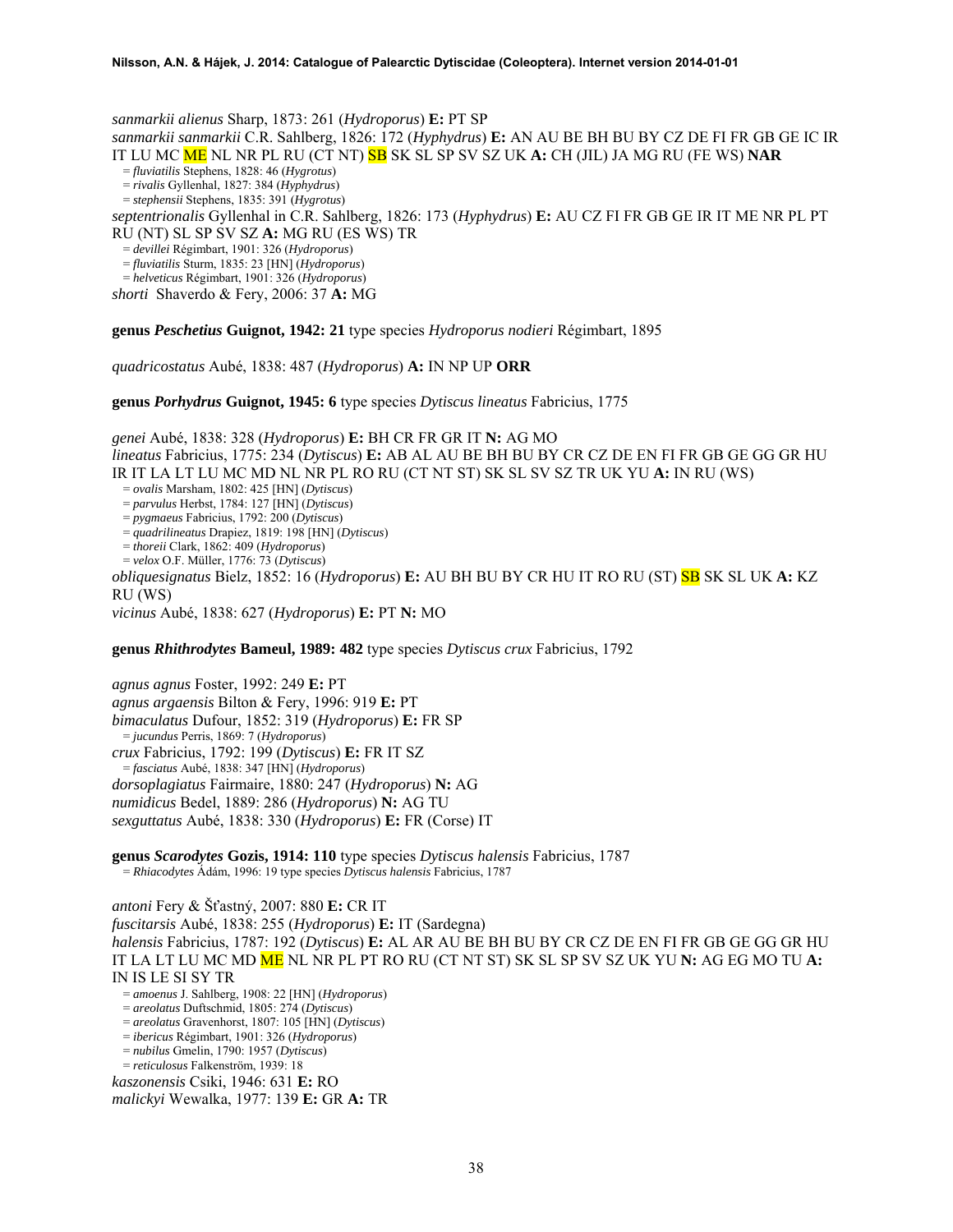*margaliti* Wewalka, 1977: 142 **A:** IS SY TR *nigriventris* Zimmermann, 1919: 192 (*Deronectes*) **E:** FR (Corse) *pederzanii* Angelini, 1973: 51 **E:** GR IT *roberti* Fery, 2011: 384 **E:** GR *ruffoi* Franciscolo, 1961: 159 **E:** IT *savinensis cercyrae* Fery & Šťastný, 2007: 887 **E:** GR (Corfu) *savinensis savinensis* Zimmermann, 1933: 189 (*Deronectes*) **E:** AL CR GR ME

**genus** *Siettitia* **Abeille de Perrin, 1904: 226** type species *Siettitia balsetensis* Abeille de Perrin, 1904

*avenionensis* Guignot, 1925: 23 **E:** FR *balsetensis* Abeille de Perrin, 1904: 227 **E:** FR

**genus** *Stictonectes* **Brinck, 1943: 6** [RN] type species *Dytiscus lepidus* Olivier, 1795 = *Stictonotus* Zimmermann, 1930: 62 [HN] type species *Dytiscus lepidus* Olivier, 1795

*abellani* Millán, Picazo & Fery in Millán, Picazo, Fery, Moreno & Sánchez-Fernández, 2013: 534 **E:** PT SP *azruensis* Théry, 1933: 130 (*Hydroporus*) **N:** MO *canariensis* Machado, 1987: 42 **N:** CI (Gran Canaria) *epipleuricus* Seidlitz, 1887: 59 (*Hydroporus*) **E:** FR PT SP *escheri* Aubé, 1838: 354 (*Hydroporus*) **E:** IT PT SP **N:** AG MO TU = *bicruciatus* Germar, 1838: 20 (*Hydroporus*) = *gallicus* Seidlitz, 1887: 60 (*Hydroporus*) = *leprieurii* Reiche, 1864: 235 (*Hydroporus*) *formosus* Aubé, 1838: 353 (*Hydroporus*) **E:** PT SP **N:** AG MO TU *lepidus* Olivier, 1795: 32 (*Dytiscus*) **E:** FR GB GE IR IT PT SL SP SZ **N:** MO = *bifoveolatus* Zimmermann, 1918: 61 (*Hydroporus*) = *fauconneti* Pic, 1930: 13 (*Deronectes*) = *scitulus* Stephens, 1828: 49 (*Hygrotus*) *occidentalis* Fresneda & Fery, 1990: 73 **E:** PT SP *optatus* Seidlitz, 1887: 60 (*Hydroporus*) **E:** FR IT PT SP **N:** AG MO TU = *densatus* Peyerimhoff, 1931: 23 *rebeccae* Bilton, 2012: 44 **E:** PT SP *rufulus* Aubé, 1838: 349 (*Hydroporus*) **E:** FR IT = *ramburi* Reiche, 1862: 293 (*Hydroporus*) *samai* Schizzerotto, 1988: 539 **N:** AG TU

**genus** *Stictotarsus* **Zimmermann, 1919: 184** type species *Dytiscus duodecimpustulatus* Fabricius, 1792

*bertrandi* Legros, 1956: 134 (*Deronectes*) **E:** PT SP *duodecimpustulatus* Fabricius, 1792: 197 (*Dytiscus*) **E:** AU BE CZ DE FR GB GE IR IT LU NL NR PL PT SP SV SZ = *fluminum* Munster, 1932: 85 = *heeri* Jacquet, 1925: 41 (*Hydroporus*) *maghrebinus* Mazzoldi & Toledo, 1998: 212 **N:** AG MO *procerus* Aubé, 1838: 505 (*Hydroporus*) **E:** FR (Corse) IT (Sardegna) **N:** AG MO TU = *duodecimmaculatus* Régimbart, 1877: cxxxiii (*Hydroporus*)

**genus** *Trichonectes* **Guignot, 1941: 58** type species *Potamonectes otini* Guignot, 1941

*otini* Guignot, 1941: 57 (*Potamonectes*) **E:** SP **N:** MO

tribe Hydrovatini Sharp, 1882

# **genus** *Hydrovatus* **Motschulsky, 1853: 4** type species *Hyphydrus cuspidatus* Kunze, 1818 = *Hydatonychus* H.J. Kolbe, 1883: 402 type species *Hydatonychus crassicornis* H.J. Kolbe, 1883

- = *Oxynoptilus* Schaum in Schaum & Kiesenwetter, 1868: 28 type species *Hyphydrus cuspidatus* Kunze, 1818
- *= Pseudhydrovatus* Peschet, 1924: 140 type species *Pseudhydrovatus antennatus* Peschet, 1924 (= *Hydrovatus occidentalis* Guignot, 1949)

= *Vathydrus* Guignot, 1954: 197 type species *Hydrovatus sordidus* Sharp, 1882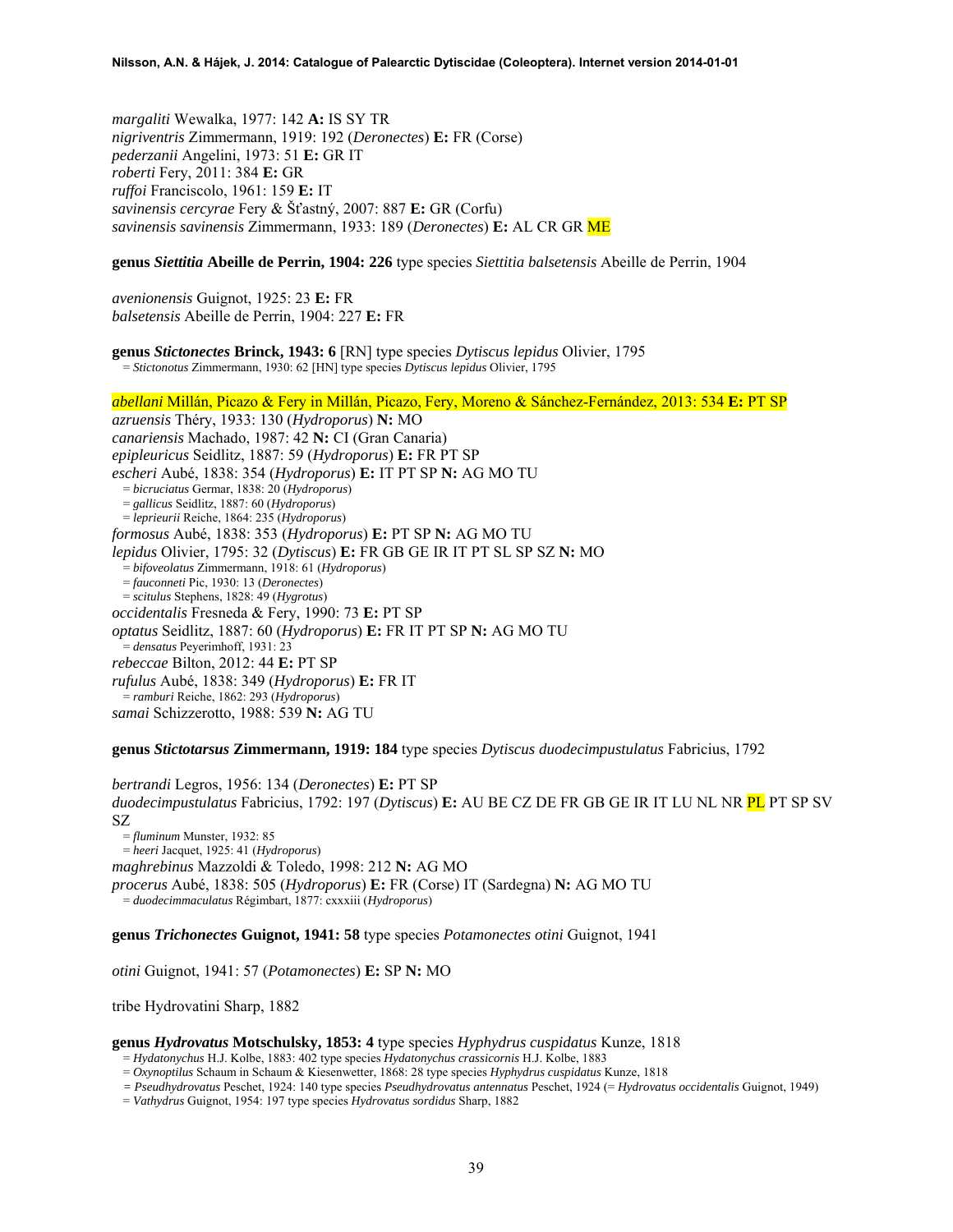*acuminatus* Motschulsky, 1859: 42 **N:** EG LB **A**: CH (FUJ GUA GUX HAI HUB HUN JIA JIX SHA TAI XIZ YUN) IN IQ IS JA NP OM PA SA SY TR **AFR AUR ORR** = *affinis* Régimbart, 1895: 108 = *badius* Clark, 1863: 424 (*Hydroporus*) = *consanguineus* Régimbart, 1880: 212 = *ferrugineus* Zimmermann, 1919: 127 [RN] = *furvus* Guignot, 1950: 25 = *humilis* Sharp, 1882: 327 = *malaccae* Clark, 1863: 425 (*Hydroporus*) = *obscurus* Motschulsky, 1859: 43 = *obscurus* Régimbart, 1895: 108 [HN] = *sordidus* Sharp, 1882: 327 *aristidis* Leprieur, 1879: lxxxii **N:** EG **A:** IS SA **AFR**  *bonvouloiri* Sharp, 1882: 335 **A:** AF CH (FUJ TAI YUN) JA PA **ORR** = *loochooensis* Kamiya, 1938: 10 *castaneus* Motschulsky, 1855: 82 **A:** CH (XIZ) **ORR**  *clypealis* Sharp, 1876: 61 **E:** CR FR GB IR IT PT SB SP **N:** AG EG MO TU *compactus* Sharp, 1882: 333 **N:** EG **AFR**  *confertus* Sharp, 1882: 329 **A:** BT CH (FUJ GUX HAI HUN SHG YUN) NP PA UP **ORR**  *cuspidatus* Kunze, 1818: 68 (*Hyphydrus*) **E:** AB AL AR AU BE BU CR CZ DE FR GE GG GR HU IT MC MD NL PL PT RO RU (ST) SB SK SL SP SV SZ UK **N:** AG EG LB MO TU **A:** CY IN IQ IS KI SI SY TM TR UZ **AFR** = *maculatus* Sharp, 1882: 322 [HN] = *maculosus* Zimmermann, 1919: 126 [RN] = *simplex* Sharp, 1882: 322 *deserticola joyceae* Nilsson, 2001: 10 [RN] **N:** EG **AFR** = *badius* Omer-Cooper, 1931: 760 [HN] *irakensis* Abdul-Karim & Ali, 1986: 280 **A:** IQ *japonicus* Takizawa, 1933: 166 **A:** JA *longicornis* Sharp, 1882: 323 **N:** EG **AFR** = *berdoa* Bruneau de Miré & Legros, 1963: 850 *meridionalis* Abdul-Karim & Ali, 1986: 281 **A:** IQ *obtusus* Motschulsky, 1855: 82 **A:** CH (FUJ HAI HUB ZHE) **ORR** = *acutus* Sharp, 1882: 330 *picipennis* Motschulsky, 1859: 40 **A:** CH (XIZ) **ORR** *pinguis* Régimbart, 1892: 114 **A:** CH (YUN) NP **ORR**  *pumilus* Sharp, 1882: 331 **A:** JA **ORR**  *rufoniger rufoniger* Clark, 1863: 423 (*Hyphydrus*) **A:** CH (MAC) "China" **ORR** = *atricolor* Régimbart, 1880: 212 *seminarius* Motschulsky, 1859: 42 **A:** BT CH (JIX TAI) JA NP PA **ORR** = *fusculus* Sharp, 1882: 326 = *matsuii* Nakane, 1990: 198 = *tinctus* Sharp, 1882: 328 *subrotundatus* Motschulsky, 1859: 41 **A:** CH (FUJ GUX HUN YUN) NP **ORR** = *carbonarius* Clark, 1863: 423 (*Hydroporus*) = *elevatus* Sharp, 1882: 328 = *ferrugatus* Régimbart, 1877: lxxix = *fuscobrunneus* Clark, 1863: 424 (*Hydroporus*) = *javanus* Csiki, 1938: 126 = *orientalis* Sharp, 1882: 805 *subtilis* Sharp, 1882: 329 **A:** CH (MAC TAI XIZ) JA SC **ORR** = *adachii* Kamiya, 1932: 4 *villiersi* Guignot, 1955: 860 **N:** EG **A:** IS SI **AFR**  *= albertianus* Guignot, 1959: 165 = *browneanus* Guignot, 1959: 140 = *uncus* Guignot, 1959: 164 *yagii* Kitayama, Mori & Matsui, 1993: 1 **A:** JA

tribe Hygrotini Portevin, 1929

**genus** *Herophydrus* **Sharp, 1882: 389** type species *Hyphydrus guineensis* Aubé, 1838 = *Dryephorus* Guignot, 1950: 150 type species *Coelambus nodieri* Régimbart, 1895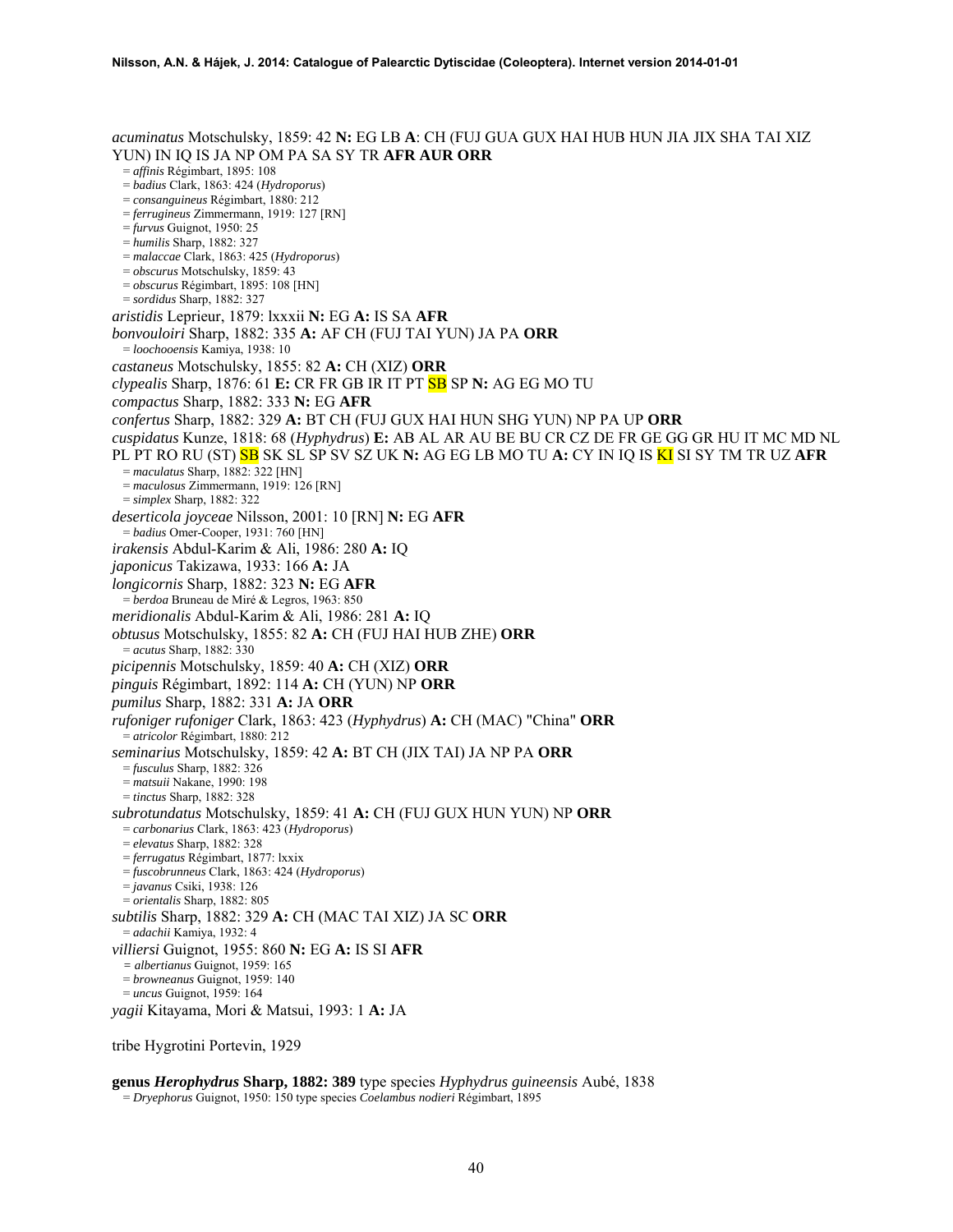*cleopatrae* Peyron, 1858: 398 (*Hydroporus*) **A:** IS TR = *galileae* Wewalka, 1984: 131 = *gouini* Guignot, 1953: 115 (*Hygrotus*) *guineensis* Aubé, 1838: 455 (*Hyphydrus*) **E:** FR IT MA **N:** AG EG LB **A:** IS SA YE **AFR** = *barbarus* Schaum in White, 1847: 34 [RN] (*Hydroporus*) = *ferrugineus* Lucas, 1846: 98 [HN] (*Hydroporus*) = *hyphydroides* Perris, 1864: 277 (*Hydroporus*) = *inflatus* Reiche, 1872: 24 [RN] (*Hydroporus*) = *mutatus* Gemminger & Harold, 1868: 437 [RN] (*Hydroporus*) = *ruficeps* Boheman, 1848: 253 [HN] (*Hydroporus*) = *turgidus* Erichson, 1843: 220 (*Hyphydrus*) = *umbrosus* Zimmermann, 1926: 29 *musicus* Klug, 1834: t.33/12 (*Hydroporus*) **E:** AB AR GG GR IT MA RU (ST) SP UK **N:** AG CI EG LB MO TU **A:** AE AF CH (XIN) IN IQ IS JO KI KU NP PA SA SI SY TD TR UP UZ YE **ORR**  *= alei* Abdul-Karim & Ali, 1986: 276 (*Hygrotus*) = *fractilinea* Solsky, 1874: 134 (*Hydroporus*) *= interruptus* Sharp, 1882: 398 (*Coelambus*) *rufus* Clark, 1863: 423 (*Hyphydrus*) **A:** CH (FUJ GUA GUX HAI HUB TAI) JA = *rotundatus* Gschwendtner, 1931: 21 (*Hyphoporus*) *vaziranii* Nilsson, 1999: 19 [RN] (*Hygrotus*) **A:** KA *= kashmirensis* Vazirani, 1970: 118 [HN] (*Hydroporus*) **genus** *Hygrotus* **Stephens, 1828: 38** type species *Dytiscus inaequalis* Fabricius, 1777 **subgenus** *Coelambus* Thomson, 1860: 13 type species *Dytiscus confluens* Fabricius, 1787 *ahmeti* Hájek, Fery & Erman, 2005: 262 **A:** TR *armeniacus* Zaitzev, 1927: 5 (*Coelambus*) **E:** AR GG **A:** TR *caspius* Wehncke, 1875: 234 (*Hydroporus*) **E:** KZ RU (CT ST) **A:** CH (GAN HEB NMO QIN SHA XIN) KZ MG RU (ES WS) TM = *reitteri* Zaitzev, 1908: 268 (*Coelambus*) *= trilineatus* Feng, 1936: 6 (*Coelambus*) *chinensis* Sharp, 1882: 398 (*Coelambus*) **A:** CH (BEI HEB HEI JIL JIX LIA NMO SCH SHA TAI XIN ZHE) JA MG NC RU (FE) SC = *vittatus* Sharp, 1884: 441 (*Coelambus*) *confluens* Fabricius, 1787: 193 (*Dytiscus*) **E:** AB AR AU AZ BE BH BU BY CR CZ DE EN FR GB GE GG GR HU IR IT LS LU MA MC MD NL NR PL PT RU (CT ST) SK SL SP SV SZ UK YU **N:** AG CI EG LB MO MR TU **A:** AE AF CY HP IN IQ IS JO KA KZ KU PA SA SI SY TM TR UZ YE **AFR** *corpulentus* Schaum, 1864: 109 (*Hydroporus*) **E:** RU (ST) UK **A:** KI KZ UZ = *leonhardi* Scholz, 1916: 168 (*Coelambus*) *curvilobus* Fery, Sadeghi & Hosseinie, 2005: 31 **A:** IN *enneagrammus* Ahrens, 1833: 645 (*Hydroporus*) **E:** AB BU GE GG KZ PL RO RU (ST) UK **A:** AF CH (XIN) IN KI KU KZ MG PA RU (WS) SY TD TM TR UZ = *blandus* Germar, 1834: t.4 (*Hydroporus*) = *puncticeps* Seidlitz, 1887: 43 (*Coelambus*) = *tauricus* Motschulsky, 1860: 303 (*Hydroporus*) *flaviventris* Motschulsky, 1860: 303 (*Hydroporus*) **E:** AB AR GE GG PL RU (ST) **A:** CH (QIN XIN) KA KI KZ MG PA RU (WS) *fresnedai* Fery, 1992: 347 (*Coelambus*) **E:** SP *impressopunctatus* Schaller, 1783: 313 (*Dytiscus*) **E:** AB AR AU BE BH BU BY CR CZ DE EN FI FR GB GE GG HU IR IT LA LS LT LU MC MD NL NR PL RO RU (CT NT ST) SB SK SL SP SV SZ UK **A:** AF CH (HEI LIA

HEB NMO QIN SCH SHA XIN) IN JA KA KI KZ MG RU (ES FE WS) TM TR UZ **NAR** 

= *alternans* Gravenhorst, 1807: 104 (*Dytiscus*)

= *decemlineatus* Mannerheim, 1853: 161 (*Hydroporus*)

= *flavicans* Gmelin, 1790: 1957 (*Dytiscus*)

*= hiurai* Satô, 1972: 54 (*Coelambus*)

= *lineatus* O.F. Müller, 1776: 74 [HN] (*Dytiscus*)

= *lineellus* Gyllenhal, 1808: 529 (*Hyphydrus*)

= *opacus* Falkenström, 1932: 192 (*Coelambus*)

= *ovalis* Thunberg, 1784: 19 [HN] (*Dytiscus*)

= *picipes* Fabricius, 1787: 192 (*Dytiscus*)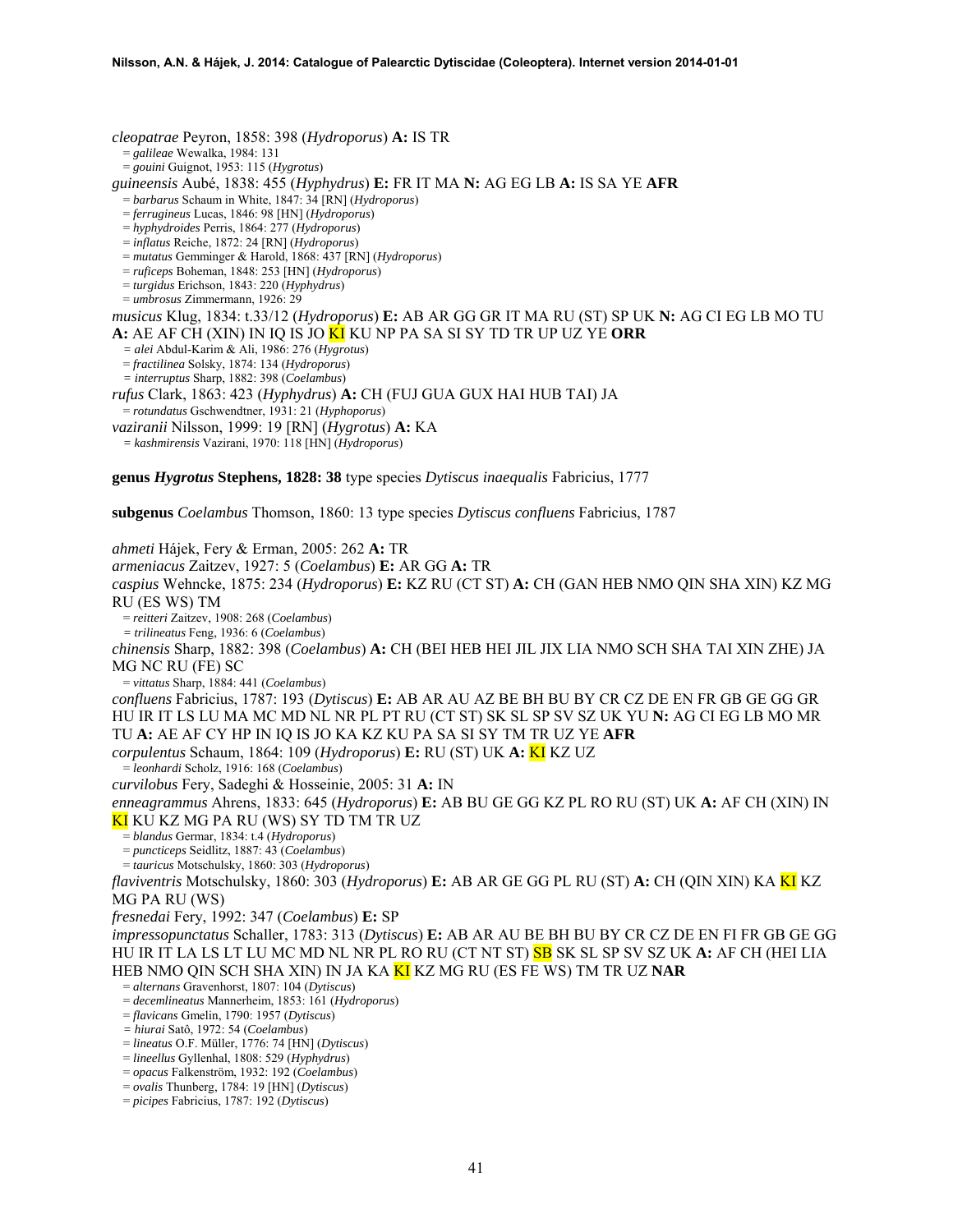= *punctatus* Marsham, 1802: 426 [HN] (*Dytiscus*) *= roborovskii* Zaitzev, 1953: 135 (*Coelambus*) = *similis* Kirby, 1837: 38 (*Hydroporus*) *inscriptus* Sharp, 1882: 404 (*Coelambus*) **N:** EG **A:** AE IN IQ KU SA SY TM UZ *= uzbekorum* Zaitzev, 1953: 140 (*Coelambus*) *lagari* Fery, 1992: 115 (*Coelambus*) **E:** IT PT SP **N:** AG MO TU *lernaeus* Schaum, 1857: 153 (*Hydroporus*) **E:** BU GG GR MC RO **N:** EG **A:** AF IS KI SY TR UZ *marklini* Gyllenhal, 1813: 689 (*Hyphydrus*) **E:** AR BY DE EN FI FR GG LA NR PL RU (CT NT ST) SP SV UK **A:**  CH (GAN QIN XIZ) KZ MG RU (ES FE WS) TR UZ **NAR** = *astur* Sharp, 1882: 468 (*Hydroporus*) = *awajewi* Jakovlev, 1899: 508 (*Coelambus*) = *canadensis* Fall, 1919: 11 (*Coelambus*) = *lutzi* Reitter, 1908: 215 (*Hydroporus*) = *mistellus* Marseul, 1882: 98 (*Hydroporus*) = *mixtus* Motschulsky, 1860: 515 (*Hydrocoptus*) = *pallens* Aubé, 1838: 358 (*Hydroporus*) = *steppensis* Branden, 1885: 63 [RN] [HN] (*Hydroporus*) = *virgo* Fall, 1919: 12 (*Coelambus*) *nigrolineatus* Steven, 1808: 33 (*Hyphydrus*) **E:** AU BE BY CZ DE FI FR GB GE NL PL RU (ST) SV UK **A:** KZ MG RU (WS) = *lautus* Schaum, 1843: 187 (*Hydroporus*) *novemlineatus* Stephens, 1829: 192 (*Hydroporus*) **E:** BE BU DE EN FI GB GE IR LT NL NR RU (NT) SV **A:** RU (FE WS) **NAR** = *hudsonicus* Fall, 1919:18 (*Coelambus*) = *parallellus* Aubé, 1838: 268 [HN] (*Hydroporus*) = *schoenherri* Aubé, 1838: 267 (*Hydroporus*) *orthogrammus* Sharp, 1882: 405 (*Coelambus*) **A:** IN IQ KU SA *pallidulus* Aubé, 1850: 300 (*Hydroporus*) **E:** AB AU BU FR GG GR HU IT RO SP UK **N:** AG EG LB MO TU **A:**  IN SI SY TM TR = *fulviventris* Costa, 1883: 85 (*Hydroporus*) *parallellogrammus* Ahrens, 1812: 11 (*Dytiscus*) **E:** AB AL AU BE BH BU BY CR CZ DE EN FR GB GE GR HU IR IT LA LT MD NL NR PL RO RU (CT ST) SB SK SL SP SV SZ UK **A:** AF CH (BEI) ES IQ KI KZ MG RU (ES WS) TM TR UZ = *consobrinus* Kunze, 1818: 61 (*Hyphydrus*) *= distinctus* Feng, 1936: 7 (*Coelambus*) = *kaszabi* Guéorguiev, 1970: 253 (*Coelambus*) = *punctum* Gebler, 1829: 67 (*Hydroporus*) *pectoralis* Motschulsky, 1860: 303 (*Hydroporus*) **A:** KZ RU (ES WS) *polonicus polonicus* Aubé, 1842: 230 (*Hydroporus*) **E:** AB BY FI LA LT PL RU (CT NT ST) UK **A:** KZ RU (WS) *polonicus sahlbergi* Sharp, 1882: 402 [RN] (*Coelambus*) **A:** RU (ES) = *unguicularis* J. Sahlberg, 1880: 47 [HN] (*Coelambus*) *saginatus* Schaum, 1857: 154 (*Hydroporus*) **E:** BU CR GR IT KZ MC MD RU (ST) UK **N:** EG **A:** CY IN IS KZ LE SY TM TR = *elevatus* Sharp, 1882: 403 (*Coelambus*) = *mulsantis* Peyron, 1858: 400 (*Hydroporus*) *sanfilippoi* Fery, 1992: 116 (*Coelambus*) **E:** IT (Sardegna) *semenowi* Jakovlev, 1899: 504 (*Coelambus*) **A:** CH (GAN) *stefanschoedli* Fery, Sadeghi & Hosseinie, 2005: 34 **A:** IN *unguicularis* Crotch, 1874: 73 (*Hydroporus*) **E**: RU (NT) **A:** CH (NMO) MG RU (ES FE WS) **NAR** = *mongolicus* Jakovlev, 1899: 506 (*Coelambus*) *urgensis* Jakovlev, 1899: 507 (*Coelambus*) **A:** CH (GAN) KZ MG RU (ES) UZ *zigetangco* Fery, 2003: 156 **A:** CH (SCH XIZ) PA **subgenus** *Hygrotus* Stephens, 1828: 38 type species *Dytiscus inaequalis* Fabricius, 1777

*aequalis* Falkenström, 1932: 192 **A:** CH (SCH)

*decoratus* Gyllenhal, 1810: xvi (*Hyphydrus*) **E:** AU BE BH BU BY CR CZ DE EN FI FR GB GE HU IR IT LA LS LT LU NL NR PL RO RU (CT NT ST) SK SL SV SZ UK **A:** KZ RU (ES WS) = *unicolor* Schilsky, 1888: 183

*inaequalis* Fabricius, 1777: 239 (*Dytiscus*) **E:** AB AR AU BE BH BU BY CR CZ DE EN FI FR GB GE GG GR HU IR IT LA LS LT LU MC MD ME NL NR PL PT RO RU (CT NT ST) SB SK SL SP SV SZ UK **N:** AG MO **A:**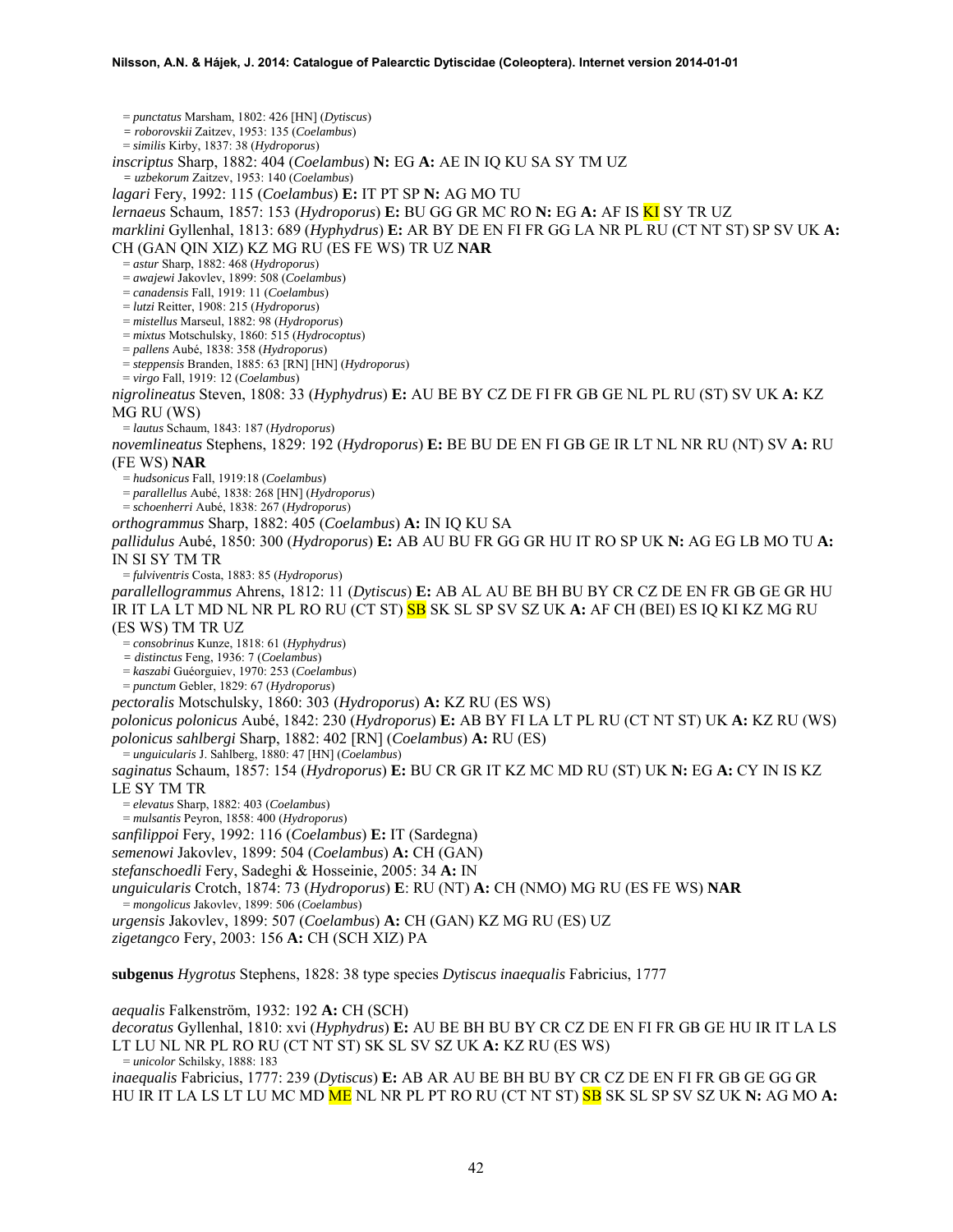CH (HEI JIL LIA NMO SHA) IN IS JA KI KZ MG RU (ES FE WS) SY TR = *dalmatinus* Zimmermann, 1915: 218

*= hokkaidensis* Satô, 1972: 54

= *minor* Costa, 1847: 97 (*Hydroporus*)

= *parvulus* Fabricius, 1792: 201 [HN] (*Dytiscus*)

= *uhagonii* Seidlitz, 1887: 39

*quinquelineatus* Zetterstedt, 1828: 234 (*Hyphydrus*) **E:** AU BY DE FI FR GB GE IR NR RU (CT NT ST) SV SZ **A:**  CH (NMO) KZ MG RU (ES FE WS) TD

= *conjunctus* Munster, 1930: 339

= *disjunctus* Munster, 1932: 83

*versicolor* Schaller, 1783: 313 (*Dytiscus*) **E:** AB AU BE BH BU BY CR CZ DE EN FI FR GB GE HU IR IT LA LT LU NL NR PL RO RU (CT NT ST) SB SK SL SV SZ UK **A:** RU (WS) = *affinis* Stephens, 1828: 48

= *collaris* Panzer, 1795: 79 (*Dytiscus*)

= *confluens* Munster, 1932: 83 [HN]

= *recurvus* Marsham, 1802: 424 (*Dytiscus*)

= *reticulatus* Fabricius, 1792: 200 (*Dytiscus*) = *semilineatus* Zimmermann, 1915: 218

**genus** *Hyphoporus* **Sharp, 1882: 389** type species *Hydroporus solieri* Aubé, 1838

*anitae* Vazirani, 1969: 221 **A:** PA UP *aper* Sharp, 1882: 390 **A:** IN PA UP **ORR**  *bertrandi* Vazirani, 1969: 218 **A:** PA *dehraduni* Vazirani, 1969: 211 **A:** UP *elevatus* Sharp, 1882: 390 **A:** PA UP **ORR**  *kempi* Gschwendtner, 1936: 368 **A:** CH (YUN) **ORR**  *nilghiricus* Régimbart, 1903: 331 **A:** PA **ORR**  *pacistanus* Guignot, 1959: 10 **A:** AF PA *severini* Régimbart, 1892: 115 **A:** AF PA UP **ORR**  *solieri* Aubé, 1838: 554 (*Hydroporus*) **N:** EG **A:** IN KU SA SI = *innesi* Reitter, 1909: 31 = *letourneuxi* Pic, 1896: 141 = *posticalis* J. Sahlberg, 1913: 41

tribe Hyphydrini Gistel, 1848

**genus** *Agnoshydrus* **Biström, Nilsson & Wewalka, 1997: 72** type species *Hydrovatus laccophiloides* Régimbart, 1888

*taiwanus* Wewalka & Wang, 2007:4 **A:** CH (TAI)

**genus** *Allopachria* **Zimmermann, 1924: 194** type species *Allopachria quadripustulata* Zimmermann, 1924 = *Nipponhydrus* Guignot, 1954: 196 type species *Hyphydrus flavomaculatus* Kamiya, 1938

*bianae* Wewalka, 2010: 31 **A:** CH (GUA) *bimaculata* Satô, 1972: 51 (*Microdytes*) **A:** JA (Ryukyu Islands) *dieterlei* Wewalka, 2000:117 **A:** CH (HUN) = *dieterlorum* Nilsson, 2007: 49 [UE] *dudgeoni* Wewalka, 2000:117 **A:** CH (GUX HKG JIX) *elongata* Bian & Ji, 2012: 29 **A:** CH (GUX) *ernsti* Wewalka, 2000: 117 **A:** CH (GUX) **ORR**  *flavomaculata* Kamiya, 1838: 12 (*Hyphydrus*) **A:** CH (GUX) JA *friedrichi* Wewalka, 2000:113 **A:** CH (HUN) *froehlichi* Wewalka, 2000: 105 **A:** CH (HKG) *grandis* Bian & Ji, 2010: 61 **A:** CH (JIX) *guangdongensis* Wewalka, 2010: 30 **A:** CH (GUA) *hajeki* Wewalka, 2010: 32 **A:** CH (YUN) *hautmanni* Wewalka, 2000: 108 **A:** CH (ANH) *= hautmannorum* Nilsson, 2007: 49 [UE]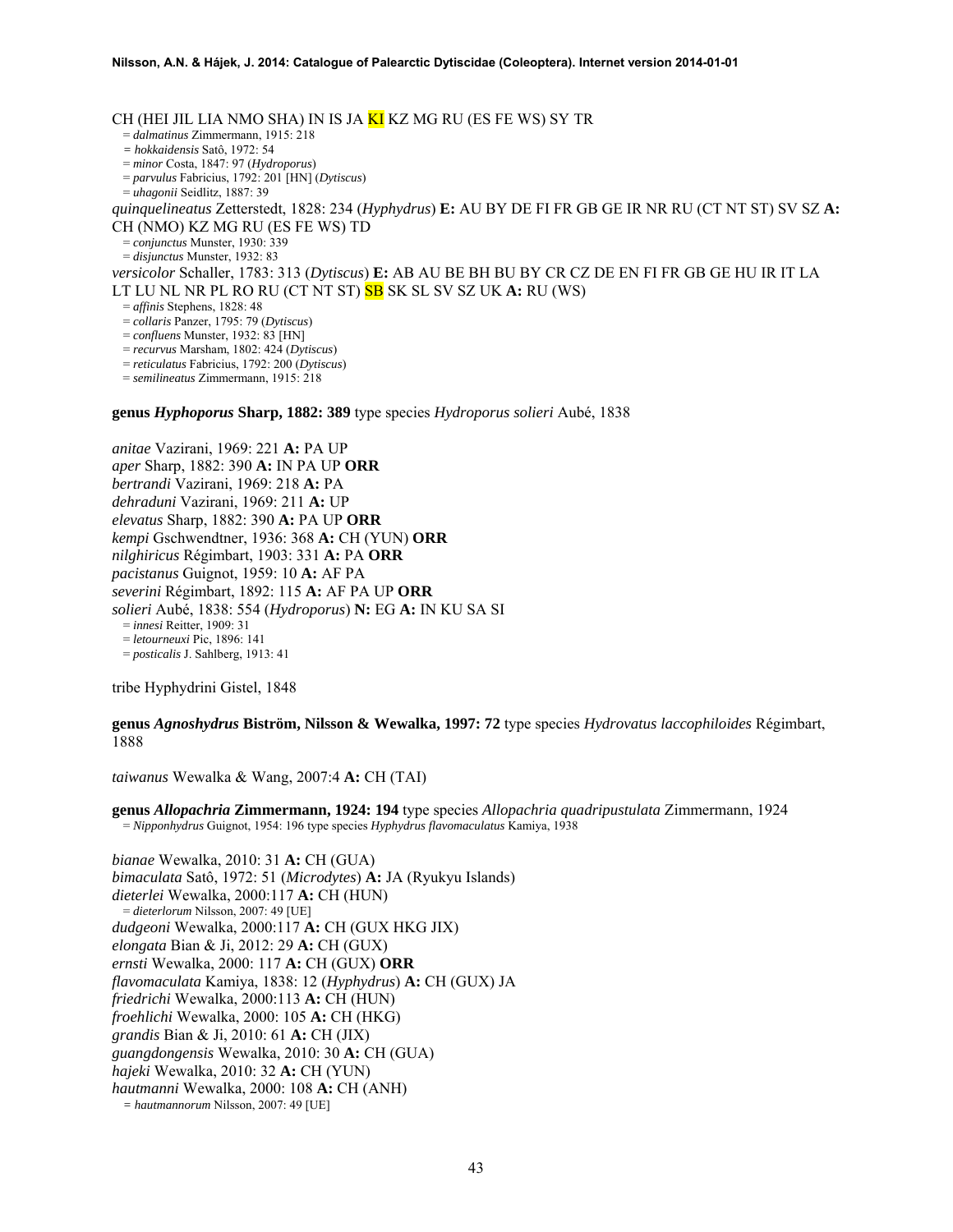*jaechi* Wewalka, 2000: 124 **A:** CH (HAI) *jendeki* Wewalka, 2000: 116 **A:** CH (YUN) *jilanzhui* Wewalka, 2000: 109 **A:** CH (GUX HUN) *komareki* Wewalka, 2010: 33 **A:** CH (GUA GUX) *liselotteae* Wewalka, 2000: 113 **A:** CH (GUX) *manfredi* Wewalka, 2010: 34 **A:** CH (GUA) *miaowangi* Wewalka, 2010: 29 **A:** CH (JIX) *quadrimaculata* Satô, 1981: 70 (*Nipponhydrus*) **A:** NP *schillhammeri* Wewalka, 2000: 108 **A:** CH (HUN) *schoenmanni* Wewalka, 2000: 113 **A:** CH (ANH) *scholzi* Wewalka, 2000: 116 **A:** CH (YUN) = *scholzorum* Nilsson, 2007: 49 [UE] *taiwana* Satô, 1990: 101 (*Microdytes*) **A:** CH (TAI) *wangi* Wewalka & Nilsson, 1994: 991 **A:** CH (TAI) *weinbergeri* Wewalka, 2000: 112 **A:** CH (FUJ) = *weinbergerorum* Nilsson, 2007: 49 [UE] *wuzhifengensis* Bian & Ji, 2010: 60 **A:** CH (JIX) *yanfengi* Bian & Ji, 2012: 31 **A:** CH (GUX)

**genus** *Dimitshydrus* **Uéno, 1996: 36** type species *Dimitshydrus typhlops* Uéno, 1996

*typhlops* Uéno, 1996: 42 **A:** JA

**genus** *Heterhydrus* **Fairmaire, 1869: 186** type species *Heterhydrus agaboides* Fairmaire, 1869

*senegalensis* Laporte, 1835: 106 (*Hyphydrus*) **N:** EG SI **AFR**

## **genus** *Hyphydrus* **Illiger, 1802: 299** type species *Dytiscus gibbus* Fabricius, 1777 (= *Dytiscus ovatus* Linnaeus, 1761)

= *Actobaena* Gistel, 1856: 355 type species *Hyphydrus fabricii* Cristofori, 1832 (= *Dytiscus ovatus* Linnaeus, 1761)

*= Allophydrus* Zimmermann, 1930: 65 type species *Hyphydrus major* Sharp, 1882 (= *Hyphydrus grandis* Laporte, 1835)

= *Apriophorus* Guignot, 1936: 12 type species *Hyphydrus lyratus* Swartz in Schönherr, 1808

= *Aulacodytes* Guignot, 1936: 12 type species *Hyphydrus impressus* Klug, 1832

= *Pachytes* Montrouzier, 1860: 244 type species *Pachytes elegans* Montrouzier, 1860

*anatolicus* Guignot, 1957: 91 **E:** BH CR GR HU IT MC RU (ST) **A:** TR = *carrarai* Sanfilippo, 1963: 77 *aubei* Ganglbauer, 1891: 448 [RN] **E:** AU BH BU CR FR GB GR IT MA ME PT SL SP SZ **N:** AG LB MO TU = *variegatus* Aubé, 1838: 372 [HN] *birmanicus* Régimbart, 1888: 614 **A:** BT CH (YUN) **ORR** *cycloides* Régimbart, 1889: 56 **N:** EG **AFR** = *circularis* Régimbart, 1895: 53 = *lamottei* Legros, 1958: 212 = *malawiensis* Omer-Cooper, 1971: 279 = *nigeriensis* Omer-Cooper, 1971: 282 = *pelates* Guignot, 1953: 1 *detectus* Falkenström, 1936: 87 **A:** CH (FUJ GUI HEI HUB JIA JIX LIA SCH SHN ZHE) "Manchuria" = *chinensis* Hlisnikovský, 1955: 85 = *pieli* Guignot, 1936: 133 = *reductus* Hlisnikovský, 1955: 86 *dongba* Šťastný, 2000:298 **A:** CH (YUN) *excoffieri* Régimbart, 1899: 210 **A:** CH (GAN HUB YUN) **ORR** *falkenstromi* Gschwendtner, 1939: 25 **A:** CH (BEI FUJ HEI JIA JIL LIA NMO SHN TIA) RU (FE) = *brincki* Guignot, 1946: 72 *fangensis* Biström & Satô, 1988: 47 **A:** CH (HAI) **ORR** *grandis* Laporte, 1835: 107 **N:** EG SI **AFR** = *major* Sharp, 1882: 375 *gschwendtneri* Guignot, 1942: 17 [RN] **A:** AF HP PA SD = *indicus* Gschwendtner, 1936: 367 [HN]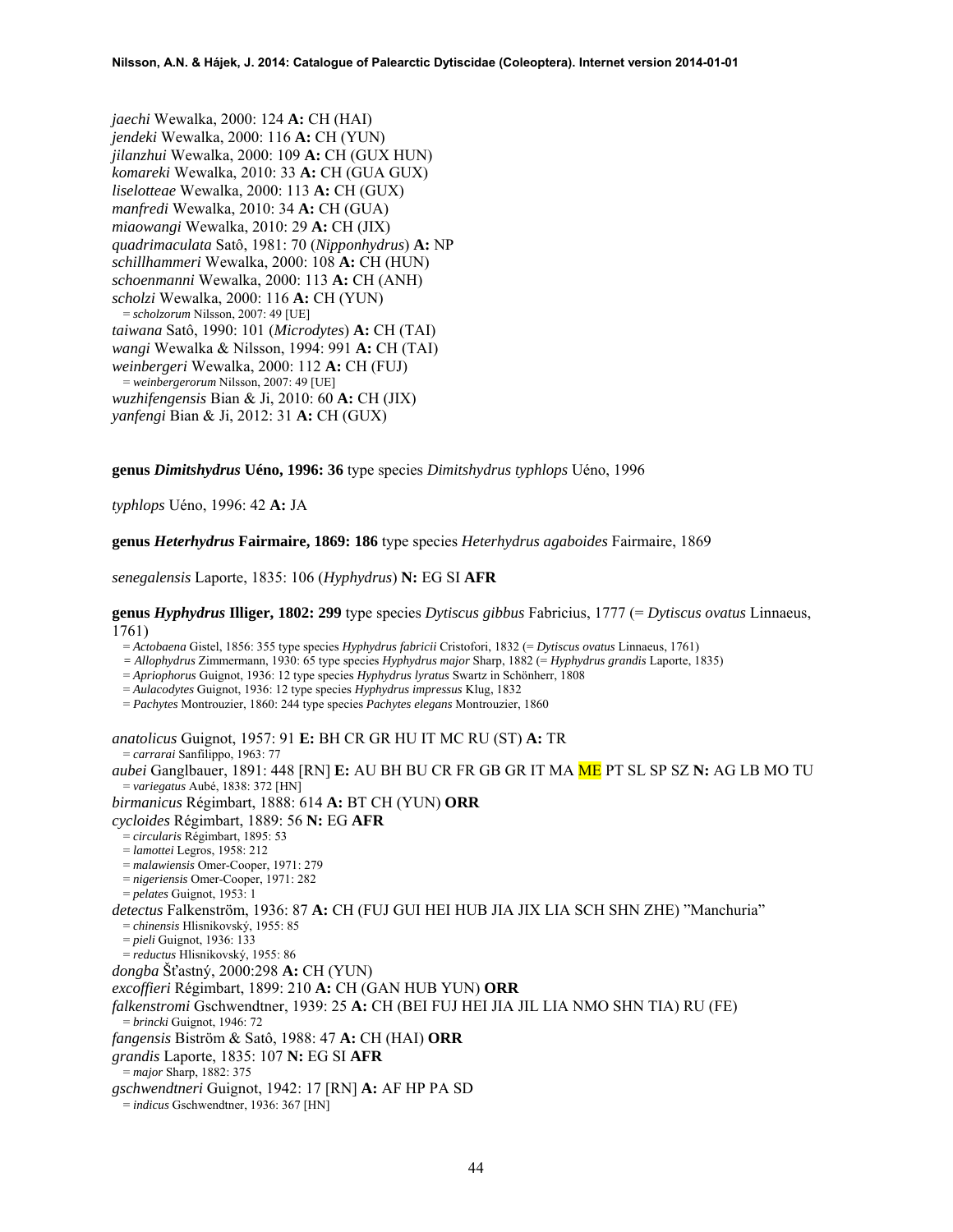= *lindemannae* Guignot, 1959: 8 = *nalinie* Vazirani, 1969: 311 [RN] *holmeni* Biström, 1983: 107 **A:** BT NP *japonicus japonicus* Sharp, 1873: 54 **A:** JA RU (FE) SC = *frontalis* Sharp, 1882: 381 = *paromoeus* Guignot, 1954: 40 *japonicus vagus* Brinck, 1943: 4 **A:** CH (GUI GUX HEB HUN SHG LIA SCH SHA TAI YUN) NC *laeviventris laeviventris* Sharp, 1882: 381 **A:** JA *laeviventris tsugaru* Nakane, 1993: 2 **A:** JA *lyratus flavicans* Régimbart, 1892: 115 **A:** PA UP **ORR** *lyratus lyratus* Swartz in Schönherr, 1808: 29 **A:** CH (FUJ GUA GUI GUX HAI HKG HUB MAC TAI XIZ YUN) JA **AUR ORR** = *bisulcatus* Clark, 1863: 422 = *fossulipennis* W.J. MacLeay, 1871: 122 (*Hydroporus*) = *nigronotatus* Clark, 1863: 421 *maculatus* Babington, 1841: 12 **N:** AG CI EG LB **AFR** = *africanus* Sharp, 1882: 376 = *crassus* Wollaston, 1867: 33 *orientalis* Clark, 1863: 419 **A:** CH (BEI FUJ GAN GUA GUI GUX HAI HEB HKG HUB JIA JIX SCH SHG SHN TAI YUN XIN XIZ ZHE) JA **ORR** = *eximius* Clark, 1863: 421 *ovatus* Linnaeus, 1761: 547 (*Dytiscus*) **E:** AL AU BE BH BU BY CR CZ DE EN FI FR GB GE GG GR HU IR IT LA LS LT LU MC ME NL NR PL RO RU (CT NT ST) SB SK SL SV SZ UK **A:** KZ RU (ES WS) TR = *fabricii* Cristofori, 1832: 14 = *ferrugineus* Linnaeus, 1767: 666 (*Dytiscus*) = *gibbus* Fabricius, 1777: 238 (*Dytiscus*) = *grossus* O.F. Müller, 1776: 72 (*Dytiscus*) = *ovalis* Illiger, 1798: 271 [HN] (*Dytiscus*) = *sphaericus* DeGeer, 1774: 402 (*Dytiscus*) = *variegatus* Stephens, 1828: 45 *pictus* Klug, 1834: t.33/9 **N:** EG LB **A:** AE IN IS OM SA SI YE **AFR** = *lugubris* Preudhomme de Borre, 1871: x *pulchellus* Clark, 1863: 420 **A:** CH (FUJ GUA GUX HAI HUN JIX LIA TAI) JA **ORR** = *jeanneli* Guignot, 1935: 269 = *orbicularis* Régimbart, 1899: 212 = *wui* Gschwendtner, 1933: 161 *renardi* Severin, 1890: cxci **A:** BT HP NP SD UP **ORR** *sanctus* Sharp, 1882: 380 **A:** IS JO SY *sumatrae* Régimbart, 1880: 211 **A:** CH (YUN) **ORR** = *assamensis* Vazirani, 1969: 309

**genus** *Microdytes* **J.Balfour-Browne, 1946: 106** type species *Microdytes belli* J.Balfour-Browne, 1946

*bistroemi* Wewalka, 1997: 20 **A:** CH (JIX) *championi* J. Balfour-Browne, 1946: 107 **A:** NP SD UP *elgae* Hendrich, Balke & Wewalka, 1995: 42 **A:** AP BT **ORR** *hainanensis* Wewalka, 1997: 25 **A:** CH (HAI) *heineri* Wewalka, 2011: 23 **A:** CH (YUN) **ORR** *lotteae* Wewalka, 1998: 64 **A:** CH (FUJ) *maculatus* Motschulsky, 1859: 42 (*Hydrovatus*) **A:** CH (YUN) **ORR** *nilssoni* Wewalka, 1997: 30 **A:** CH (ANH GUX HUB HUN) *satoi* Wewalka, 1997: 33 **A:** CH (GUI GUX) *schoenmanni* Wewalka, 1997: 34 **A:** CH (YUN) NP SD **ORR**  *shepardi* Wewalka, 1997: 37 **A:** CH (YUN) **ORR** *shunichii* Satô, 1995: 313 **A:** CH (HKG YUN) **ORR** = *holzmanni* Wewalka & Wang, 1998: 66 = *holzmannorum* Nilsson, 2007: 51 [UE] *sinensis* Wewalka, 1997: 38 **A:** CH (ANH HUN JIX) *tomokunii* Satô, 1981: 68 **A:** NP *trontelji* Wewalka, Ribera & Balke, 2007:61 **A:** CH (HAI) *uenoi* Satô, 1972: 49 **A:** CH (ANH FUJ GUI HUN SCH TAI ZHE) JA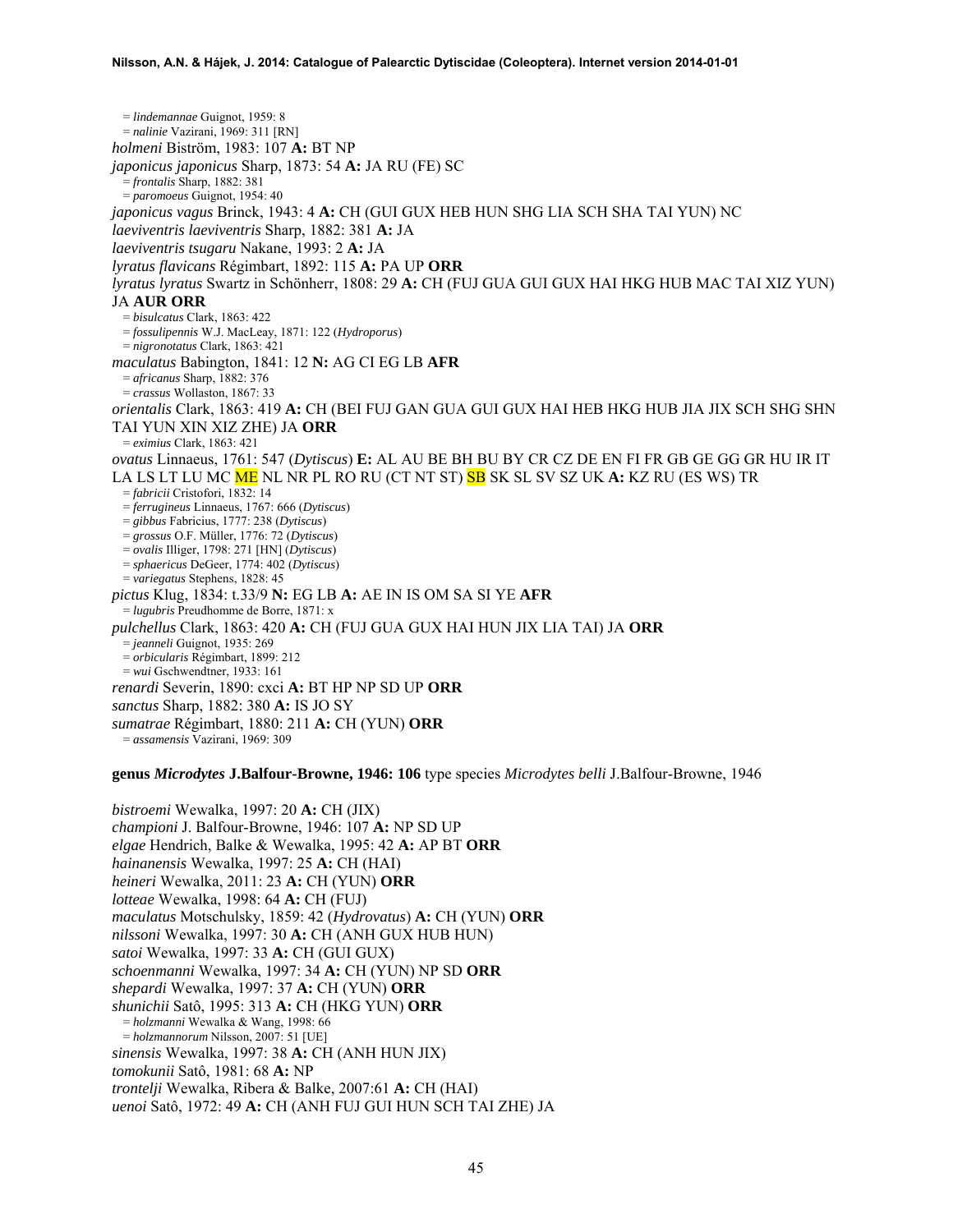*wewalkai* Bian & Ji, 2009: 37 **A:** CH (HAI)

tribe Laccornini Wolfe & Roughley, 1990

**genus** *Laccornis* **Gozis, 1914: 111** type species *Hydroporus oblongus* Stephens, 1835 = *Agaporus* Zimmermann, 1919: 147 type species *Hydroporus oblongus* Stephens, 1835

*kocae* Ganglbauer, 1904: 352 (*Hydroporus*) **E:** AU CR HU RU (ST) SK UK = *breviusculus* Gschwendtner, 1935: 206 *oblongus* Stephens, 1835: 437 (*Hydroporus*) **E:** AU BE BY CZ DE EN FI FR GB GE HU IR LA LT NL NR PL RU (CT NT ST) SK SV **A:** RU (ES WS) **NAR** = *bohemani* Thomson, 1856: 198 (*Hydroporus*) = *nitidus* Sturm, 1835: 38 (*Hydroporus*)

tribe Methlini Branden, 1885

**genus** *Methles* **Sharp, 1882: 317** type species *Methles punctipennis* Sharp, 1882 (= *Hydroporus cribratellus* Fairmaire, 1880)

*cribratellus* Fairmaire, 1880: 248 (*Hydroporus*) **E:** IT PT SP **N:** AG EG **A:** SA **AFR** = *punctipennis* Sharp, 1882: 490 = *umbrosus* Gschwendtner, 1930: 210 *rectus* Sharp, 1882: 490 **A:** IN IQ *spinosus* Sharp, 1882: 489 **N:** EG **A:** CY IS SI SY TR **AFR**

incertae sedis (Hydroporinae)

**genus** *Morimotoa* **Uéno, 1957: 260** type species *Morimotoa phreatica* Uéno, 1957

*gigantea* Uéno, 1996: 33 **A:** JA *morimotoi* Uéno, 1996: 29 **A:** JA *phreatica miurai* Uéno, 1957: 273 **A:** JA *phreatica phreatica* Uéno, 1957: 268 **A:** JA

subfamily **Laccophilinae** Gistel, 1848 tribe Agabetini Branden, 1885

**genus** *Agabetes* **Crotch, 1873: 398** type species *Colymbetes acuductus* Harris, 1828

*svetlanae* Nilsson, 1989: 36 **A:** IN

tribe Laccophilini Gistel, 1848

**genus** *Japanolaccophilus* **Satô, 1972: 57** type species *Neptosternus niponensis* Kamiya, 1939

*niponensis* Kamiya, 1939: 32 (*Neptosternus*) **A:** JA

**genus** *Laccophilus* **Leach, 1815: 84** type species *Dytiscus minutus* Linnaeus, 1758

*anticatus anticatus* Sharp, 1890: 341 **A:** UP **ORR** = *wewalki* Vazirani, 1975: 487 *biguttatus* Kirby, 1837: 69 **E:** FI MD NR RU (NT) SV **A:** CH (HEB NMO) MG RU (ES WS) **NAR** = *apicicornis* Reitter, 1899: 198 = *fengi* Guignot, 1942: 86 [RN] = *inconspicuus* Fall, 1917: 164 = *pallidulus* Zimmermann, 1930: 50 = *strohmi* Thomson, 1874: 535 = *uniformis* Feng, 1936: 1 [HN] *chinensis* Boheman, 1858: 21 **A:** BT CH (ANH FUJ GUA GUI HAI HKG HUN JIX SCH TAI XIZ YUN) HP JA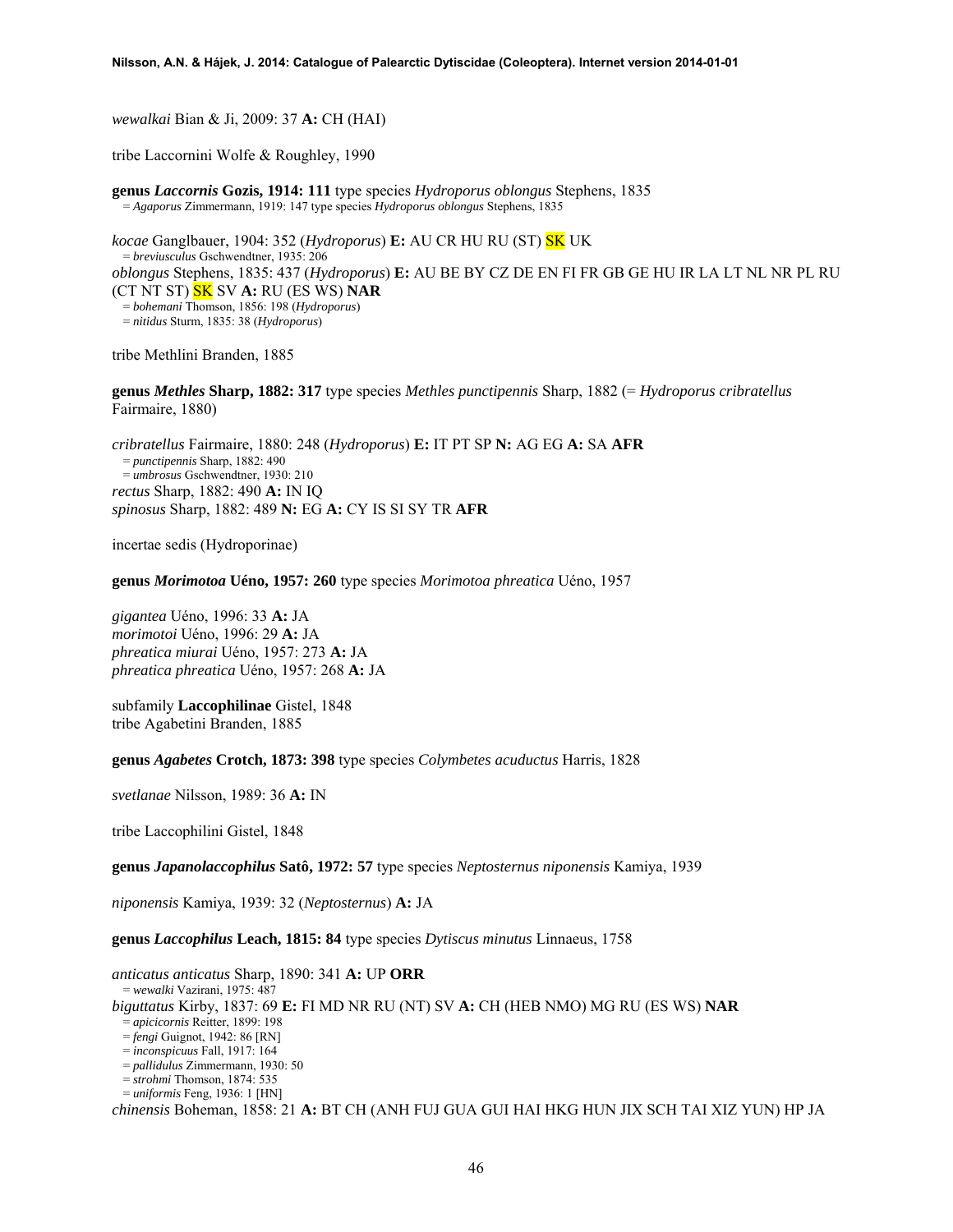NP PA SD UP **ORR**  *demoflysi* Normand, 1938: 343 **N:** TU *difficilis* Sharp, 1873: 53 **A:** CH (BEI FUJ GUA GUI HAI HEI HUB HUN JIA JIL JIX LIA SCH SHG SHN SHX ZHE YUN) JA NC RU (FE) SC *dikinohaseus* Kamite, Hikida & Satô, 2005:624 **A:** JA (Honshu) *ellipticus* Régimbart, 1889: 152 **A**: CH (FUJ GUA HAI XIZ) **ORR**  *flexuosus* Aubé, 1838: 430 **A:** CH (FUJ GUA GUI HAI HKG HUB JIA TAI) HP IN JA NP PA SD UP **ORR** = *chloroticus* Régimbart, 1887: 267 = *cognatus* Sharp, 1882: 316 = *formosanus* Takizawa, 1932: 22 = *solutus* Sharp, 1882: 315 *hyalinus* DeGeer, 1774: 406 (*Dytiscus*) **E:** AB AL AR AU BE BH BU BY CR CZ DE EN FI FR GB GE GG GR HU IR IT LA LT LU MA MC MD ME NL NR PL PT RO RU (NT ST) SK SL SP SV SZ UK YU **N:** AG CI LB MO TU **A:** CY IN IQ IS KI LE RU (ES WS) SY TM TR UZ = *cyprioticus* Mouchamps, 1956: 3 = *hyalinus* Marsham, 1802: 420 (*Dytiscus*) = *inflatus* Wollaston, 1864: 79 = *interruptus* Panzer, 1795: 80 (*Dytiscus*) = *kusteri* Marseul, 1866: 19 [RN] = *marmoratus* Geoffroy, 1785: 70 (*Dyticus*) = *marmoreus* Olivier, 1795: 20 (*Dytiscus*) = *pictus* Küster, 1851: 9 [HN] *= testaceus* Aubé, 1837: 214 *indicus* Gschwendtner, 1936: 366 **A:** PA **ORR** = *sindensis* Vazirani, 1969: 247 *inefficiens* Walker, 1859: 51 (*Hydroporus*) **A:** IN NP PA UP **ORR** = *basalis* Motschulsky, 1859: 45 *kempi holmeni* Brancucci, 1983: 276 **A:** CH (YUN) **ORR**  *kempi kempi* Gschwendtner, 1936: 366 **A:** SD *kobensis* Sharp, 1873: 53 **A:** CH (FUJ GUX HUN SHN TAI) JA *lewisioides* Brancucci, 1983: 272 **A:** CH (HEB JIA NMO SHG) RU (FE) SC *lewisius* Sharp, 1873: 52 **A:** CH (ANH BEI FUJ HEB HUN JIA JIL JIX SCH SHG SHN ZHE) JA *maindroni maindroni* Régimbart, 1897: 207 **A:** AE OM *maindroni persicus* Brancucci, 1983: 286 **A:** IN PA *mateui* Omer-Cooper, 1970: 285 **N:** AG *medialis* Sharp, 1882: 309 **A:** BT CH (GUA YUN) SD **ORR** = *birmanicus* Régimbart, 1891: 538 = *cingulifer* Guignot, 1956: 60 = *lucasseni* Régimbart, 1893: 106 *minutus* Linnaeus, 1758: 412 (*Dytiscus*) **E:** AB AL AR AU BE BH BU BY CR CZ DE EN FI FR GB GE GG GR HU IR IT LA LT LU MA MC MD ME NL NR PL PT RO RU (NT ST) SK SL SP SV SZ UK YU **N:** AG MO TU **A:** AF CH (XIN YUN) IN IQ IS JO KA KI KZ MG PA RU (ES WS) SY TD TM TR UZ **ORR** = *cimicoides* O.F. Müller, 1776: 72 (*Dyticus*) = *gibbus* Gmelin, 1790: 1957 (*Dytiscus*) = *gilvus* O.F. Müller, 1776: 72 (*Dyticus*) = *melanophtalmos* Geoffroy, 1785: 68 (*Dyticus*) = *obscurus* Panzer, 1795: 77 (*Dytiscus*) = *striatus* Depoli, 1930: 141 = *variolosus* Herbst, 1784: 128 (*Dytiscus*) = *virescens* Brahm, 1791: 27 [HN] (*Dytiscus*) *nakajimai* Kamite, Hikida & Satô, 2005:622 **A:** JA (Ryukyus) *pallescens* Régimbart, 1903: 14 **A:** YE (Socotra) **AFR** *parvulus obtusus* Sharp, 1882: 311 **A:** CH (FUJ GUA GUX HAI HUB HUN SCH XIZ YUN) **ORR** = *derasus* Sharp, 1882: 311 = *dispersus* Sharp, 1882: 312 *parvulus parvulus* Aubé, 1838: 429 **A:** AP BT HP NP PA UP **ORR** = *orientalis* Aubé, 1838: 431 = *proteus* Régimbart, 1877: lxxix = *undulifer* Motschulsky, 1859: 44 *pictipennis* Sharp, 1882: 305 **N:** EG **A:** SA YE **AFR** = *discretus* Sharp, 1882: 305 = *restrictus* Sharp, 1882: 315 = *wehnckei* Sharp, 1882: 306